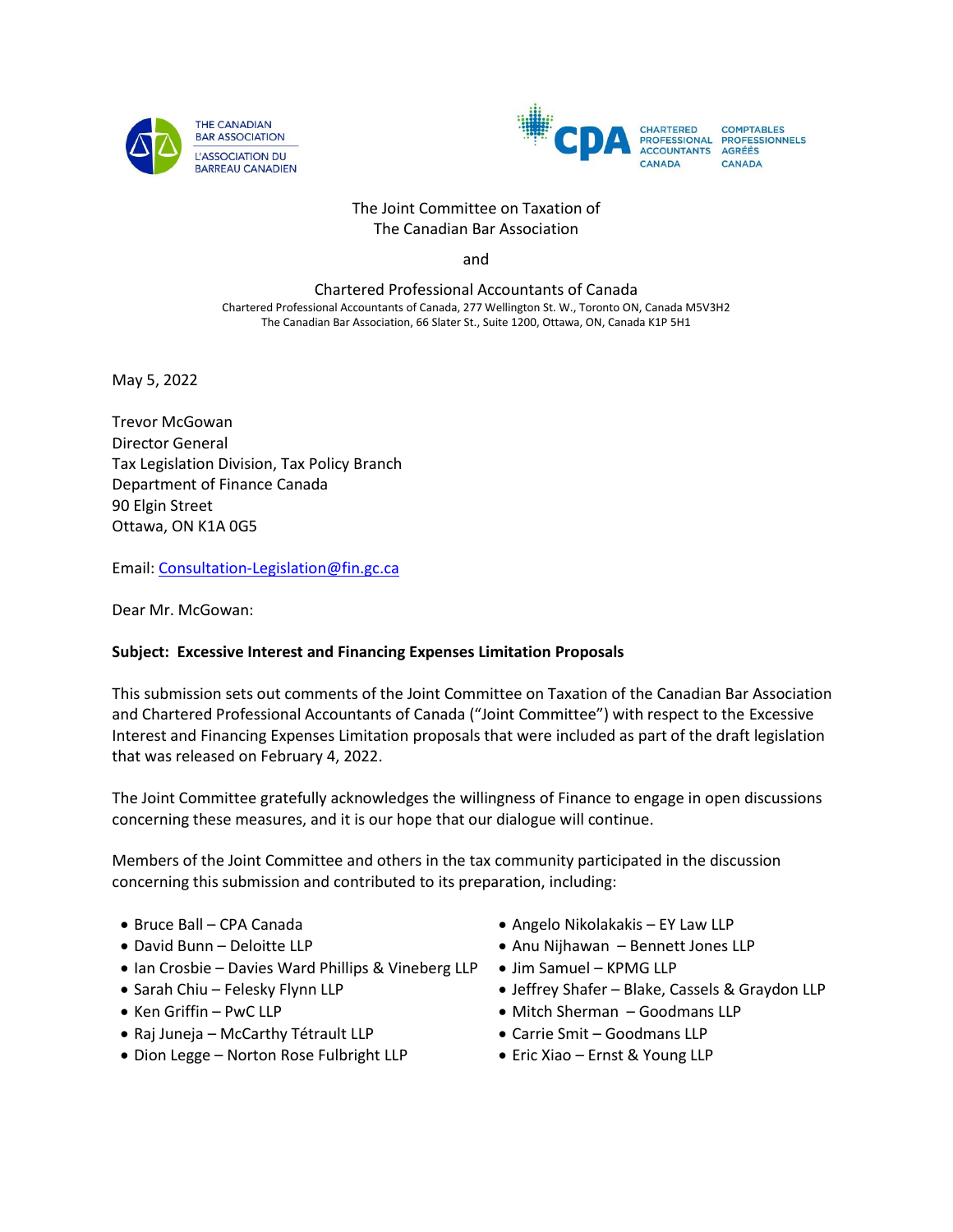If it would be helpful, members of the Committee would be pleased to discuss the issues in more detail.

Yours very truly,

Dance P

David Bunn Chair, Taxation Committee Chartered Professional Accountants of Canada

Jan Crosbie

Ian Crosbie Chair, Taxation Section Canadian Bar Association

Cc:

- Shawn Porter, Associate Assistant Deputy Minister, Tax Legislation, Department of Finance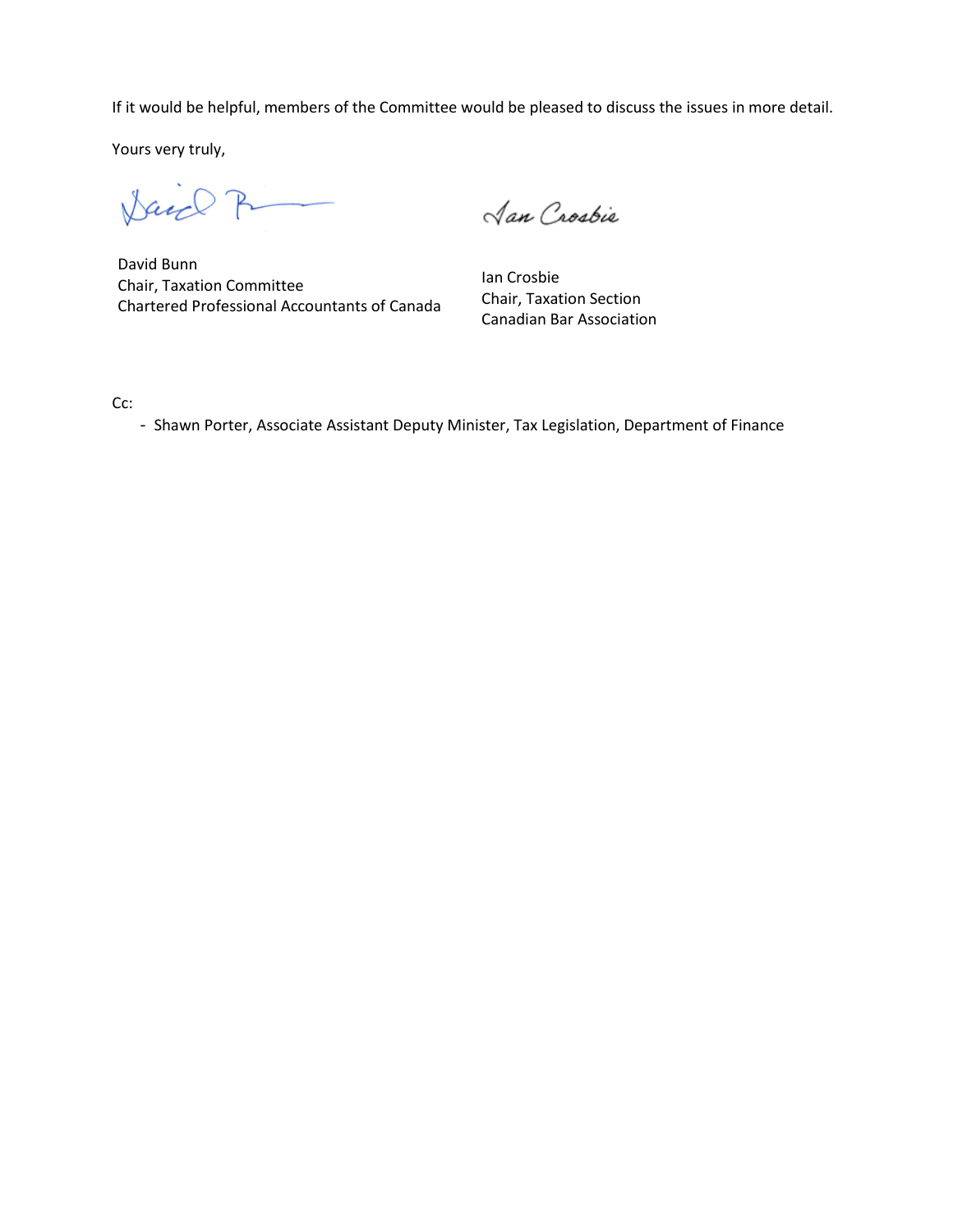## **Submission of the Joint Committee on Taxation of The Canadian Bar Association and Chartered Professional Accountants of Canada February 4, 2022 Draft Legislation on the Excessive Interest and Financing Expenses Limitation ("EIFEL") Regime**

## **INTRODUCTION**

This submission sets out our comments and recommendations on the Draft Legislation released on February 4, 2022 relating to the proposed addition of the excessive interest and financing expenses limitation ("EIFEL") regime to the *Income Tax Act* (Canada) (the "Act").

The 2021 Federal Budget indicated that the EIFEL regime is intended to be consistent with the recommendations in the BEPS Action 4 Report, $<sup>1</sup>$  which outlines a suggested "best practice"</sup> approach" to limiting the deductibility of interest and other financing costs to address base erosion and profit shifting ("BEPS") concerns. The objective of the EIFEL regime, as described in the 2021 Federal Budget, is to address BEPS issues arising from taxpayers deducting excessive interest and other financing costs, principally in the context of multinational enterprises and cross-border investments.

The BEPS Action 4 Report recognizes that achieving an effective solution to BEPS concerns must be balanced by the need for an approach that is reasonably straightforward for groups and tax authorities to apply. In the Canadian context, where the EIFEL regime is proposed as an overlay to the existing rules in our system addressing the treatment of interest and related expenses in a number of different circumstances and ways, it is especially important to find the right balance. The existing rules include a number of detailed, complex and interrelated provisions, none of which are proposed to be simplified or repealed in connection with the introduction of the EIFEL regime. These include, *inter alia*, the general interest deductibility rule in paragraph  $20(1)(c)$ , the thin capitalization rules in subsections 18(4) to (8), the transfer pricing rules in section 247, and the foreign affiliate dumping rules in section 212.3. We believe it is important that the Canadian system be as coherent, cohesive and straightforward as possible, and the EIFEL regime should be designed with this in mind.

We also believe that the EIFEL rules should not place Canadian multinational enterprise groups, and other Canadian groups, at a competitive disadvantage relative to their peers, either from an administrative perspective or from a substantive perspective.

In the balance of this submission, we provide our comments and recommendations on certain key elements of the EIFEL regime. Given the complex nature of the proposed rules and the limited consultation period, we have focused our comments on key areas with broad impact. As a result, this submission does not exhaustively address all aspects of the rules or potential issues that have been raised in respect of the rules. For instance, we generally have not commented on

<sup>1</sup> OECD (2017), *Limiting Base Erosion Involving Interest Deductions and Other Financial Payments, Action 4 - 2016 Update: Inclusive Framework on BEPS*, OECD/G20 Base Erosion and Profit Shifting Project, OECD Publishing, Paris.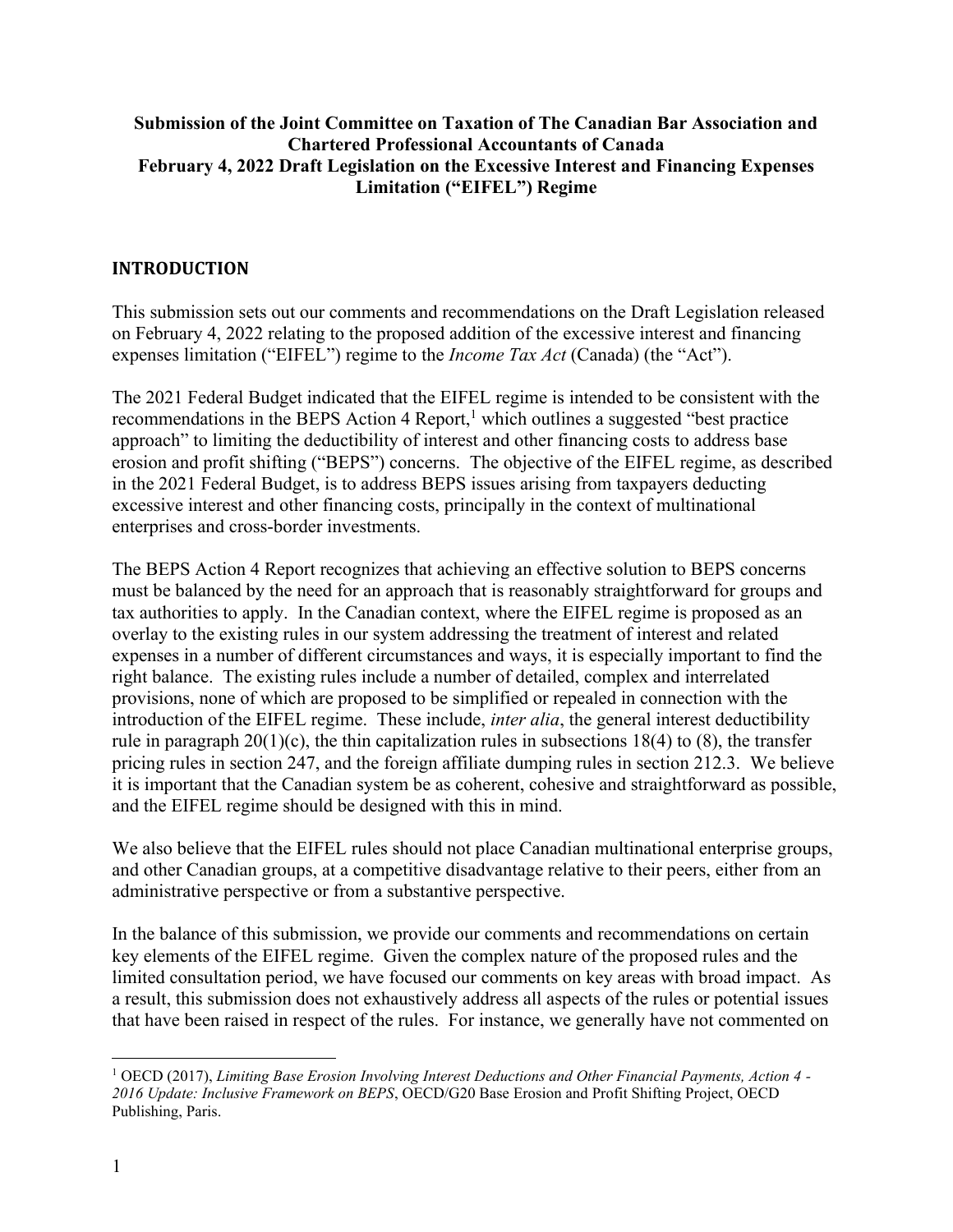industry-specific considerations, although we understand that various industry associations will be making separate submissions on these matters. We would be pleased to engage with you on such matters at the appropriate time.

# **LIST OF TERMS AND ACRONYMS**

The following terms and abbreviations have been used in this submission:

| ACB           | Adjusted cost base                                              |
|---------------|-----------------------------------------------------------------|
| ATI           | Adjusted taxable income                                         |
| <b>BEPS</b>   | Base erosion and profit shifting                                |
| <b>CCA</b>    | Capital cost allowance                                          |
| <b>CCPC</b>   | Canadian-controlled private corporation                         |
| <b>CDE</b>    | Canadian development expenses                                   |
| <b>CEE</b>    | Canadian exploration expenses                                   |
| <b>COGPE</b>  | Canadian oil and gas property expenses                          |
| <b>CRA</b>    | Canada Revenue Agency                                           |
| <b>CRIC</b>   | Corporation resident in Canada                                  |
| <b>EBITDA</b> | Earnings before interest, taxes, depreciation, and amortization |
| <b>EIFEL</b>  | Excessive interest and financing expenses limitation            |
| FAPI          | Foreign accrual property income                                 |
| <b>IFE</b>    | Interest and financing expenses                                 |
| <b>IFR</b>    | Interest and financing revenues                                 |
| <b>MNE</b>    | Multinational enterprise                                        |
| <b>OECD</b>   | Organisation for Economic Co-operation and Development          |
| <b>RIFE</b>   | Restricted interest and financing expenses                      |

# **COMMENTS**

The EIFEL regime reflects a fundamentally new approach in the Canadian context to the deduction of interest and other financing expenses by taxpayers to whom the rules relate. Given the proposed rules will form a fundamental component of the structure of the Act, it is important that they are introduced in a fully-developed form. We appreciate the opportunity to provide input to the drafting of these rules and hope that you will find the following comments useful. As we hope will be apparent, they are the product of a significant amount of work by a large number of the members of the Committee.

In order to provide structure for our comments, we have broken them down into the following topic areas.

- 1. Effective Date and Transitional Rules
- 2. Excluded Entities
- 3. Excluded Interest
- 4. Adjusted Taxable Income
- 5. Interest and Financing Expenses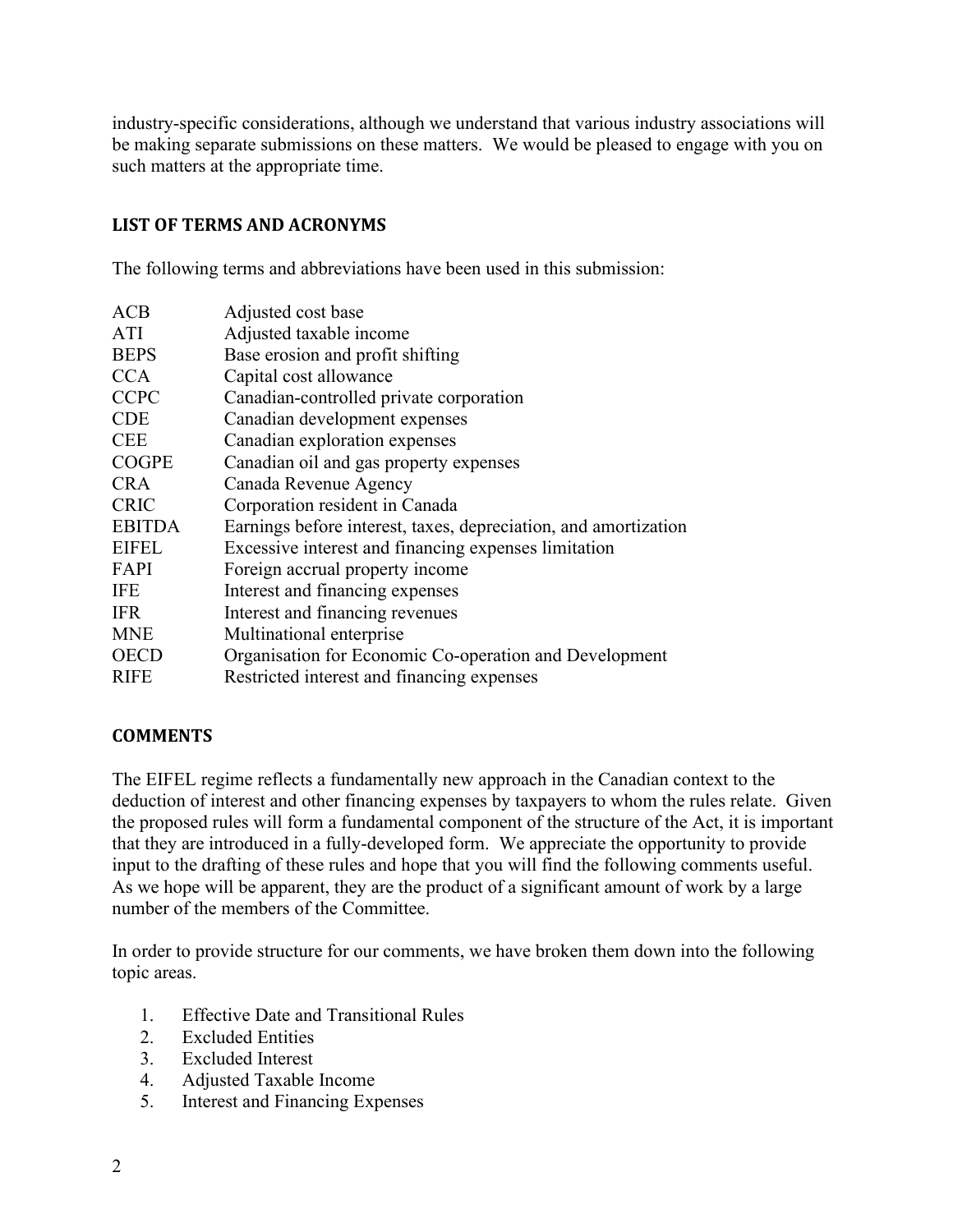- 6. Interest and Financing Revenues
- 7. Excess Capacity
- 8. Transfer of Cumulative Unused Excess Capacity
- 9. Anti-Avoidance Provisions
- 10. Foreign Affiliates
- 11. Group Ratio
- 12. Relevant Financial Institutions
- 13. Section 216
- 14. Other Issues

Within each topic area we discuss conceptual aspects of the rules based on our understanding of the overriding policy objectives of the proposals. The conceptual aspects may be found in the proposed legislation and explanatory notes<sup>2</sup> or in some cases may, in our view, be missing from those materials. We then also discuss certain technical issues with respect to aspects of the draft legislation that are relevant to the particular topic. In some cases there are connections between different topics, meaning that comments in respect of one topic may be affected by or relate to comments in respect of a different topic.

## **1. Effective Date and Transitional Rules**

The EIFEL regime is intended to apply to taxation years beginning on or after January 1, 2023. This is consistent with statements in the 2021 Federal Budget, which also indicated that draft legislation was expected to be released for comment in the summer of 2021. Due to unforeseen developments, including the election called in August 2021 and resulting delays, draft legislation was not in fact released for comment until February 2022. Given a consultation period that runs until May 5, 2022 and the range and complexity of the issues involved, it is reasonable to expect that a near-final package of legislation will not be available until later this summer at the earliest.

If the effective date for the EIFEL regime remains as currently proposed, it will be challenging, at best, for many taxpayers to appropriately adjust their affairs and meet that deadline. The complexity of the rules and their application mean that affected taxpayers will need to expend significant efforts to understand the consequences of the rules to their organizations, and the changes necessary to comply with the new rules may be difficult or impossible to effect prior to the effective date given that they may involve changes to the fundamental capital structure of the relevant entities which may, in many cases, have international implications and require renegotiation with third parties. The BEPS Action 4 Report noted that "…it is expected that a country introducing a fixed ratio rule and group ratio rule would give entities reasonable time to restructure existing financing arrangements before the rules come into effect."<sup>3</sup> The announcement of the intention to introduce an earnings-stripping rule in the 2021 Federal Budget did not provide taxpayers with the level of information necessary to act at that time, and they were obliged to wait for more particularity in the proposals. And even now, given the range of possible changes to the draft rules prior to implementation, taxpayers are not fully able to plan

<sup>2</sup> Explanatory Notes of the Legislative Proposals Relating to Income Tax Act and Other Legislation, Department of Finance (Canada), page 113.

<sup>3</sup> BEPS Action 4 Report, *supra* note 1, paragraph 194.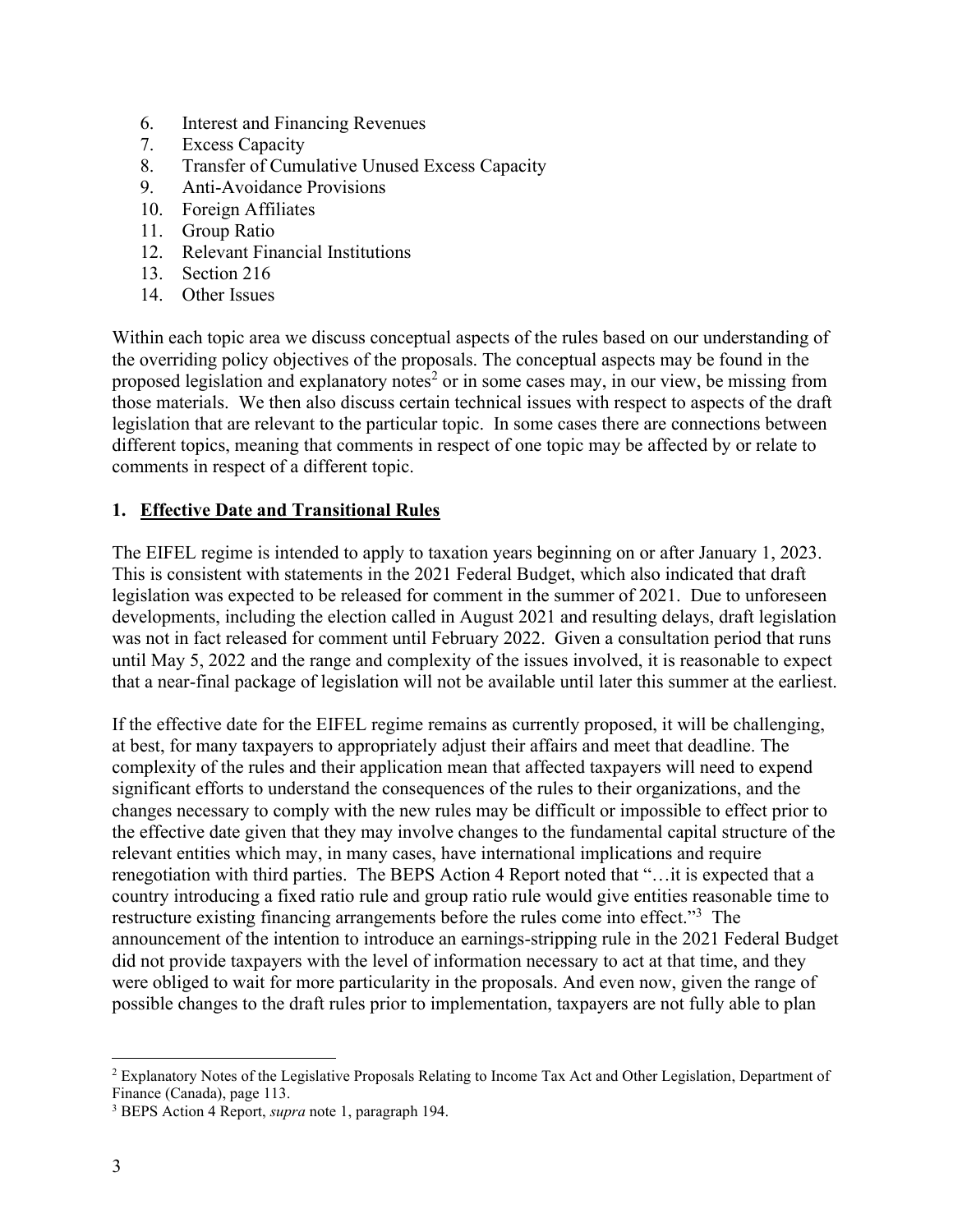their path forward. We do not believe that the existing effective date for the rules provides entities with reasonable time to restructure.

While we recognize that the EIFEL regime contemplates a "transitional year" with a fixed ratio of 40% rather than 30%, such transitional relief was proposed at a time when draft legislation was expected to be released well in advance of the transitional year. The 40% ratio presumably was intended to recognize that some time was needed to transition to the new regime given both the complexity of the issues and the potential legal impediments. However, a provision intended to give adequate time for undertaking transactions that may be difficult to effect within what was expected to be an 18-month period does not address the much greater difficulties taxpayers will face with a very short implementation period. In our view events have overtaken the adequacy of this transitional relief.

Further, we would like to emphasize that any taxpayers who have borrowed external debt in Canada may not be able, under the terms of the relevant loan agreements, to restructure the existing external debt without incurring significant penalties or fees, assuming it can be restructured at all. This concept was acknowledged in the BEPS Action 4 Report. While grandfathering was not listed as a specific requirement, it was identified as an acceptable method of providing transitional relief:

A country may also apply transitional rules which exclude interest on certain existing loans from the scope of the rules, either for a fixed period or indefinitely. In this case it is recommended that these transitional rules are primarily restricted to interest on third party loans entered into before the rules were announced.<sup>4</sup>

# **Recommendations**

- **1.1. Given the lengthy delay in the release of the draft legislation, and the short period of time that will exist between the issuance of near-final rules and the end of the year, we recommend that the effective date of the rules be deferred, and that the proposed rules only take effect for taxation years beginning on or after January 1, 2024. Any decision regarding deferral (or not) should be announced as soon as possible – a deferral announcement made in December (for example), while surely welcome, would not relieve taxpayers from having to attempt to restructure and incur related costs/penalties, perhaps needlessly.**
- **1.2. Given the challenges and, in many cases, prohibitive costs associated with restructuring external debt, we recommend that grandfathering relief be provided for debt obligations owing to arm's length persons that (i) cannot be repaid or cannot be repaid without incurring material penalties or fees and (ii) existed prior to April 19, 2021, being the date of the 2021 Federal Budget when the intention to introduce a new earnings-stripping rule was first announced. To ensure the grandfathering relief is not inappropriately extended, we recommend that an existing debt obligation that qualifies for grandfathering relief be deemed to lose its**

<sup>4</sup> Ibid, paragraph 195.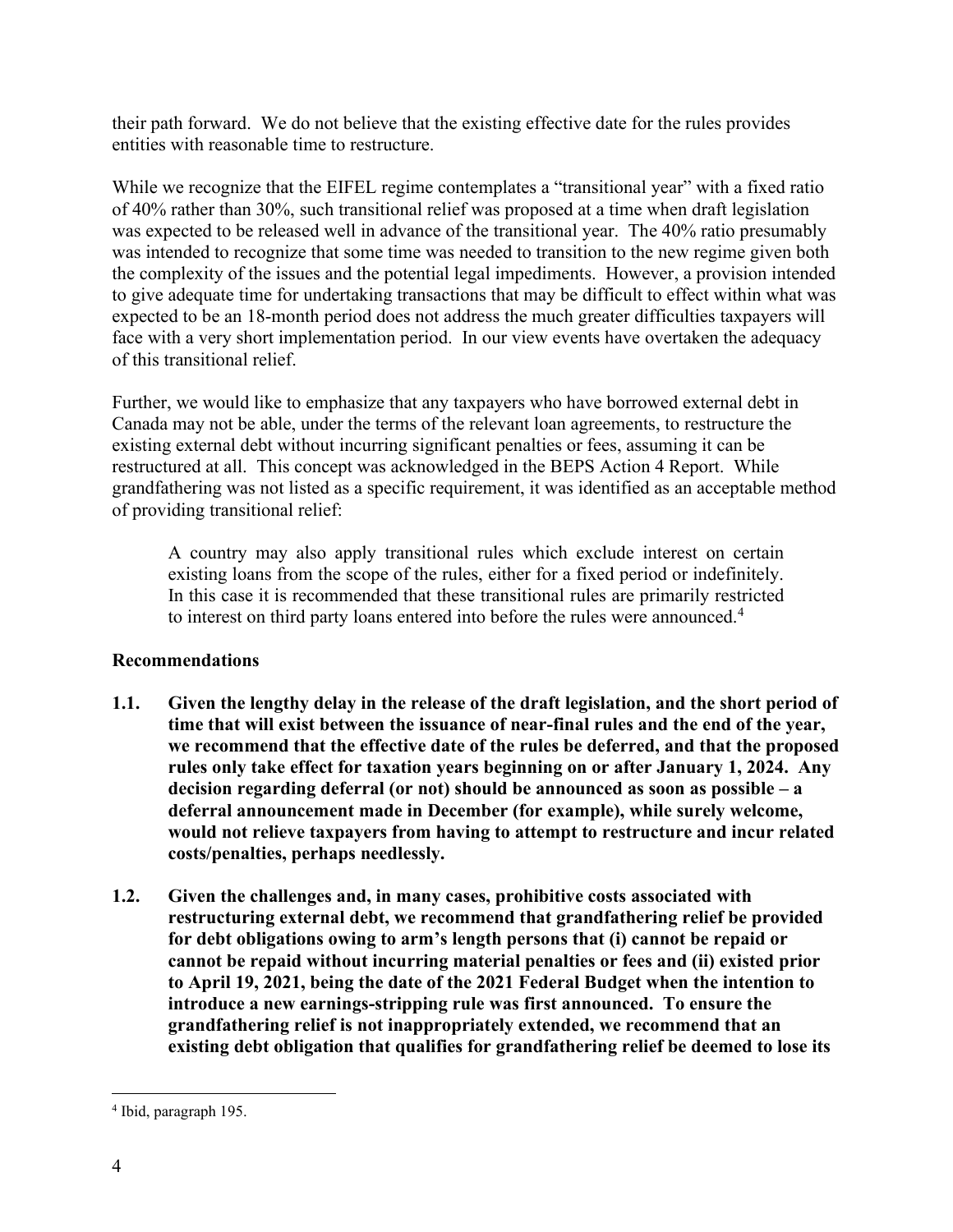## **grandfathered status if it is significantly modified, including any extension to its normal repayment date.**

# **2. Excluded Entities**

As noted above, we understand that the EIFEL regime is intended to be consistent with the recommendations in the BEPS Action 4 Report and intended to apply principally in the context of multinational enterprises and cross-border investments.

The BEPS Action 4 Report indicates that BEPS risks may arise in three basic scenarios:

- Groups placing higher levels of third party debt in high tax countries;
- Groups using internal loans to generate interest deductions in excess of the group's actual third party interest expense; and
- Groups using third party or internal financing to fund the generation of tax-exempt income. $5$

In recognition that only certain entities and situations pose a material BEPS risk, the BEPS Action 4 Report recommends that entities which pose a sufficiently low BEPS risk be excluded from the rules:

While the main policy goal of the best practice approach set out in this report is to address base erosion and profit shifting using interest, it is recognised that certain entities may pose a sufficiently low risk that excluding them from a fixed ratio rule and group ratio rule would be appropriate. Excluding these entities from the fixed ratio rule and group ratio rule would mean that a best practice approach can focus on entities which pose material base erosion and profit shifting risk, reducing compliance costs for other entities. Reducing the number of entities covered would also reduce the costs of administering a rule and would allow a tax authority to focus its resources on entities which pose the greatest risk.<sup>6</sup>

Under the EIFEL rules, an entity which qualifies as an "excluded entity" as defined subsection 18.2(1) is not subject to the interest limitation in subsection 18.2(2). In the Explanatory Notes for the definition of "excluded entity", these are described as entities that generally do not pose significant BEPS risks. While the inclusion of an "excluded entity" concept is welcome, we are concerned that the ability to qualify as an "excluded entity" is overly narrow. As such, we believe that many entities which pose a sufficiently low BEPS risk will nevertheless be required to comply with EIFEL rules, leading to unnecessary compliance costs for taxpayers (who must comply with the rules) and diverting resources of the CRA, who must administer the rules, away from entities which pose the greatest risk.

<sup>&</sup>lt;sup>5</sup> Ibid, page 13 in the executive summary.

<sup>6</sup> Ibid, paragraph 54.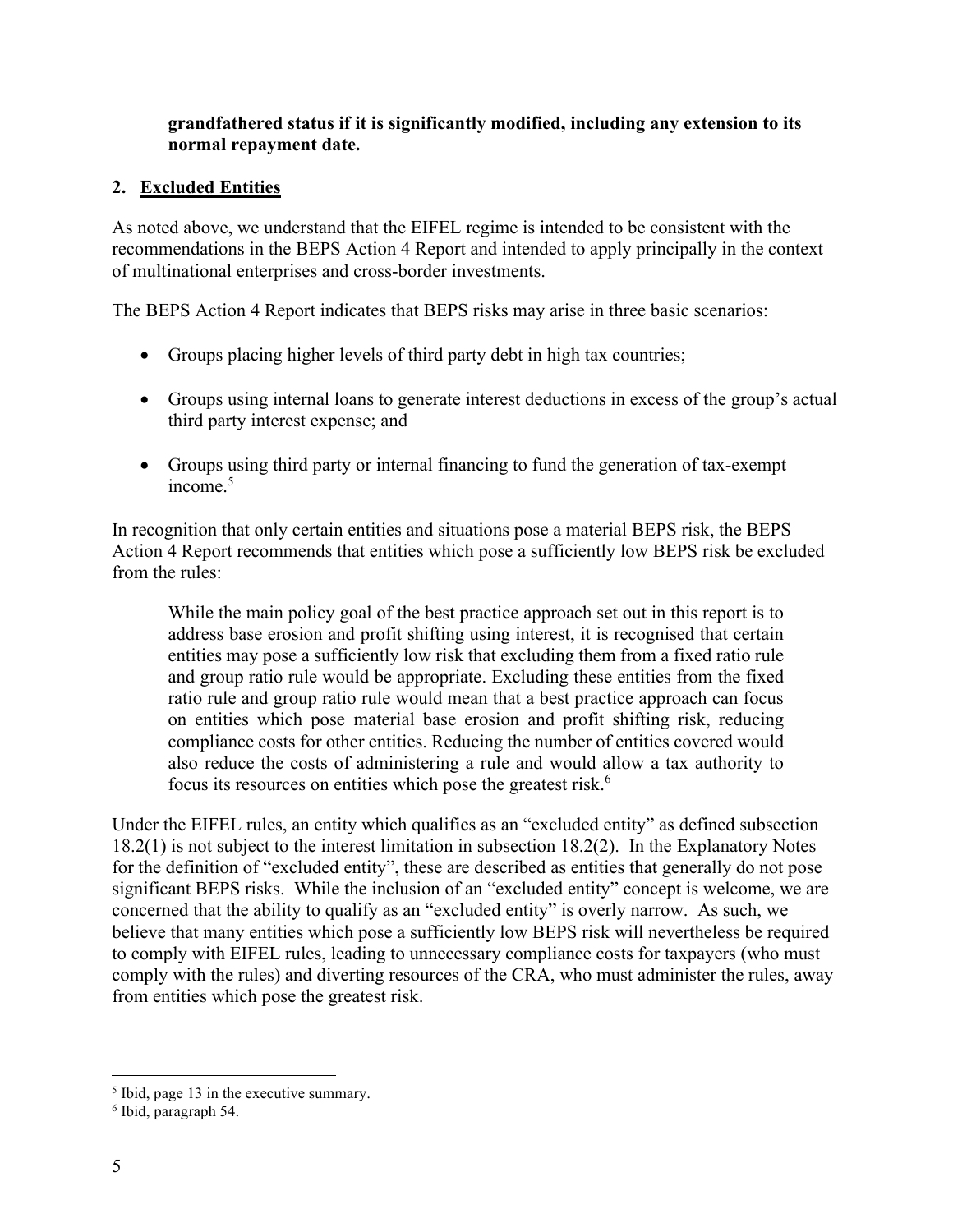As currently drafted, there are three separate categories within the definition of "excluded entity":

- Paragraph (a): CCPCs with a sufficiently low level of taxable capital employed in Canada (referred to herein as the "small CCPC exception");
- Paragraph (b): groups with total net IFE of \$250,000 or less (referred to herein as the "*de minimis* exception"); and
- Paragraph (c): groups that carry on all or substantially all of their business in Canada, do not have any foreign affiliates, do not have any specified shareholders or specified beneficiaries who are non-resident persons, and pay all or substantially all of their IFE to persons other than tax-indifferent investors (referred to herein as the "domestic exception").

Each category is discussed separately below, as well as an additional category that warrants consideration: securitization vehicles.

# Small CCPC Exception

The small CCPC exception applies to a CCPC that, together with any associated corporations, has taxable capital employed in Canada of less than \$15 million, being the top end of the phaseout range for the small business deduction at the time the draft EIFEL legislation was released. It was indicated in the Explanatory Notes that these entities are relieved from the application of the EIFEL rules because they are Canadian controlled and their operations are of a relatively small scale.<sup>7</sup>

Following the release of the EIFEL rules, it was announced in the 2022 Federal Budget that the government intends to increase the top end of the phase-out range for the small business deduction to \$50 million of taxable capital employed in Canada. It was noted that phasing out access to the small business deduction too quickly can discourage some businesses from continuing to grow and create jobs.

# **Recommendation**

**2.1. Given that the phase-out range for the small business deduction is being increased from \$15 million of taxable capital employed in Canada to \$50 million, we recommend that the threshold for the small CCPC exception in the "excluded entity" definition also be increased to \$50 million of taxable capital employed in Canada.**

<sup>7</sup> Explanatory Notes, *supra* note 2, page 113.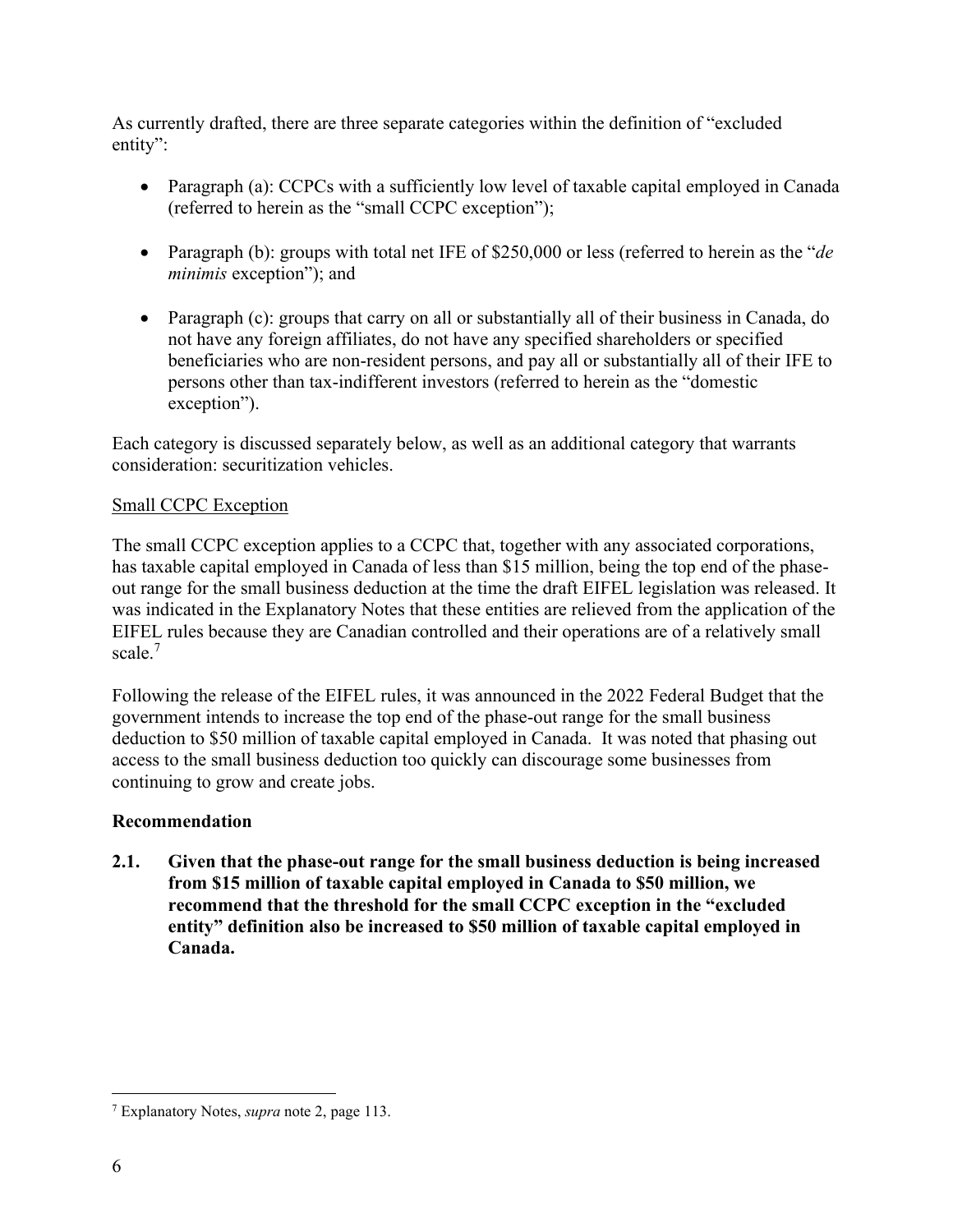### *De Minimis* Exception

The *de minimis* exception applies to a taxpayer which, together with other Canadian group members, has total net IFE of \$250,000 or less. The inclusion of a *de minimis* exception is consistent with the recommendations in the BEPS Action 4 Report:

Countries may . . . introduce a *de minimis* threshold to exclude low risk entities from the scope of the fixed ratio rule and group ratio rule. It is recommended that such a threshold should be based on the total net interest expense of all entities in the local group . . . .

A *de minimis* threshold based on net interest expense should be relatively simple to apply and would ensure that highly-leveraged entities are required to apply a general interest limitation rule regardless of their size. A country should set the level of a *de minimis* threshold to reflect a number of factors, including the local economic and interest rate environment, as well as relevant tax or legal considerations. This may be reviewed and updated periodically to reflect changes in these factors. $8$ 

# *Threshold*

While the inclusion of a *de minimis* exception is welcome, we are concerned that the proposed threshold of \$250,000 is quite low relative to many other countries that have introduced earnings-stripping rules in response to the BEPS Action 4 Report. We note, for instance, that Germany, France and the UK have adopted thresholds of  $\epsilon$ 3 million,  $\epsilon$ 3 million and £2 million, respectively. These thresholds are significantly higher than the \$250,000 currently envisioned under the EIFEL rules. We understand that the \$250,000 threshold is essentially a proxy for \$5 million of debt with a 5% interest rate. Given that the purpose of a *de minimis* exception is to exclude from the application of the EIFEL rules any entities that pose a sufficiently low BEPS risk, we believe that a higher threshold should be considered. One alternative is to align our threshold with other jurisdictions to be consistent with international norms. For instance, when converted to Canadian dollars based on current exchange rates, the thresholds in Germany, France and the UK are in the range of \$3 million to \$4 million. Another alternative is to align our threshold with other Canadian tax policies. For instance, given that the top end of the phaseout range for the small business deduction is being increased to \$50 million of taxable capital employed in Canada, and given that our thin capitalization rules generally permit a debt-toequity ratio of 1.5 to 1, the threshold could be set at \$1.5 million, which is equivalent to \$30 million of debt with a 5% interest rate.

# *Safe Harbour vs. Hard Cap*

We also note that the thresholds referred to above for Germany, France and the UK are safe harbour amounts as opposed to hard caps. More specifically, the deduction limit is equal to the higher of (i) the particular threshold ( $63$  million or £2 million, as the case may be) and (ii) 30% of tax EBITDA. There are several benefits to this approach. First, a safe harbour provides equal footing between taxpayers, whereas a hard cap can provide materially different results for similar

<sup>8</sup> BEPS Action 4 Report, *supra* note 1, paragraphs 55 and 56.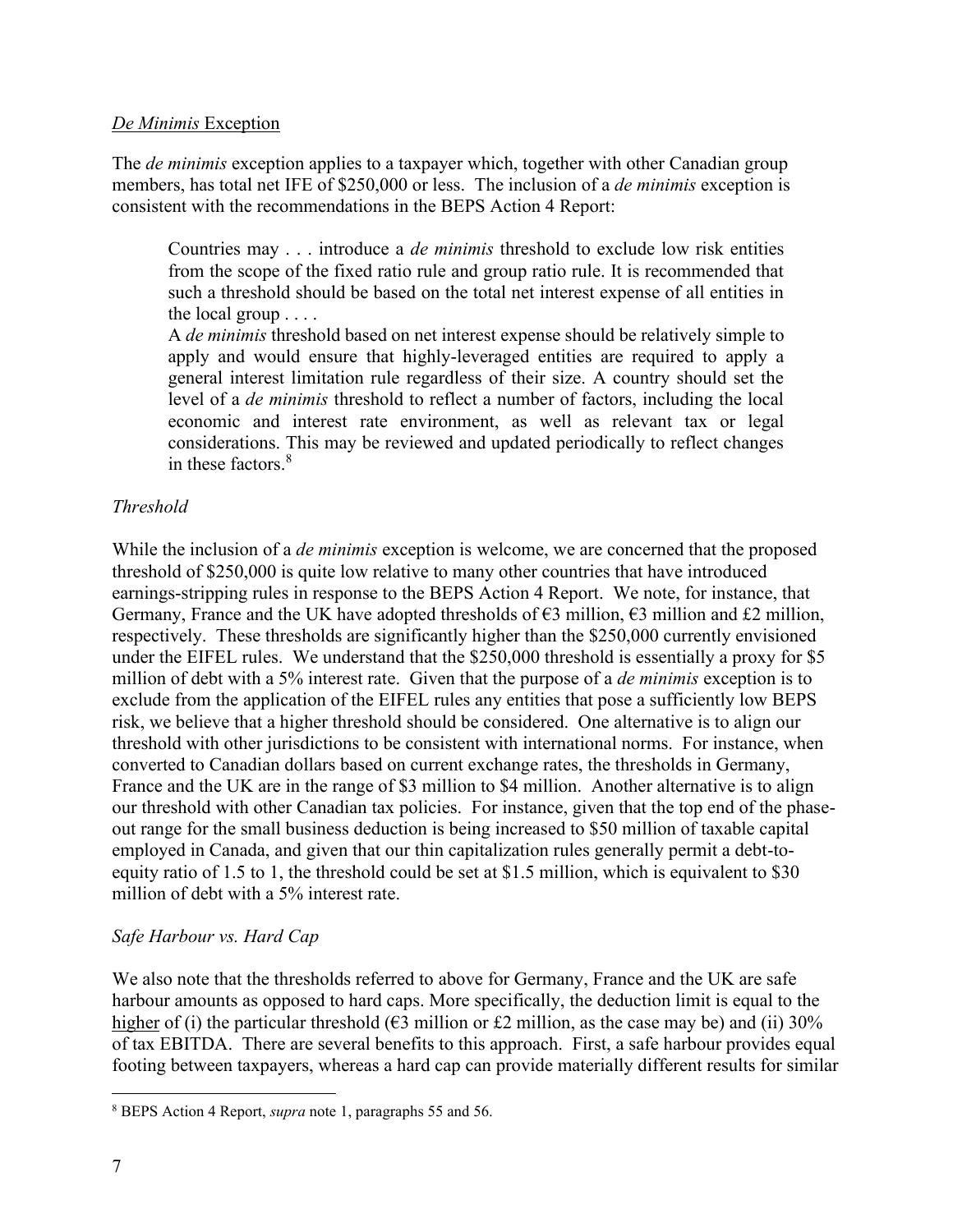taxpayers. Consider, for example, two separate Canadian entities, one of which has total net IFE slightly above the threshold and the other has total net IFE slightly below the threshold. Under a safe harbour approach, the implications would be similar for both entities, whereas under a hard cap approach the first entity would be fully subject to the EIFEL rules and the second entity would be outside of the EIFEL rules. Second, it would seem that a hard cap can discourage growth. For instance, if a small but highly-leveraged entity has total net IFE below the threshold, it may choose not to pursue a growth opportunity that would involve taking on additional debt, as the incremental IFE could cause all of the entity's IFE to potentially be subject to the interest limitation.

# *Relevant Financial Institutions*

As an additional point for the *de minimis* exception, we note that the exclusion of IFR of a RFI under B(ii) of paragraph (b) does not seem appropriate, unless the IFE of the RFI are also excluded. We believe the exclusion leads to an overly narrow scope for the *de minimis* exception, especially since the definition of RFI is extremely broad, as discussed elsewhere in this submission. Consider, for example, the scenario where an entity in the group is an investment corporation with IFR of \$250,000 and IFE of \$250,000. If the IFR is excluded from the *de minimis* test, the threshold would be crossed and the group would not meet the *de minimis* test, even if there is only a modest amount of IFE elsewhere in the group. If the IFR of a RFI are to be excluded, then it would be appropriate, in our view, to only exclude such revenues to the extent that they exceed the IFE of the RFI. Applying this suggested modification to the above scenario, there would be no net IFR to exclude.

# *Subsection 18.2(12)*

Finally, as discussed elsewhere in this submission, the proposed rule in subsection 18.2(12) is problematic in that it excludes an amount from IFR unless the amount is included in computing the IFE of a taxable Canadian corporation, or trust that is resident in Canada, that is subject to tax under Part I. IFR received from other persons (e.g., foreign affiliates, other non-resident persons, etc.) is not included. We believe it is important that all IFR be included for purposes of the *de minimis* test.

# **Recommendations**

**We recommend that the following changes be made to the** *de minimis* **exception:**

- **2.2. The current threshold of \$250,000 should be significantly increased to better align with international norms and with other Canadian tax policies.**
- **2.3. The threshold amount should be a safe harbour rather than a hard cap, with interest only being denied to the extent that it exceeds the higher of (i) the threshold amount and (ii) the permitted ratio of tax EBITDA.**
- **2.4. The exclusion under B(ii) of paragraph (b) should be limited to the amount by which the IFR of the RFI exceeds the IFE of the RFI.**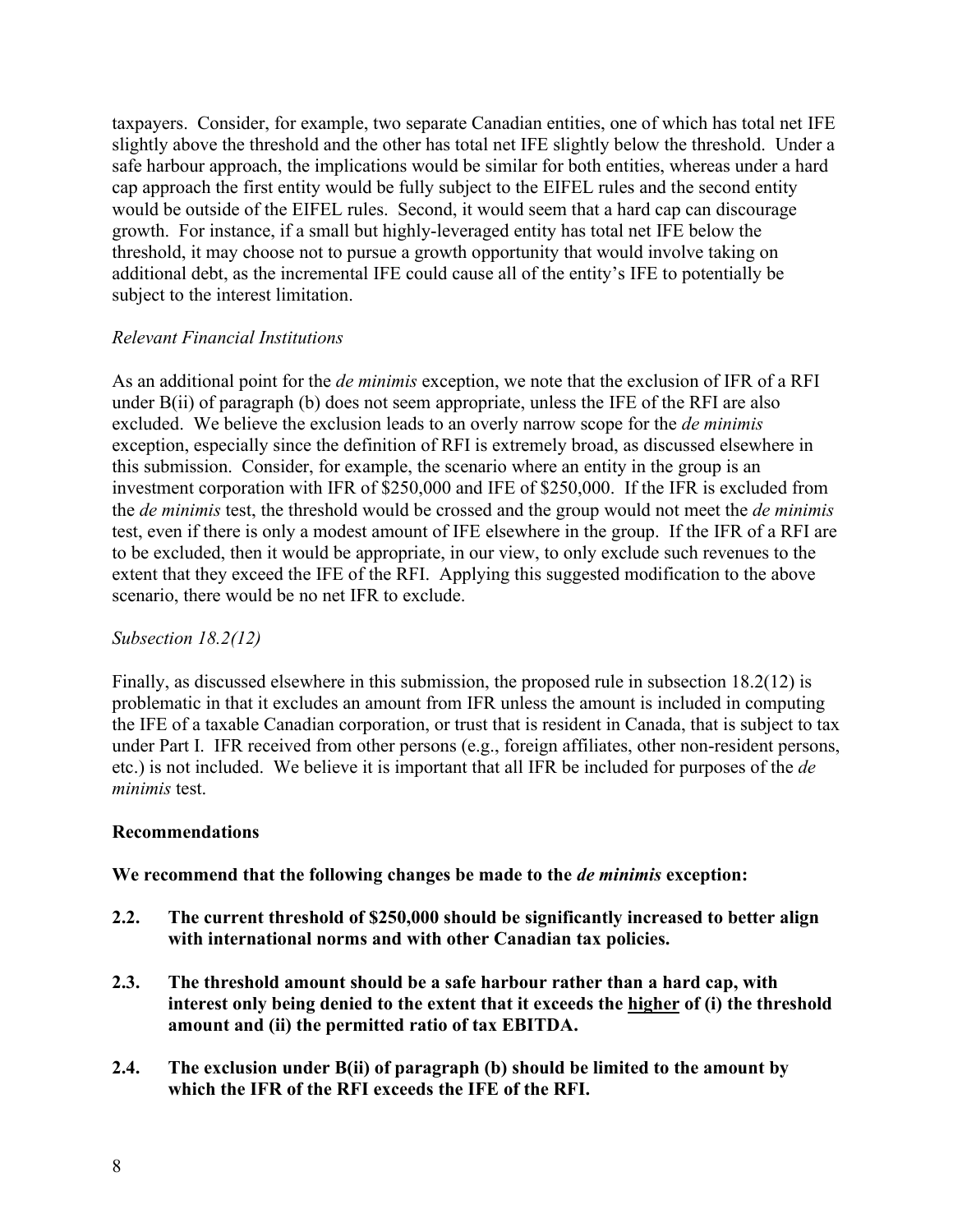# **2.5. The** *de minimis* **threshold should be applied without reference to subsection 18.2(12).**

# Domestic Exception

The domestic exception applies to groups that carry on all or substantially all of their business in Canada, do not have any foreign affiliates, do not have any specified shareholders or specified beneficiaries who are non-resident persons, and pay all or substantially all of their IFE to persons other than tax-indifferent investors. This is a welcome exception, as it allows entities that pose little base erosion risk to be excluded from the complexity of the EIFEL rules. That said, we believe the domestic exception can be fine-tuned to ensure it is not overly narrow.

# *Business Activities*

As currently drafted, it is necessary for all or substantially all of "each" business of the taxpayer and "each" eligible group entity in respect of the taxpayer to be carried on in Canada throughout the year. This could be problematic, for instance, if a particular business that is a relatively minor portion of the group's overall activities is carried on outside of Canada. Consider the scenario where a group carries on several businesses, all of which are carried on exclusively in Canada, with the exception of one minor business line (representing well less than 10% of the group's overall business activities) that has a U.S. sales branch representing more than 10% of the activity for that particular business line. Given that all or substantially all of one minor business is not carried on in Canada, the domestic exception would not be available. It would be appropriate, in our view, to base the "all or substantially" all requirement on the overall business activities carried on by the taxpayer together with all eligible group entities in respect of the taxpayer, rather than testing each business and each eligible group entity separately.

# *Foreign Affiliates*

The domestic exception does not apply if the taxpayer or any eligible group entity in respect of the taxpayer has a foreign affiliate at any time in the year. The BEPS Action 4 Report recognizes that most material BEPS risks are posed by entities that are part of multinational groups, and describes an entity as being part of a multinational group if it is directly or indirectly controlled by a company, or if it directly or indirectly controls one or more other entities.<sup>9</sup> As such, it would be more appropriate in our view to limit the disqualification from the domestic exception to situations where a corporation is a controlled foreign affiliate of the taxpayer or any eligible group entity in respect of the taxpayer.

Further, unlike the business activities requirement, there is no "all or substantially all" requirement; the mere existence of a foreign affiliate (or controlled foreign affiliate, if the recommendation above is adopted) at any time in the year prevents the domestic exception from applying. This could be problematic in a number of situations. For instance, a dormant foreign affiliate could be indirectly acquired as part of an acquisition where it is not possible to wind up for some period of time because of foreign jurisdiction delays. Also, a foreign affiliate may be necessary for legal or commercial reasons, such as to serve as a collection agent for customers in

<sup>&</sup>lt;sup>9</sup> Ibid, paragraph 45.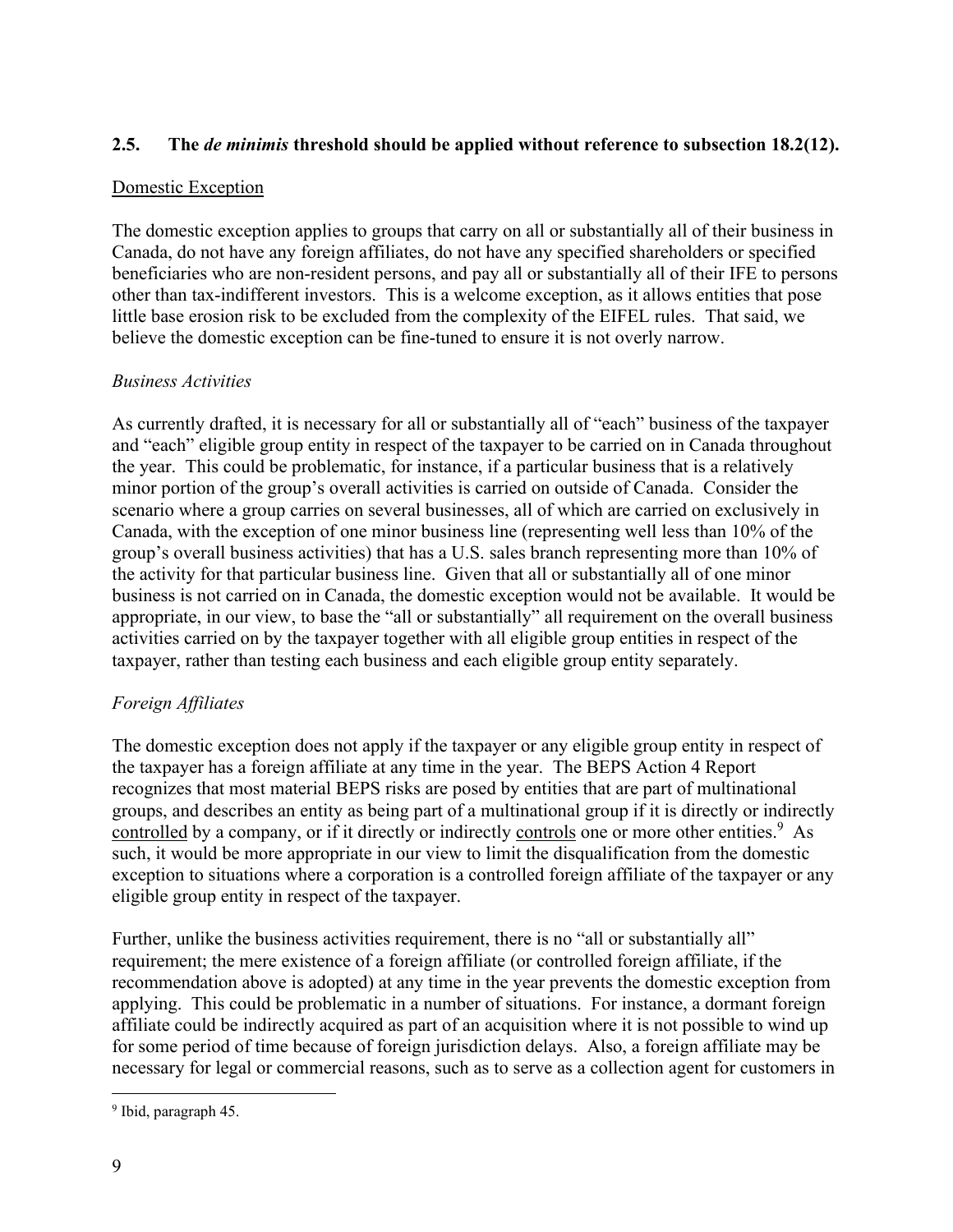a particular jurisdiction, but with only a nominal amount of income being retained by the foreign affiliate. It would be appropriate in our view to include an "all or substantially all" requirement for foreign affiliates similar to that currently proposed for business activities. In other words, the domestic exception would apply provided that all or substantially all of the overall business activities of the group are carried on in Canada.

At minimum, an exception should be made for foreign affiliates with limited assets and limited income, such as an appropriate upscaling of the dormant or inactive threshold that the CRA applies for T1134 reporting purposes.

# *Specified Shareholders and Specified Beneficiaries*

An entity cannot qualify under the domestic exception, as currently drafted, if it or any eligible group entity in respect of the taxpayer has a specified shareholder or specified beneficiary who is a non-resident person. Given that most material BEPS risks are posed by entities that are part of multinational groups, as discussed above, we suggest that disqualification from the domestic exemption not be based on the mere existence of a specified shareholder, but rather on whether the entity is controlled by a non-resident corporation. For consistency, in the case of trusts, disqualification could be limited to situations where there is a "majority interest beneficiary" who is a non-resident person.

We understand that the policy concern sought to be addressed with the current requirement in the domestic exception may be more narrowly limited to circumstances where interest or financing expenses are paid to a non-resident person that is a specified shareholder or specified beneficiary. To address this more narrow concern, we suggest it would be appropriate to allow an entity to have a specified shareholder or specified beneficiary that is a non-resident, provided there is no material IFE paid by the entity, or any Canadian entity dealing not at arm's length with the entity, to that specified shareholder or specified beneficiary, either directly or indirectly.

As currently drafted, concerns have been raised that certain family-owned businesses could be impacted, for instance, where four siblings each hold 25% of the shares of a corporate group that operates exclusively within Canada, but one of the siblings resides outside of Canada for non-tax reasons. Similar issues can arise for family trusts where one of the beneficiaries resides outside of Canada. These concerns can be addressed with the modifications suggested above.

# *Interest and Financing Expenses*

The domestic exception does not apply unless all or substantially all of the IFE of the taxpayer and each eligible group entity in respect of the taxpayer are paid or payable to persons or partnerships that are not tax-indifferent investors (i.e., including non-resident persons, taxexempts, discretionary trusts and trusts or partnerships where more than 10% of the interests in the trust or partnership are held by non-residents, tax-exempts or discretionary trusts). It is not clear to us why payments made to persons exempt from tax under section 149 (e.g., Canadian charities) should disqualify an entity from the domestic exception. Given the other requirements under the domestic exception, and particularly the requirement related to specified shareholders and specified beneficiaries, it is not clear to us whether this additional requirement is necessary.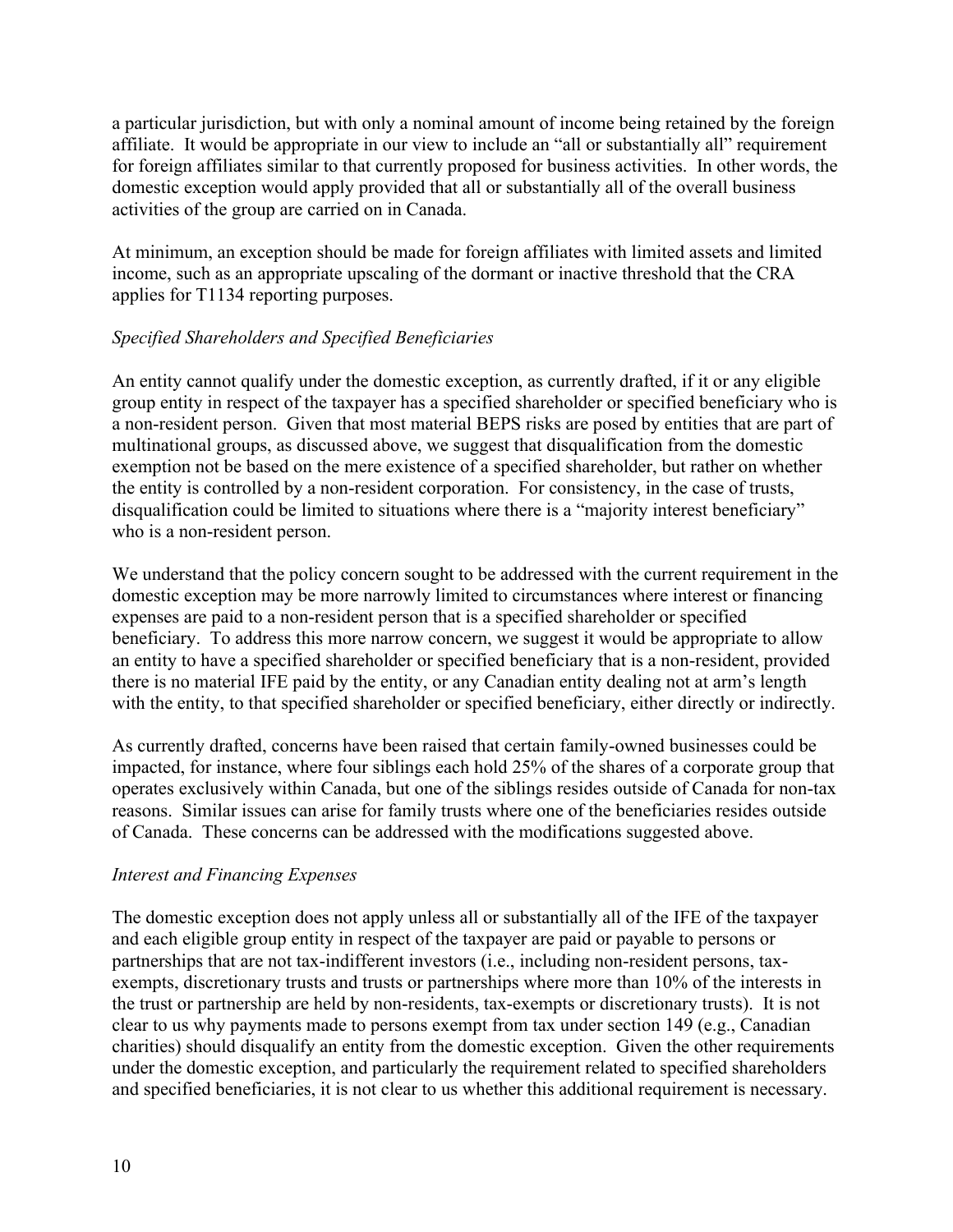This requirement could be problematic, for instance, where a purely domestic corporate group has publicly issued debt. As the debt is publicly traded, from time to time, a portion of this debt may become held by non-resident persons or by Canadian tax-exempts without the debt issuer's knowledge. If this requirement is retained, then we suggest there be a carve-out for publicly traded debt (e.g., by deeming any interest on publicly traded debt to be paid to a person that is not a tax-indifferent investor).

This requirement also may be overbroad in circumstances where the recipient of the IFE is a taxindifferent investor that is a trust or a partnership. For example, if 11% of an entity's IFE is paid to a partnership that has an 11% non-resident partner, the entity will be disqualified from the domestic exception when only 1.21% of the IFE is ultimately allocable to a non-resident recipient. If this requirement is retained, then we suggest it would be appropriate to modify the requirement by allowing a "look through" of the trust or partnership in paragraphs (d) and (e) of the definition of "tax-indifferent investor" in subsection 248(1) to any entities described in paragraphs (a) to (c) of that definition in determining whether the "all or substantially all" requirement has been met.

Also, we note that paragraph (b) of the definition of "tax-indifferent investor" does not exclude a non-resident person earning interest income through a Canadian permanent establishment. It would be appropriate to exclude such persons from the definition of "tax-indifferent investor" when applying the "excluded entity" definition.

Finally, as this requirement is currently worded, it is not clear whether the requirement is to be applied to the eligible group entities viewed together or to each eligible group entity separately. If this requirement is retained, it would be appropriate, in our view, to base the "all or substantially all" requirement on the overall IFE of the taxpayer together with all eligible group entities in respect of the taxpayer, rather than testing each eligible group entity separately.

### **Recommendations**

**We recommend that the following changes be made to the domestic exception:**

- **2.6. The requirement that all or substantially all the business activities be carried on in Canada should be based on the group's overall business activities; this modification is required in order to ensure that taxpayers do not lose access to the domestic exception because less than substantially all of an insignificant business is carried on in Canada.**
- **2.7. The mere existence of a foreign affiliate should not cause a taxpayer to lose access to the domestic exception. A taxpayer should only lose access to the domestic exception if there is an investment in a controlled foreign affiliate, and only if the activities of the controlled foreign affiliate result in less than "all or substantially all" of the group's overall activities being carried on in Canada. At minimum, an exception should be made for foreign affiliates with limited assets and limited income, such as an appropriate upscaling of the dormant or inactive threshold that**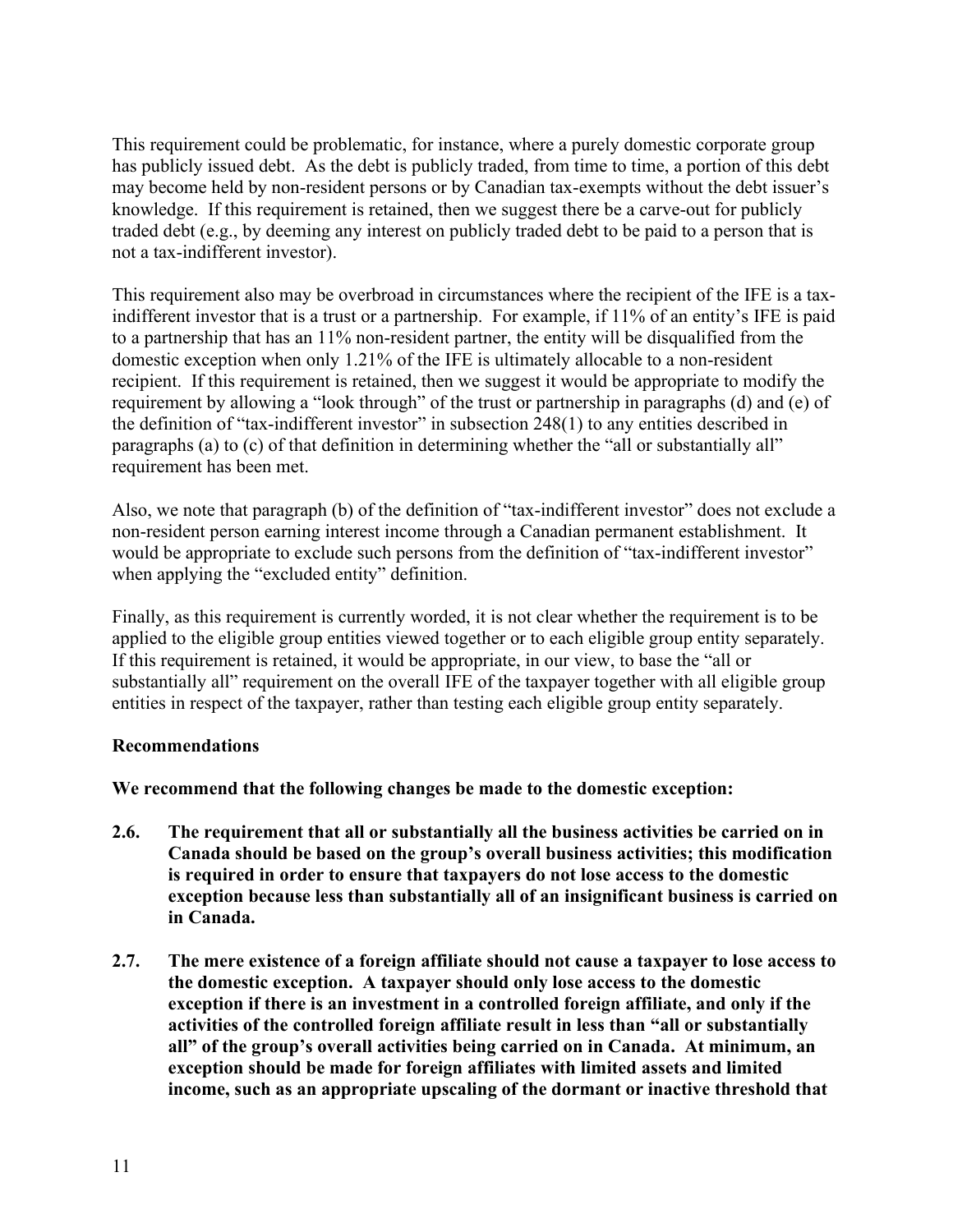**the CRA applies for T1134 reporting purposes. Consideration should also be given to excluding temporary foreign affiliates – entities that are present only for a certain limited period during the taxation year.**

- **2.8. In terms of shareholder composition, a taxpayer should only lose access to the domestic exception if it is a corporation (or a corporation is an eligible group entity in respect of the taxpayer) and (i) it (or that corporation) is controlled by a nonresident corporation, or (ii) it (or that corporation) has a non-resident specified shareholder and a material portion of its IFE is paid or payable to the specified shareholder, either directly or indirectly. Similarly, a taxpayer should only lose access to the domestic exemption if it is a trust (or a trust is an eligible group entity in respect of the taxpayer) and (i) it (or that trust) has a non-resident majority interest beneficiary, or (ii) it (or that trust) has a non-resident specified beneficiary and a material portion of its IFE is paid or payable to the specified beneficiary, either directly or indirectly.**
- **2.9. Given the other requirements in the domestic exception, consideration should be given to removing the requirement that all or substantially all IFE be paid to persons who are not tax-indifferent investors. If this requirement is to remain, then at minimum, it should not be necessary for all or substantially all IFE in respect of publicly traded debt to be paid to persons other than tax-indifferent investors. Also, consideration should be given to adding a look-through test for payments to partnerships and trusts that are tax-indifferent investors when determining whether all or substantially all IFE have been paid to persons other than tax-indifferent investors. This "all or substantially all" requirement should be based on the group's overall IFE. Finally, IFE received by a non-resident tax-indifferent investor as part of a Canadian permanent establishment should not have a negative impact.**

# Securitization Vehicles

There is another category of taxpayers that warrants consideration under the excluded entity concept: securitization vehicles. Securitization vehicles are special-purpose vehicles that are used for securitization purposes, and whose assets consist of receivables, mortgages and similar financial assets. Securitization is a long-established and widespread financing technique, which reduces the cost of capital for Canadian businesses and allocates credit risk efficiently.

A securitization vehicle may be established by a Canadian business itself or by a financial institution. Once established, a securitization vehicle issues debt obligations in the market to investors under a private placement or public offering and uses the proceeds to purchase financial assets from a Canadian business. The securitization vehicle earns a nominal profit each year.

Concerns have been raised that certain portions of the revenue of a securitization vehicle consists of amounts (such as membership fees and early repayment premiums) which may not qualify as IFR, and for that reason (and for other reasons) certain securitization vehicles may not qualify as excluded entities. To address this concern, we suggest that a new category be added to the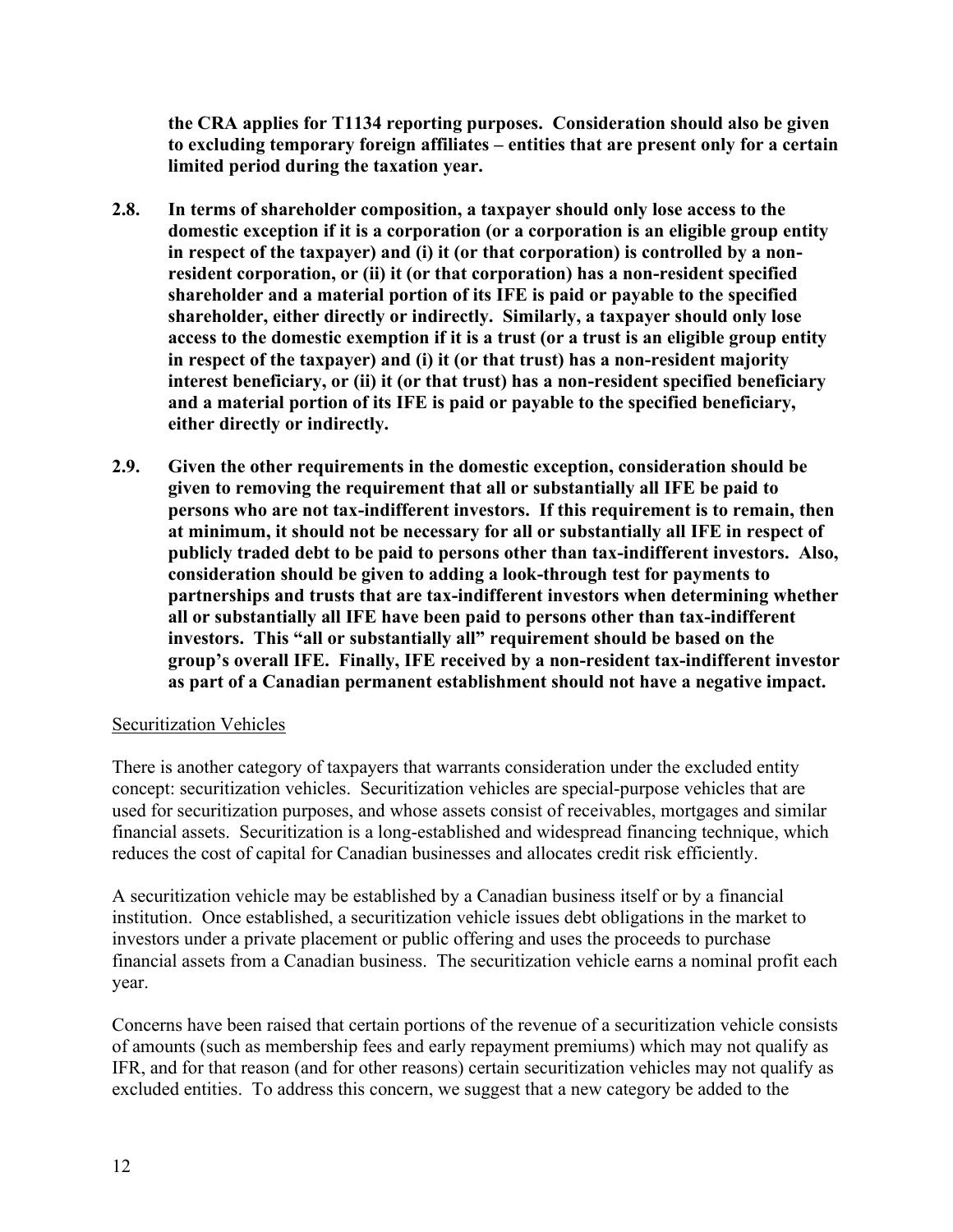definition of "excluded entity" that would include any entity that has been established for the sole purpose of securitizing financial assets. Alternatively, as discussed elsewhere in this submission, the definition of "interest and financing revenues" could be expanded to include the various types of ancillary income earned by a typical securitization vehicle.

# **Recommendation**

# **2.10. A new category should be added to the "excluded entity" definition to ensure that securitization vehicles are not inappropriately impacted by the EIFEL rules.**

# **3. Excluded Interest**

The proposed EIFEL rules would deny a deduction in computing income in respect of excess IFE, calculated after deducting IFR. Thus, the component parts of IFE and IFR are central to the application of the test. The "excluded interest" definition excludes certain amounts of interest from both IFE and IFR where it applies, making such amounts irrelevant for this aspect of the EIFEL rules. The status of excluded interest also affects the calculation of ATI and various items to which ATI is relevant.

Simplifying the wording of the definition, excluded interest is interest payable by a corporation to another corporation that is, throughout the accrual period for the interest, in respect of a debt owed by the payer to the payee, where throughout the relevant period both corporations are taxable Canadian corporations and the payee is an "eligible group corporation" in respect of the payer. In order for the definition to apply, an election must be filed. An eligible group corporation, in respect of a corporation resident in Canada (the payer), means a corporation resident in Canada that is related to the payee (ignoring paragraph 251(5)(b)), or that would be affiliated with the payee if section 251.1 were read without the definition of "controlled" in subsection 251.1(3).

# Scope of the Rule

The Explanatory Notes indicate that the excluded interest provision was included in the proposed EIFEL rules principally to ensure that the EIFEL rules do not negatively affect corporate transactions that are often undertaken within Canadian corporate groups to allow the losses of one group member to be offset against the income of another group member. In a common form of these transactions, a group member (the "Payer") borrows money from another group member (the "Payee") to acquire fixed-dividend preference shares in the capital of a group member. Under the EIFEL rules, the Payer's IFE will include the interest it pays on the related party debt, but its IFR will not include the dividends it receives. In addition, because the Payer's only income is often dividends on the preference shares, which are deductible in computing taxable income under subsection 112(1), its ATI often will be nil. Accordingly, under proposed subsection 18.2(2), the Payer will be precluded from deducting any of the interest it pays to the Payee. If the excluded interest election is made, the Payer will have no IFE and subsection 18.2(2) will not apply to deny its interest deduction. Correspondingly, the Payee will not include this interest in its IFR. This avoids the unnecessary additional complexity of using the excess capacity transfer mechanism to avoid the application of subsection 18.2(2) to the Payer.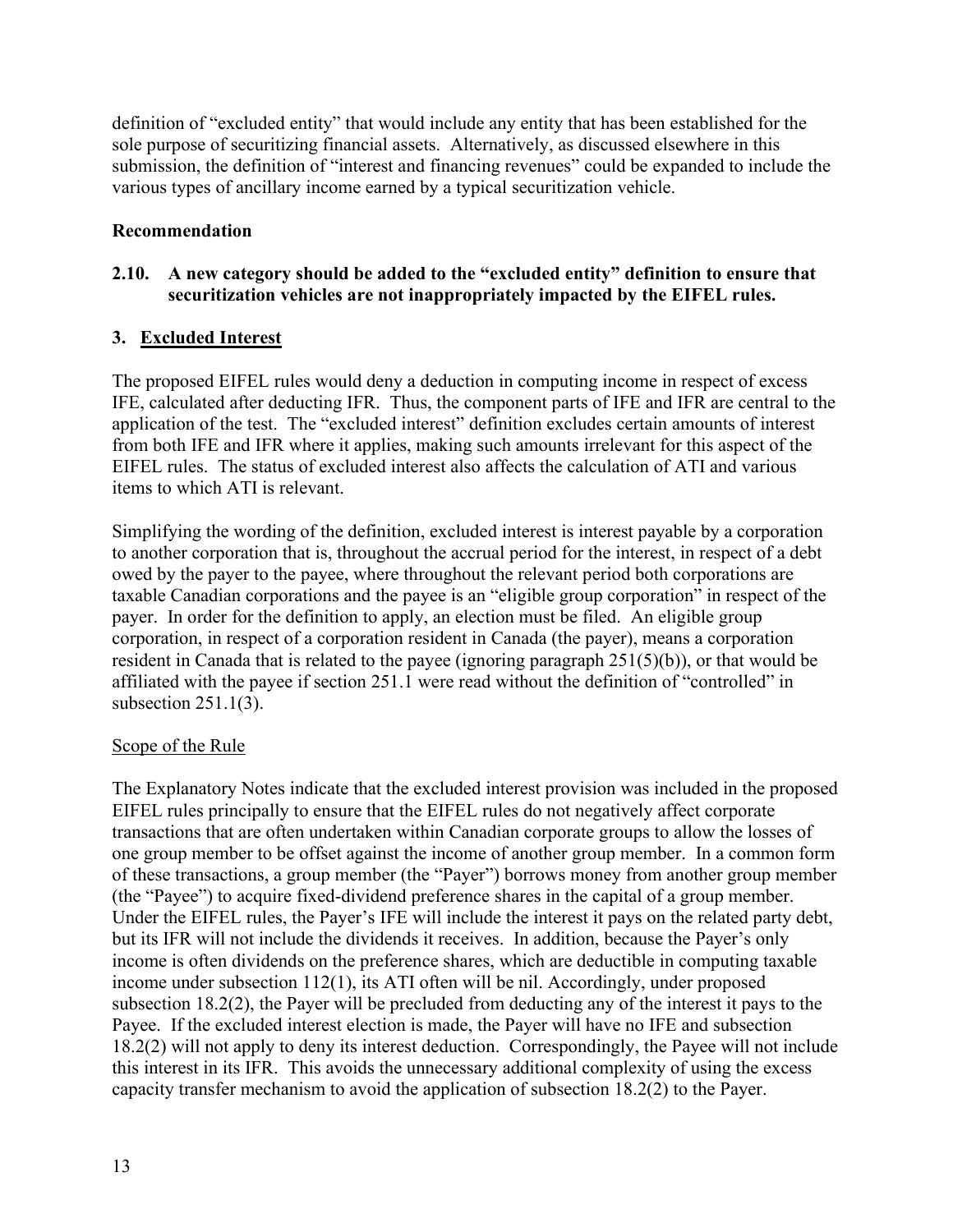The emphasis on facilitating these loss-shifting transactions is understandable given their important role in the Canadian income tax system in allowing an indirect form of income and loss consolidation in the absence of group tax reporting. But there is nothing particular to these items of income and expense that distinguishes them from interest payments relating to other intra-group transactions that may result in negative consequences under (or additional complexity from having to apply the other rules in) proposed subsection 18.2(2). In either case, such consequences or complexity would not be appropriate from a policy perspective when both sides of the transaction are taken into account. In these cases as well as in connection with lossshifting transactions it is appropriate to allow the "backing-out" of these transactions for purposes of the IFE and IFR definitions to avoid where possible the necessity of relying on the excess capacity transfer mechanism to deal with intra-group transactions (as well as avoiding any other unforeseen difficulties or complications). Accordingly, in our view it is appropriate that the excluded interest provision deal not only with facts that arise in typical loss-shifting transactions (inter-corporate loans) but that they also encompass factual circumstances that may arise in connection with other intra-group transactions. This observation by itself does not lead to specific recommended statutory amendments. Rather, it informs our view that the following observations are relevant in considering the proper scope and operation of the excluded interest provision.

### Nature of Eligible Entities

Notably, the excluded interest provision applies only to payments where both parties are corporations. However, corporate groups may contain partnerships and trusts within their structure that have members or beneficiaries that are, directly or indirectly, all eligible group corporations. There is nothing inherent in the nature of partnerships or trusts that should exclude them from the application of the excluded interest provision in such situations.

Consider the following example. Canco 2 is undertaking a real estate development venture and elects to do so through a limited partnership of which Canco 3 is the general partner. There are no other partners. Both Canco 2 and Canco 3 are eligible group corporations in respect of Canco 1. This arrangement might be undertaken to facilitate tax integration (subject to the usual limitations on at-risk amounts, etc.) while preserving separate limited liability, or to facilitate a future syndication of the project to third parties who would acquire limited partnership interests. Canco 4, also an eligible group corporation in respect of Canco 1, provides development and operating financing to the partnership. To protect its investment, Canco 4 advances the funds by way of interest-bearing debt. In this circumstance, there should be no policy difference in considering the application of the excluded interest provision than if Canco 2 had developed the project directly, with financing from Canco 4. In either case, it would be appropriate for the excluded interest provision to be available.

We understand that the Department may have concerns with the application of the excluded interest provision to partnerships or trusts that have members or beneficiaries that are not themselves eligible group entities (either directly or indirectly through partnerships or trusts). However, without extending the policy scope of the excluded interest provision beyond that of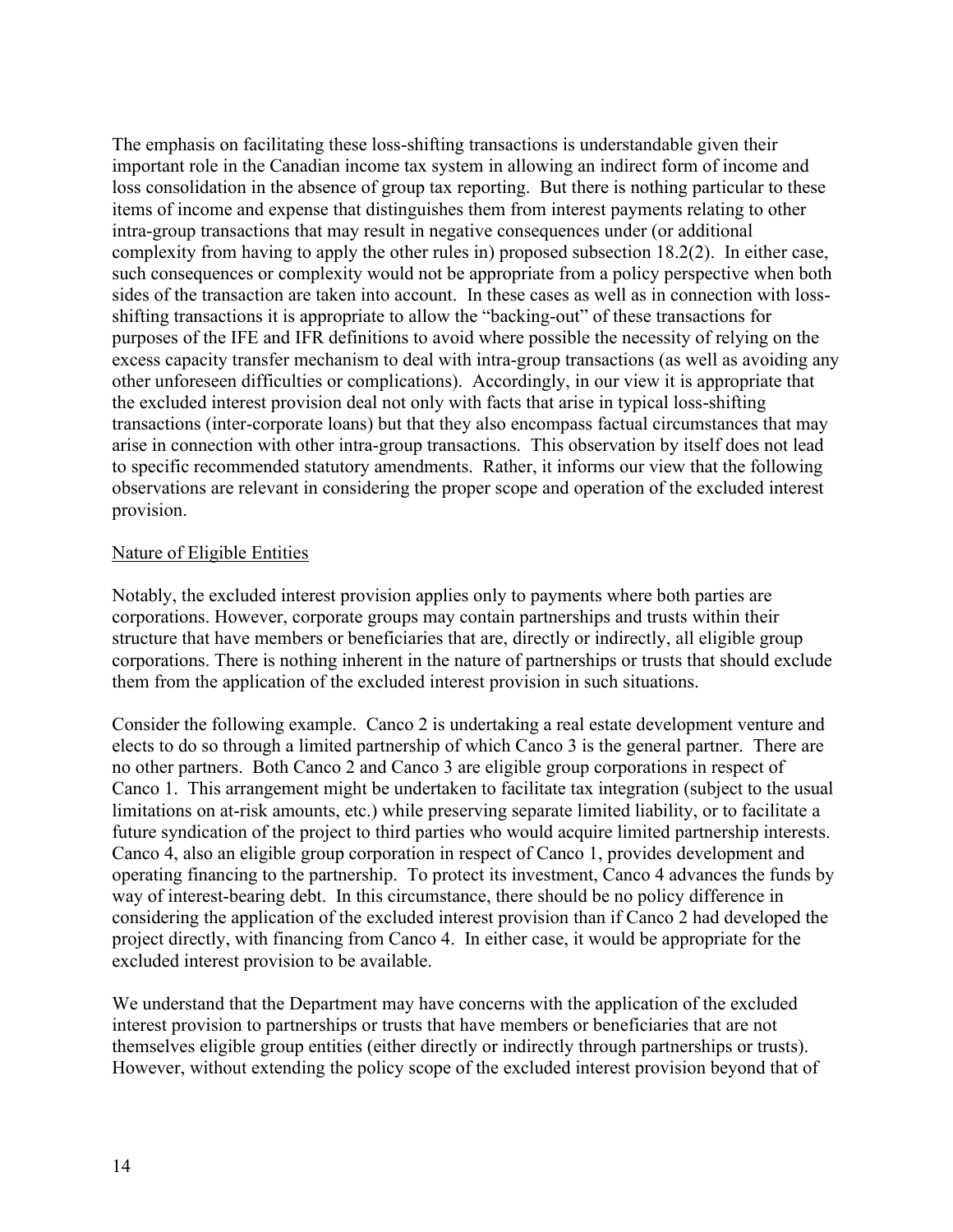the above example there are other circumstances in which it would be appropriate to permit the excluded interest provision to apply to a partnership or trust.

Consider the following example. A joint-venture development project is undertaken between two unrelated groups, each as to 50%. The project is undertaken through a limited partnership to preserve limited liability for the joint-venturers while allowing the income and loss of each jointventurer from the project to be integrated with its corporate income and loss (subject to the usual limitations on at-risk amounts, etc.). Each joint-venturer funds its 50% contribution to the cost of the project in large part with loans from a corporation that is an eligible group corporation in respect of the joint-venturer. For commercial reasons, the loans would be in proportion to their 50-50 ownership and on matching terms. In this case allowing the excluded interest provision to apply would be appropriate from a policy perspective, as the two joint-venture groups are not "sharing" tax attributes between themselves.

## Nature of Eligible Payments

As the term excluded interest suggests, the excluded interest provision applies only in respect of payments of interest, notwithstanding that IFE and IFR include many items that are not interest. It is likely that a rule applying to interest will suffice for many or most situations. However, it would not apply to any related hedging costs associated to the loan. And it would exclude arrangements other than loans that also can be used for loss-consolidation. For example, a sale and lease-back transaction among eligible group corporations can be used as a form of lossshifting, in the form of rental payments. While IFE and IFR include lease financing amounts, there is no regime similar to the excluded interest provision that will apply to such intra-group transactions. Both of these circumstances bear a great deal of similarity to the circumstances encompassed by the currently proposed excluded interest provision.

### Canadian Resident Individuals

The EIFEL rules are applicable to a privately-held Canadian corporation that does not qualify as an "excluded entity" as described above. Generally, interest paid on a loan from a Canadianresident individual (other than certain trusts) by such a corporation should not present issues of the sort that the EIFEL restrictions are intended to counter. Interest in respect of such loans leaves the corporate system, but if paid to a Canadian-resident taxable individual generally is received by a taxpayer subject to tax at a higher rate than the rate applicable to the corporate tax deduction, and no BEPS concerns should arise. The framework of the excluded interest provision requires reciprocity (both IFE and IFR of group members are affected) which would not be satisfied in the case of loans from individuals. However, comparable rules applicable to loans from Canadian-resident individuals could closely resemble the excluded interest provision. In particular, interest on loans from related/affiliated Canadian resident individuals in appropriate circumstances could be allowed to qualify for "excluded interest" treatment to avoid adverse results that could otherwise arise. Although such loans could in some cases be modified to become non-interest bearing, to avoid a potential "one-sided" limitation on corporate deductibility, in other cases doing so could expose the individual lender to adverse implications under the income attribution or "stop-loss" rules, for example.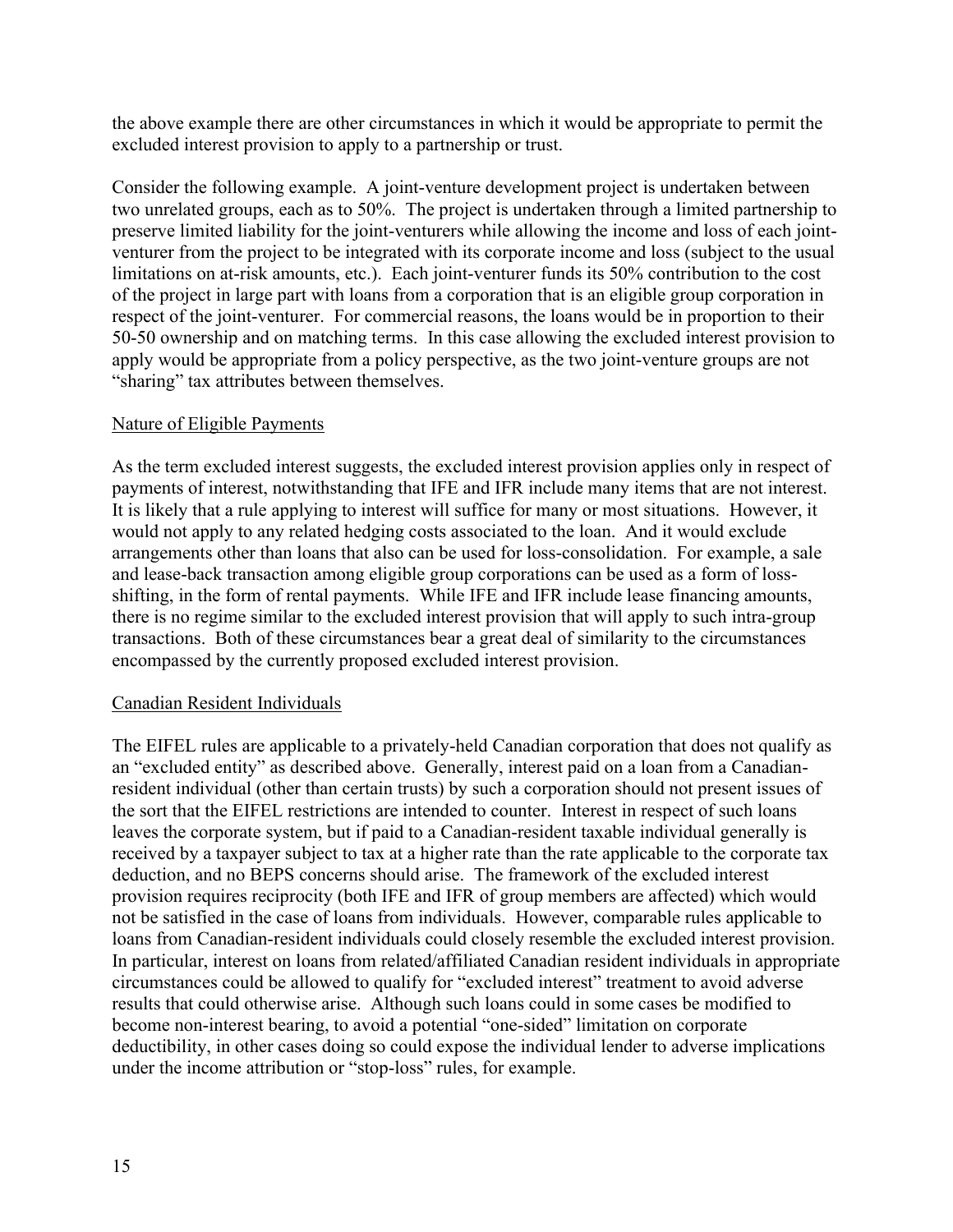## **Recommendations**

- **3.1. The excluded interest provision should be expanded to apply where either or both of the parties to a loan are partnerships, all of the members of which are, directly or indirectly, eligible group corporations, and where either or both of the parties to a loan are trusts, all of the beneficiaries of which are, directly or indirectly, eligible group corporations. Consideration should be given to ways in which the rules can be further adjusted to accommodate circumstances such as the joint-venture example above. Also, as discussed elsewhere in this submission, we recommend that the excluded interest provision be made applicable in appropriate circumstances in the foreign affiliate context.**
- **3.2. The excluded interest provision should be extended to payments other than interest. In particular, hedging payments between eligible group members that relate to excluded interest loans and lease financing amounts should be encompassed and consideration should be given to expanding the rule further. Indeed, it is not clear to us why the provisions should not extend to all IFE/IFR amounts.**
- **3.3. Rules comparable to the excluded interest provision should be available for interest paid by a corporation resident in Canada to an individual resident in Canada (other than a disqualified trust) who is related to the corporation (determined without reference to paragraph 251(5)(b)) or would be affiliated with it, if section 251.1 were read without the definition of "controlled" in subsection 251.1(3).**

# Procedural Comments

The proposed excluded interest provision requires that an election be made in respect of "an amount of interest". It appears to be intended that the interest in respect of each particular debt requires a separate election, although this is not entirely clear. The election requires that the amount of the debt be specified as well, which does not appear to easily accommodate a debt with a fluctuating balance, or one that is partially repaid during a year.

Where the scope of the proposed excluded interest provision is conceived of as relating to lossshifting transactions, it can be anticipated that there will be a limited number of loans and interest amounts, so that separate elections may not be unduly onerous. Likewise, it may be that loan balances will not often fluctuate in such arrangements. But, as noted above, there is no reason for the excluded interest provision to be limited to this circumstance, and it may be that in other circumstances in which the application of the provision is appropriate a large number of loans or fluctuating loan balances could be involved. There is no obvious reason to establish an election mechanism in respect of such transactions that will be administratively burdensome.

Paragraph (b) of the definition requires that the payer and payee meet certain conditions at the time of payment of the interest covered by the election, but the condition is paragraph (c) could require that the election be filed prior to that time (for example, where the interest has become payable but remains unpaid). It is not clear whether it is intended that no election be allowed in such circumstances. The condition in paragraph (c) also refers to the taxation year in which the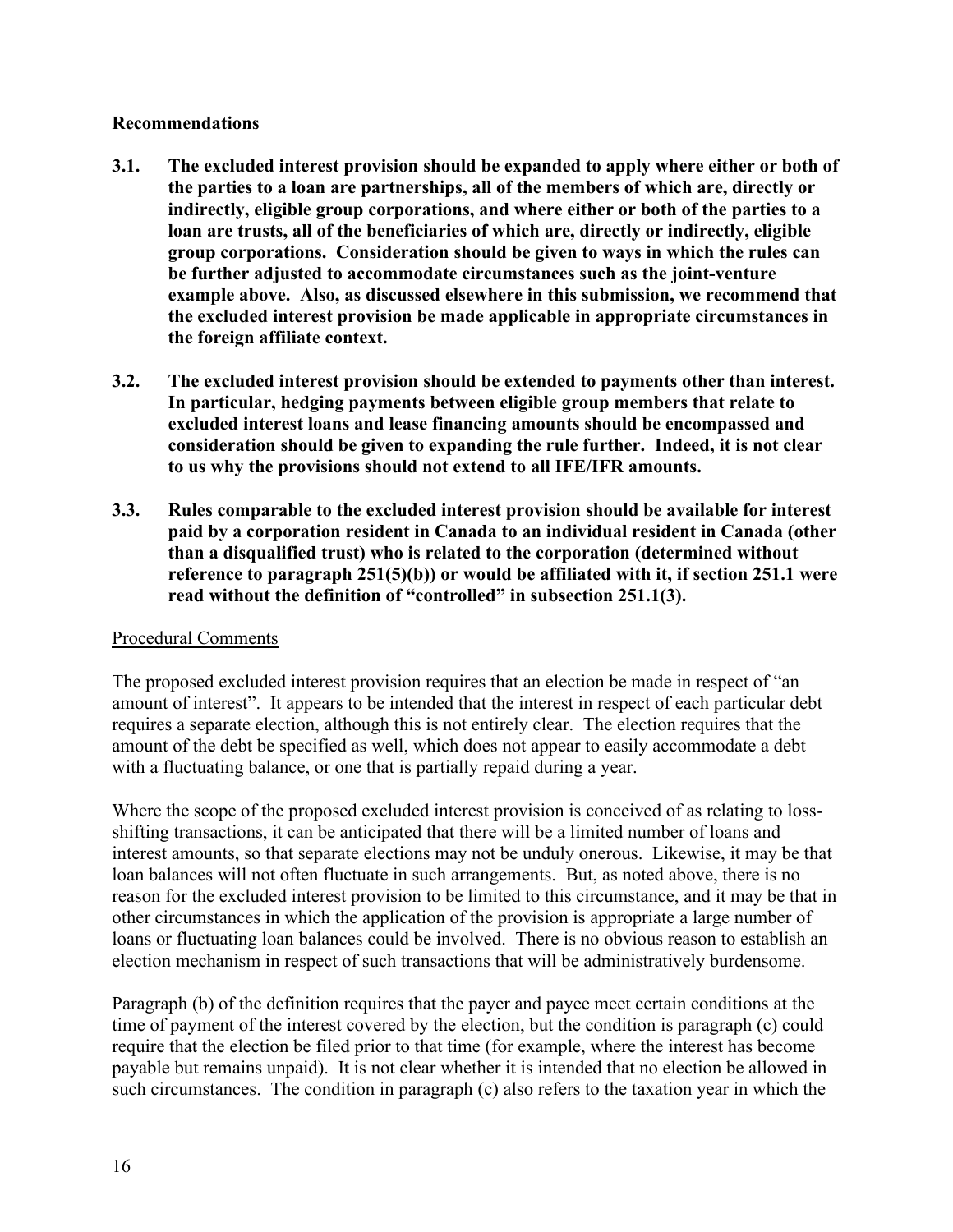amount of interest "became payable". It is not clear how the excluded interest rules are intended to apply in a situation where interest accrues during the term of the debt but becomes due only after a number of years (or at maturity, for example). Although the interest (other than any "compound" interest portion) would normally be deductible each year as it accrues, and would therefore be affected by the limitation rules in section 18.2 for those years, an excluded interest election could not be made in respect of an "early year" of the debt until a subsequent year when the interest is actually paid or becomes payable. Furthermore, in such a case it would appear that the amount of interest covered by the election could relate to multiple taxation years. It is not clear how the parties would apply the rules in section 18.2 for such early years prior to the filing of an election. More generally, it does not appear that the amount of interest to be specified in an election would always relate to only one taxation year of either the payer or payee, for example where the parties have taxation years ending on different dates. The rules should presumably require the election to identify the portion of the amount that relates to each relevant taxation year of the payer and payee.

# **Recommendations**

- **3.4. The requirement in the excluded interest election that the amount of the debt be specified should be clarified to take into account fluctuations in loan balances during the course of the year, whether because the loan is a "revolver", there has been a partial repayment, or for any other reason.**
- **3.5. A single "blanket" election should be permitted (but not required) in respect of all excluded interest for a year between any two (or more) eligible group members.**
- **3.6. The election mechanism should be modified to address the issues noted regarding the filing conditions that must be satisfied and the treatment of interest accruing for a year in which the interest has not yet become payable.**

# **4. Adjusted Taxable Income**

The definition of ATI in proposed subsection 18.2(1) is intended to reflect a "tax EBITDA" concept, which is similar to earnings without reduction for items on capital account (including, for example, interest and CCA). ATI is set out in a formula, which is based on a taxpayer's Part I taxable income as adjusted for certain items. A number of these adjustments may, however, give rise to inappropriate or unexpected results, some of which are noted below.

# Treatment of Losses

As currently drafted, variable A in the ATI formula is a taxpayer's taxable income for the year (determined without regard to proposed subsection 18.2(2)), reduced by the amount of the taxpayer's non-capital loss for the year (determined without regard to proposed subsection 18.2(2)) and by the amount of the taxpayer's net capital loss for the year. This can lead to anomalous results including the double reduction of ATI in certain circumstances, as outlined below.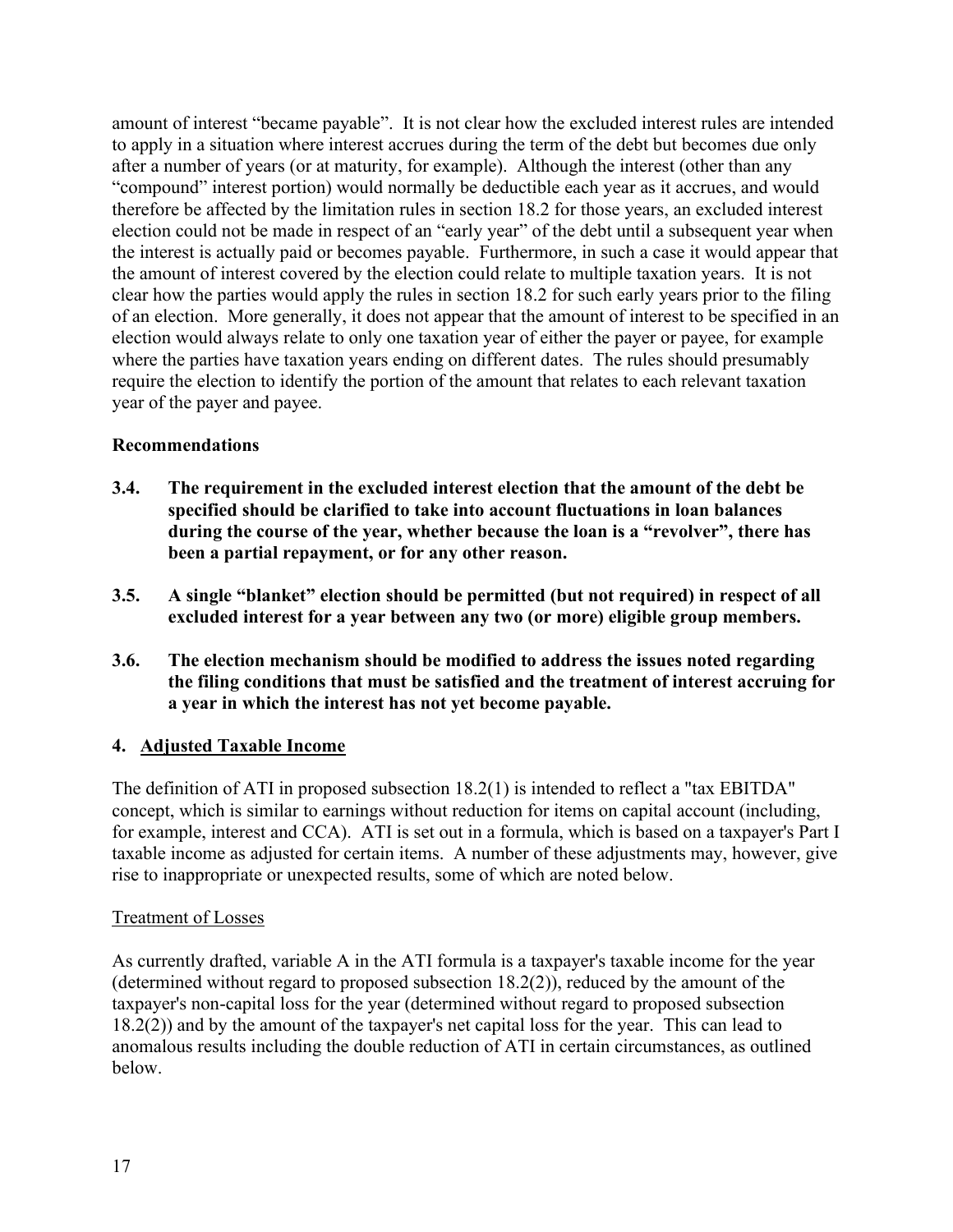# Treatment of Non-Capital Losses

# *Converting Non-Capital Losses to RIFE*

Variable A in the ATI definition will be a negative amount where the taxpayer realizes a noncapital loss in the year (determined without regard to proposed subsection 18.2(2)). If the ATI (after adjusting for variables B and C) is still negative, none of the IFE will be deductible. This non-deductibility will, in turn, reduce the non-capital loss realized in the year (or result in taxable income), and will result in RIFE. This treatment in effect converts a non-capital loss into a RIFE.

In the scenario where the non-deductibility of interest results in taxable income, this could mean that a taxpayer with losses will nevertheless be required to pay tax. We note that the BEPS Action 4 Report<sup>10</sup> notes this risk and suggests that it be reduced.

A RIFE is a tax attribute similar to a non-capital loss, and in many circumstances an otherwise available non-capital loss will be converted into a RIFE. As a result, provisions of the Act will need to be amended to treat RIFE similar to non-capital losses.

## **Recommendation**

**4.1. RIFE should be treated throughout the Act in a manner similar to non-capital losses (where not otherwise dealt with in the proposals). For example, section 80 should be amended to enable taxpayers to apply a "forgiven amount" to reduce a RIFE balance. As a related comment, the definition of "commercial debt obligation" in section 80 should be expanded to include a reference to section 18.2.**

# *Non-Capital Loss Carry Back or Carry Forward*

Where a taxpayer carries back or carries forward a non-capital loss realized in a particular taxation year to another taxation year, that carry back or carry forward can change the IFE previously deductible in that other taxation year.

For example, assume that in 2024 a taxpayer has earnings of \$3,000, IFE of \$900 and CCA of \$1,100. It therefore has taxable income of \$1,000 (\$3,000 - \$900 - \$1,100) and ATI of \$3,000  $($1,000 + $900 + $1,100)$ , and the taxpayer can therefore deduct all of its interest expense (\$900). Further assume that in 2025 the taxpayer realizes a \$1,000 operating loss, has IFE of \$900 and claims no CCA. The taxpayer has a non-capital loss in 2025 of \$1,900 (determined without regard to proposed subsection 18.2(2)), which is reduced to \$1,000 under the EIFEL regime as it has no ATI and thus cannot deduct the \$900 of IFE. The taxpayer chooses to carry back the \$1,000 non-capital loss from 2025 to 2024. If all \$1,000 is carried back, the taxpayer's revised taxable income (determined without regard to proposed subsection 18.2(2)) for 2024 becomes nil. This results in revised ATI in 2024 of  $$2,000$  (nil +  $$900 + $1,100$ ), as there is no add-back in paragraph (g) of variable B (because the 2025 IFE was not deductible). As a result, only \$600 of IFE (30% of \$2,000) is deductible in 2024, resulting in the taxpayer having revised

<sup>10</sup> Ibid, paragraph 77.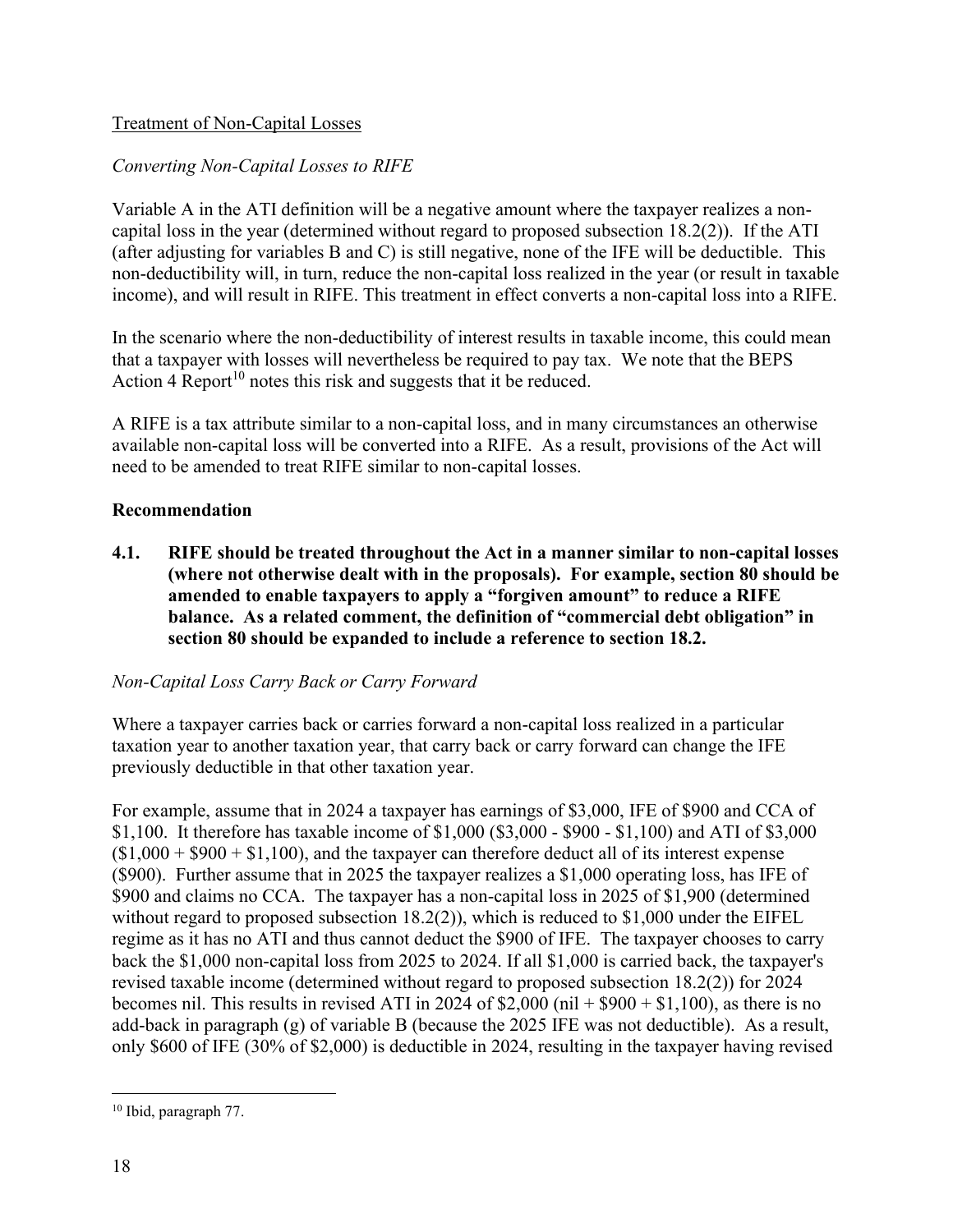2024 taxable income of \$300 after application of the EIFEL regime. The result is that, in effect, only \$700 of the 2025 loss is utilized and the remaining \$300 becomes a 2024 RIFE.

The above example becomes even more complicated in the scenario where some of the 2025 non-capital loss which is carried back to 2024 is attributable to deductible interest expense and is thus added back in paragraph (g) of variable B.

This complicated system will require substantial professional time to determine the appropriate loss amount to be carried back or carried forward, as applicable, particularly as the *prima facie* position of many taxpayers would be to carry back or carry forward the maximum loss possible. Significant professional time will also be required to compute and maintain the various accounts. As noted above, this puts smaller or less sophisticated taxpayers, who may not be excluded entities, at a disadvantage and also requires them to incur significant costs to ensure compliance. This example illustrates the inequities that can arise where the "excluded entity" concept is unduly narrow.

# **Recommendation**

# **4.2. As discussed in detail above, the universe of excluded entities should be expanded, such that only larger more sophisticated taxpayers need to work within these complicated rules.**

## *Carry Back or Carry Forward of Excess Non-Capital Losses*

There may also be situations where a taxpayer has taxable income in a particular year, and sufficient non-capital losses in another year, such that if the taxpayer was permitted under section 111 to carry back or carry forward losses in excess of the taxable income in the particular year, this would result in no taxable income in the particular year. Expanding on the example above, assume the taxpayer has a non-capital loss in 2025 of \$2,329 (determined without regard to proposed subsection 18.2(2)), which is reduced to \$1,429 because it cannot deduct \$900 of IFE. If the taxpayer could carry back the \$1,429 non-capital loss to 2024, the taxpayer's resulting taxable income (determined without regard to proposed subsection 18.2(2)) in 2024 would be a non-capital loss of \$429. The 2024 ATI would then be  $$1,571$  (-\$429 + \$900 + \$1,100), and \$471 of IFE would be deductible in 2024, with \$429 becoming a RIFE. This would result in taxable income in 2024 of nil (\$3,000 - \$471 + \$1,100 - \$1,429). Although a \$1,429 non-capital loss is carried back (which is larger than the otherwise determined 2024 taxable income of \$1,000), \$429 of this loss is effectively converted to RIFE.

### **Recommendation**

**4.3. It should be clarified that variable A of the definition of ATI can be a non-capital loss created from the carry forward or carry back of losses, provided that this does not result in an actual non-capital loss in the taxation year to which the non-capital loss is carried forward or carried back. Consideration should also be given to whether section 111 needs to be revised to facilitate this.**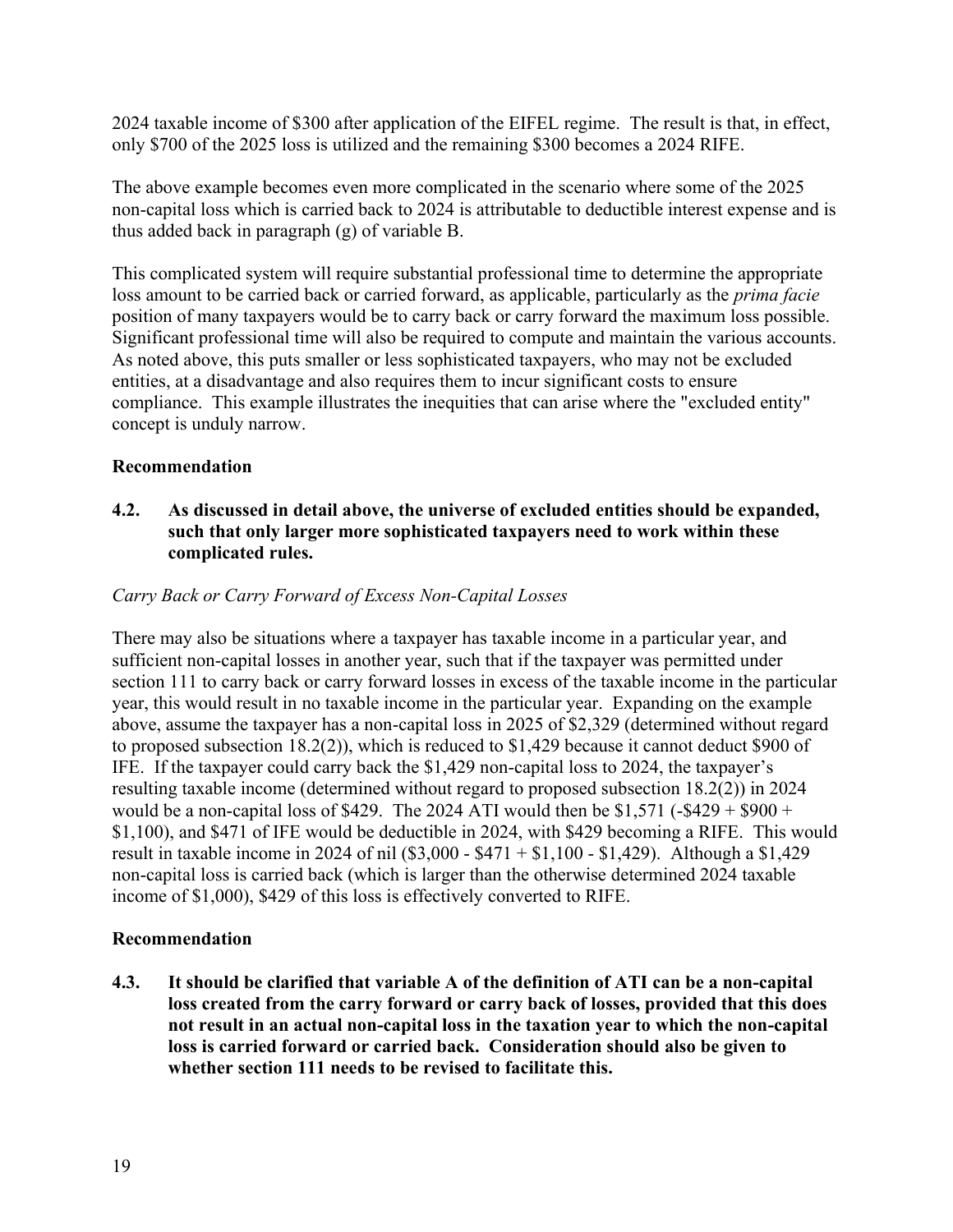## Treatment of Net Capital Losses

## *Net Capital Loss Carry Forward*

The treatment of net capital losses in the definition of ATI can lead to a double reduction of ATI. In particular, if the taxpayer has a current year net capital loss, that net capital loss will reduce the taxpayer's ATI in that year under paragraph (b) of variable E of the definition. If that net capital loss is used to offset a taxable capital gain in a future taxation year, the taxpayer's taxable income in that future year will also be reduced by virtue of the application of this capital loss, resulting in a double reduction of ATI in respect of the net capital loss.

For example, assume that, in 2024, a taxpayer has \$1,000 of earnings, \$300 of interest expense and a \$200 net capital loss from the sale of a capital asset. The taxpayer's taxable income (before application of the proposed EIFEL regime) is \$700 (\$1,000 - \$300) and the net capital loss will not reduce its tax payable in 2024 (since no capital gain has been realized). In this scenario, the ATI of the taxpayer in 2024 will be only  $$800 ($700 + $300 - $200)$ , with the result that only \$240 of the interest will be deductible and \$60 will be a RIFE. In 2025, assume that the taxpayer has another \$1,000 of earnings, \$300 of interest expense and a \$200 taxable capital gain from the sale of a capital asset. The 2024 net capital loss is carried forward and applied against the taxable capital gain. The taxpayer's 2025 taxable income (determined without regard to proposed subsection 18.2(2)) is \$700 (the taxable capital gain is offset by the net capital loss carried forward) and its ATI is  $$1,000$  ( $$700 + $300$ ). The result is that the taxpayer can deduct the full \$300 of 2025 IFE but cannot deduct the \$60 RIFE from 2024. In this example, the taxpayer had aggregate cumulative earnings of \$2,000, \$600 of interest expense and no net capital gain or loss, but it still cannot deduct all of the interest expense. In effect, the capital loss has reduced the ATI twice, once when realized and once when applied. If the capital gain had instead been realized in 2024 instead of 2025, the taxpayer's 2024 and 2025 ATI would have each been \$1,000, for an aggregate ATI of \$2,000; instead because of the timing of the recognition of the capital gain, the taxpayer's aggregate ATI will be only \$1,800.

### *Net Capital Losses Never Used*

There may be situations where a taxpayer's net capital loss is never used. The net capital loss will reduce ATI in the year of realization, although the taxpayer may never benefit from this loss. For example, the taxpayer may not realize taxable capital gains sufficient to utilize its net capital losses. The adverse effect of this rule can be compounded where there is a loss restriction event the taxpayer may realize significant inherent capital losses under paragraph 111(4)(d) which losses will reduce ATI in that year even though such losses are not able to be used in a year ending after the loss restriction event. This can result in a significant loss of interest deductibility in a taxation year ending as the result of a loss restriction event.

### *Net Capital Loss Carry Back*

There may also be situations where a taxpayer carries back a net capital loss to offset a taxable capital gain realized in a prior taxation year. In such a situation, the ATI in the earlier year was increased by the taxable capital gain, but is then retroactively reduced. For example, a taxpayer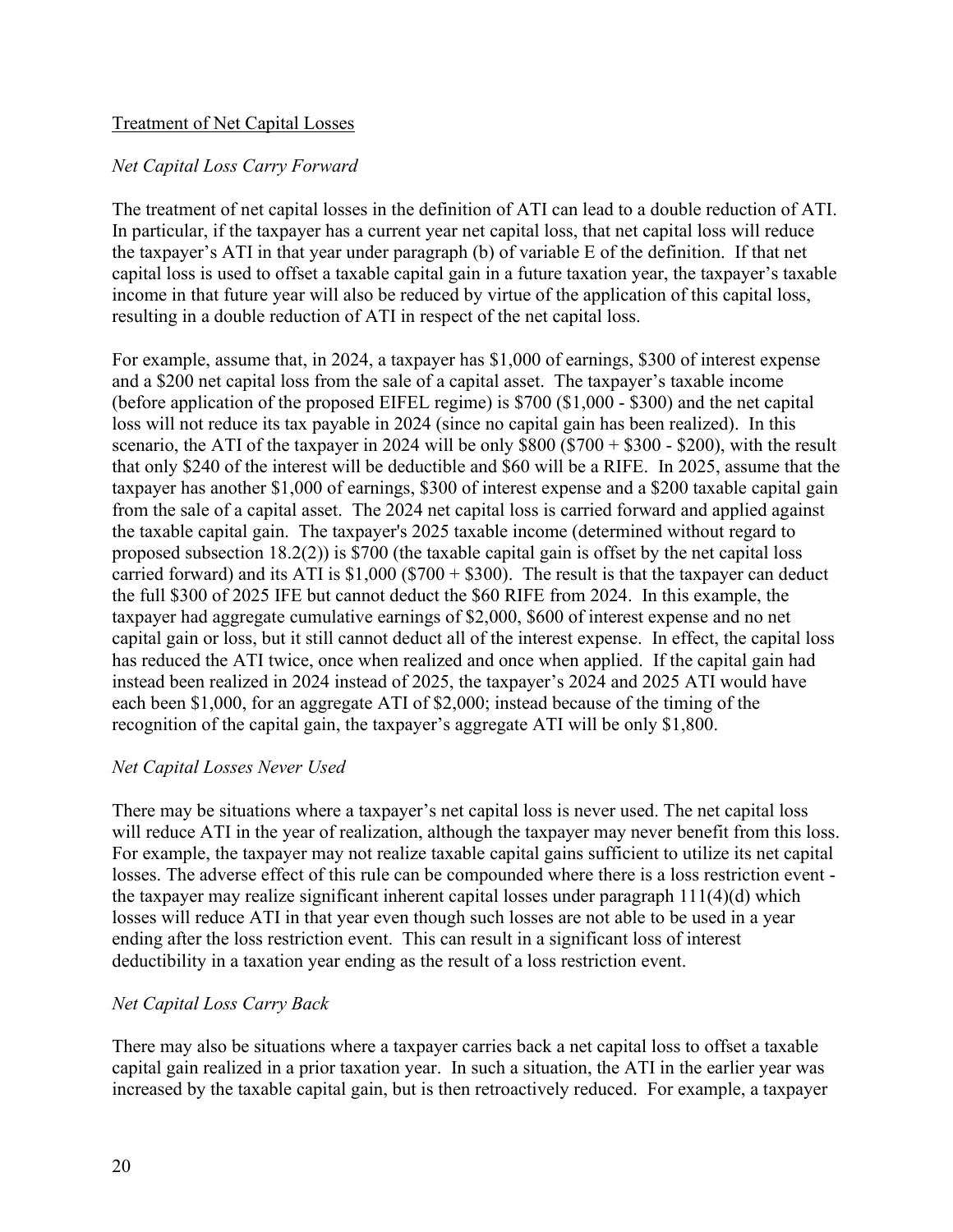could have \$800 of earnings, \$300 of interest expense and a \$200 taxable capital gain in 2024, resulting in \$700 of taxable income and \$1000 of ATI. All interest would be deductible. In 2025, the taxpayer has \$1,200 of earnings, \$300 of interest expense and a \$200 net capital loss, which net capital loss is carried back to 2024. The net capital loss carried back will reduce the ATI in 2024 to \$800, and only \$240 of the interest expense will be deductible. The remaining \$60 of interest expense will be RIFE. In 2025, the ATI will be \$1,000 (as it is reduced by the net capital loss realized in that year). The \$300 of 2025 interest will be deductible but the undeducted interest from 2024 will still not be deductible. This is the result notwithstanding the fact that, in 2024 and 2025, the taxpayer had \$2,000 of earnings, \$600 of IFE and an offsetting \$200 taxable capital gain and net capital loss.

# **Recommendation**

**4.4. To avoid double counting of a capital loss, a net capital loss realized by a taxpayer should only reduce the taxpayer's ATI in the taxation year in which the taxpayer's taxable income (determined without regard to proposed subsection 18.2(2)) is reduced by virtue of the deduction of a net capital loss (whether as a result of a loss carry forward or loss carry back).** 

# Terminal Losses

A taxpayer will realize a terminal loss under subsection 20(16) where, at the end of a taxation year, it has no depreciable property of a particular class and there is an excess amount in that class as set out in paragraph 20(16)(a). Such a terminal loss arises directly from the fact that there is "unused" capital cost; if this capital cost were instead deducted under paragraph  $20(1)(a)$ , it would have been added back to ATI under variable B of the formula. Accordingly, a terminal loss should also be added back in determining ATI.

# **Recommendation**

**4.5. Variable B in the ATI formula should include an addback for an amount deducted by the taxpayer in computing its income for the year under subsection 20(16). Similarly, there should also be an addback where a partnership realizes a terminal loss.**

# Variable B Addback of Resource Pool Deductions

As noted above, paragraph (b) of variable B of the ATI formula adds back to a taxpayer's ATI any deductions under paragraph 20(1)(a) (i.e., CCA). This is consistent with the BEPS Action 4 Report which recommends that the interest deduction limitation be based on a fixed ratio of earnings before interest, taxes, depreciation and amortization.<sup>11</sup> The basis for the BEPS Action 4 recommendation in this regard was that the exclusion of significant non-current expenses (depreciation of fixed assets and amortization of intangible assets) would allow a better representation of a taxpayer's ability to pay interest. The addback does not currently include a consideration of other non-current expenditures of a taxpayer. In particular, it is noted that

<sup>&</sup>lt;sup>11</sup> Ibid, paragraph 86.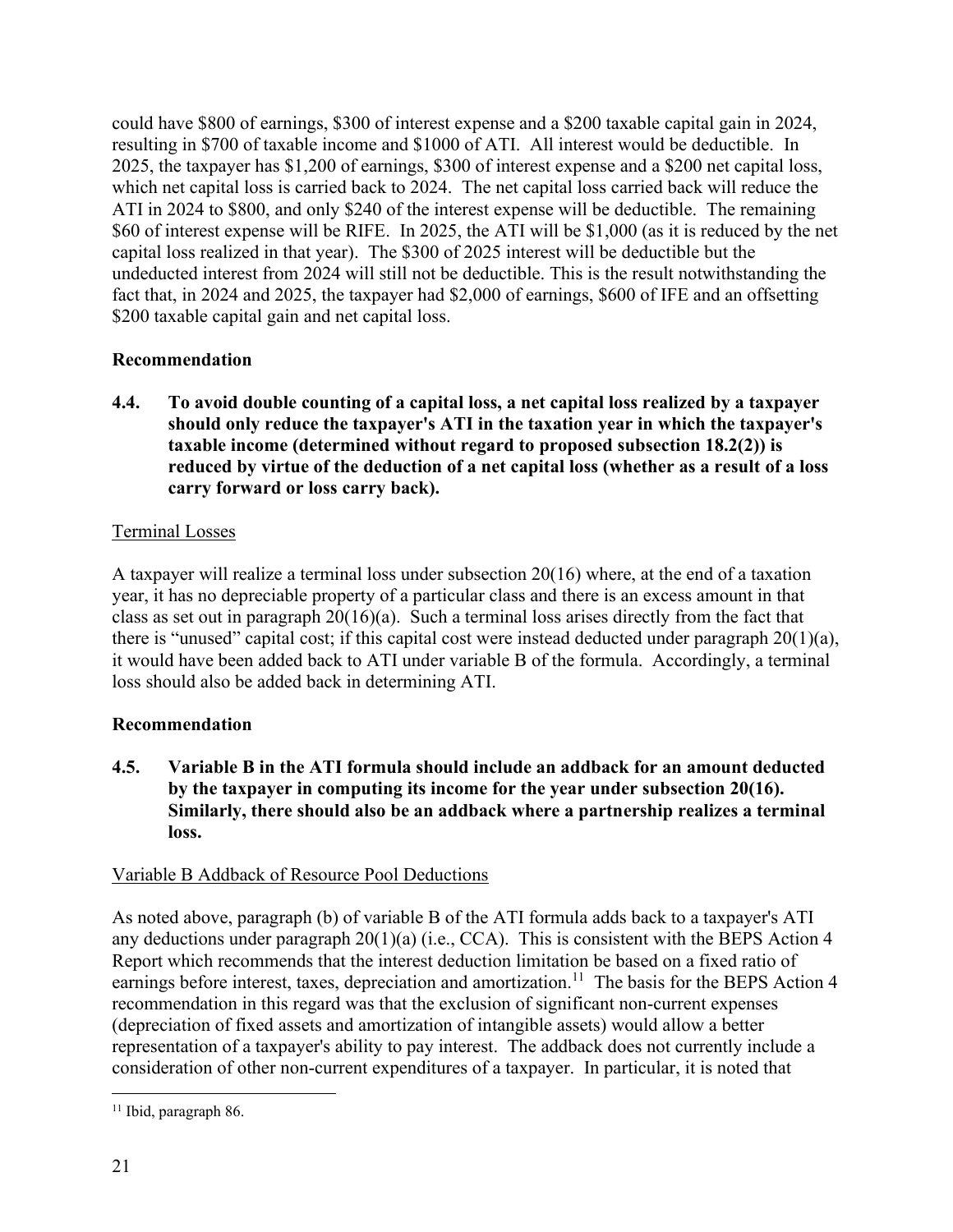taxpayers in the natural resource sector have, in addition to depreciation and amortization, depletion.

Similar to the tax regime governing CCA, the Act permits taxpayers to deduct amounts for capital items in the form of resource pools (COGPE, CDE, CEE, foreign exploration and development expenses, and foreign resource expenses). Given that the "tax EBITDA" concept is intended to refer to earnings without reduction for items on capital account, resource pools should be treated consistently with CCA. As such, the ATI formula should contain an addback for any such claims.

We understand, based on our preliminary conversations with the Department, that a concern arises to the extent that resource pools include amounts that would otherwise be deductible on a current basis and that there is a view that such current expenses should not be added back to ATI. In this regard, we note that CCA classes may also contain what would otherwise be considered to be current expenses and, in that respect, different treatment as between CCA and resource pools is not appropriate.<sup>12</sup>

In any event, if there is such a concern, it could potentially be addressed through a mechanism where the addback was limited to a fixed ratio of resource pools (based on an understanding that the excluded portion would be a proxy for otherwise current expenses) or where amounts which would otherwise be deductible under section 9 (if it were not for their inclusion in resource pools) were excluded from the addback. In any such scenario, given the inherent complexities of such an approach we recommend further consultation with relevant industry groups to develop a mechanism which is efficient for both taxpayers and the CRA.

# **Recommendations**

- **4.6. Deductions from resource pools should be treated consistently with CCA deductions. As such, variable B of the ATI formula should contain an addback for deductions made under any of subsections 66(4), 66.1(2) or (3), 66.2(2), 66.21(4), 66.4(2), 66.7(1), (2), (2.3), (3), (4), or (5). The addback for these amounts would also be consistent with the carve-out in paragraph (a) of variable B of the ATI formula for amounts described in paragraph (c) of the definition of IFE (which includes resource pool amounts).**
- **4.7. It is not clear to us that a policy concern should exist with respect to the inclusion of otherwise current expenses. However, if there is such a concern, further consultations should be undertaken with the applicable industry groups to develop a mechanism to exclude such amounts from the addback which is efficient for both taxpayers and the CRA.**

# Variable B Addback for Certain Losses

Paragraph (g) of variable B of the ATI formula adds back the portion of a non-capital loss for another taxation year that is deducted by the taxpayer under paragraph  $111(1)(a)$ , to the extent

 $12$  For example, where capital property is manufactured or built for a taxpayer's own use.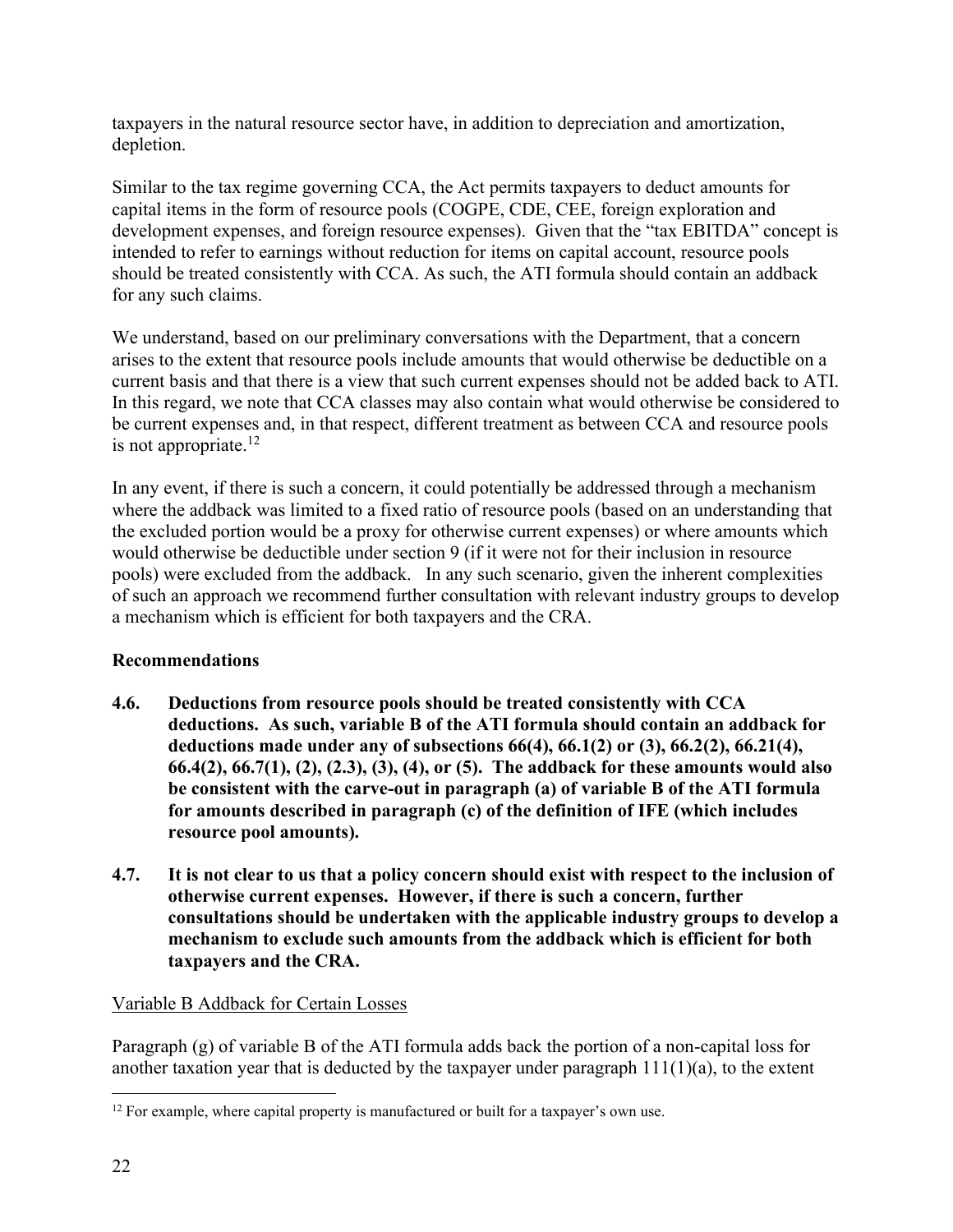that the loss arose from amounts deducted by the taxpayer in the other year in respect of its IFE (net of IFR) for the other year or under paragraph  $11(1)(a.1)$  as a RIFE from a previous year. As per the Explanatory Notes, this addback is consistent with the addback under paragraph (a) of variable B in respect of a taxpayer's IFE for a year. Certain anomalies can arise, however.

# *Carry Forward of Pre-Effective Date Non-Capital Losses*

Many taxpayers will have realized non-capital losses in taxation years prior to 2023 (or other delayed effective date), particularly during the pandemic years. As an overall point, we note that the EIFEL rules lack clarity both on the treatment of pre-2023 loss balances which may be carried forward to impact taxable income in post-2023 taxation years and on the treatment of that portion of the pre-2023 loss that relates to pre-2023 IFE. We have assumed, however, that, as drafted, pre-2023 losses would reduce ATI in the same manner as all other non-capital losses. If a taxpayer carries pre-2023 non-capital losses forward to later taxation years when the proposed EIFEL regime is applicable, that carry forward will reduce taxable income in those future years, thereby reducing ATI (except to the extent such losses arose from net interest expense, assuming that IFE is considered to exist prior to the Effective Date, which should be clarified). This is effectively a retroactive application of the proposed EIFEL regime.

For example, assume that a taxpayer has \$1,000 of earnings and \$300 of IFE in 2024. In this case, the taxpayer's taxable income is \$700 and, assuming no other items in ATI, the taxpayer's ATI is \$1,000. In the result, the taxpayer should be permitted a deduction of the full IFE. If, however, the taxpayer carried forward a non-capital loss from 2022 (which is not attributable to IFE), this will reduce the taxpayer's ATI and therefore interest deductibility in 2024. This seems unfair and contrary to the policy of the EIFEL regime, which is to ensure that, *from and after 2023*, the IFE deducted does not exceed more than 30% of earnings.

It is also counterintuitive that, in the above example, the taxpayer's ATI in 2024 is reduced where the non-capital loss carry forward was sourced from business operations, where the taxpayer had little or no net interest expense in the pre-2023 taxation years. In contrast, however, ATI in 2024 would not be reduced where the taxpayer was highly levered in pre-2023 years and the non-capital loss carry forward was therefore sourced from interest expense.

# *Non-Capital Losses from Variable B Items*

Consistent with the policy behind paragraph  $(g)$  of variable B, the addback in that provision should be extended to include the portion of a non-capital loss for another taxation year that is deducted by the taxpayer under paragraph  $11(1)(a)$  to the extent of any amounts deducted by the taxpayer in the other year that would otherwise have been added back in that other year under variable B. This would include IFE, CCA, amounts in respect of resources expenses (as per our recommendation above), partnership amounts described in paragraphs (c) or (d) of variable B, and amounts deducted under any of paragraph  $110(1)(k)$  or  $111(1)(a.1)$  or subsection 104(6). For example, without the addback for the portion of a non-capital loss arising from previously claimed CCA, a taxpayer would be better off not claiming CCA to create a loss. Assume in 2024 that a taxpayer has earnings of \$1,000, IFE of \$300 and claims CCA of \$1,200, resulting in a non-capital loss (determined without regard to proposed subsection 18.2(2)) of \$500. The 2024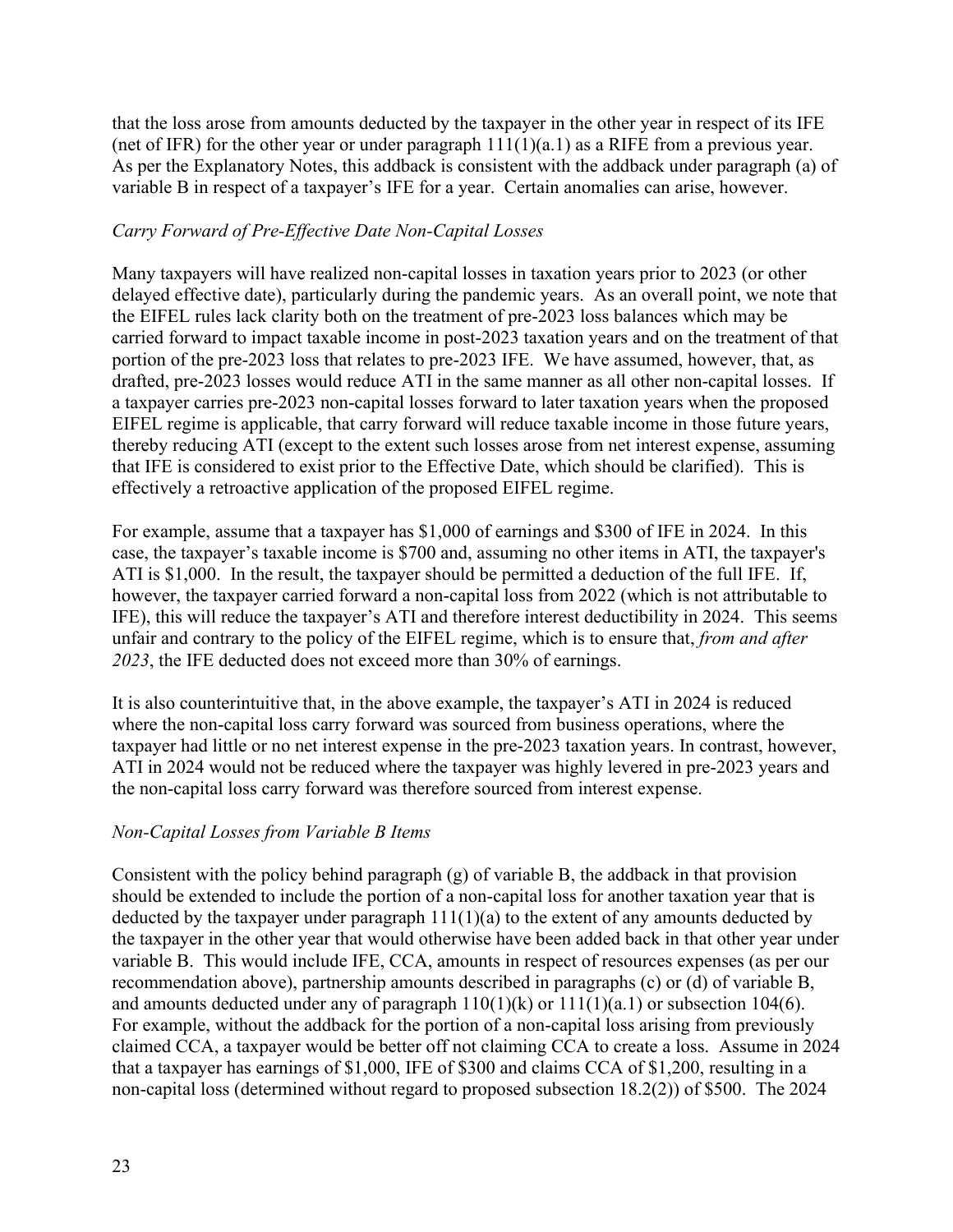ATI is \$1,000 and all interest is deductible. In 2025, the taxpayer has earnings of \$1,000, IFE of \$300, and claims only \$200 of CCA, resulting in taxable income of \$500 (determined without regard to proposed subsection 18.2(2)). The ATI for 2025 is \$1,000 and all interest is deductible. If the \$500 non-capital loss from 2024 is carried forward, the ATI in 2025 is reduced to \$800 (nil  $+$  \$300 + \$200 + \$300), and only \$240 of interest is deductible. If, instead, the taxpayer had claimed only \$700 of CCA in 2024 and claimed the additional amount of \$500 of CCA in 2025, all interest would have been deductible in 2025.

# **Recommendations**

**4.8. To avoid the retroactive application of the proposed EIFEL regime in respect of pre-effective date losses, the addbacks contemplated in variable B of the definition of ATI should be expanded to include all pre-effective date non-capital loss carry forwards. This could, for example, be accomplished by adding the following as paragraph (f.1):** 

> *an amount deducted by the taxpayer under paragraph 111(1)(a) in computing its taxable income for the year, in respect of the taxpayer's non-capital loss for a taxation year prior to the first taxation year to which subsection 18.2(2) applied to the taxpayer.*

**4.9. Paragraph (g) of variable B should be extended so that the addback includes the portion of a non-capital loss for another taxation year that is deducted by the taxpayer under paragraph 111(1)(a) to the extent that the loss arose from any amounts deducted by the taxpayer in the other year that would otherwise have been added back in that other year under variable B. This could, for example, be accomplished by amending clause (ii)(A) of variable K to provide as follows:** 

> *the amount by which the total amount deducted in computing the taxpayer's income for the other taxation year in respect of any amount described in paragraphs (a) to (f) above, for the other taxation year exceeds the interest and financing revenues of the taxpayer for the other taxation year, or*

- **4.10. Similarly, it should be clarified that the amount described in paragraph (d) of variable B includes amounts in respect of fiscal periods of a partnership ending prior to the effective date of these rules.**
- **4.11. Following on our recommendations under the headings "Terminal Losses" and "Variable B Addback of Resource Pool Deductions" above, clause (ii)(A) of variable K should also include reference to the amended paragraph, permitting addbacks for terminal losses and resource pools.**

### Issues Concerning Trusts

Variable C of the ATI formula reduces a taxpayer's ATI by, in effect, reversing income inclusions for various amounts that are included in income under variable A (by virtue of being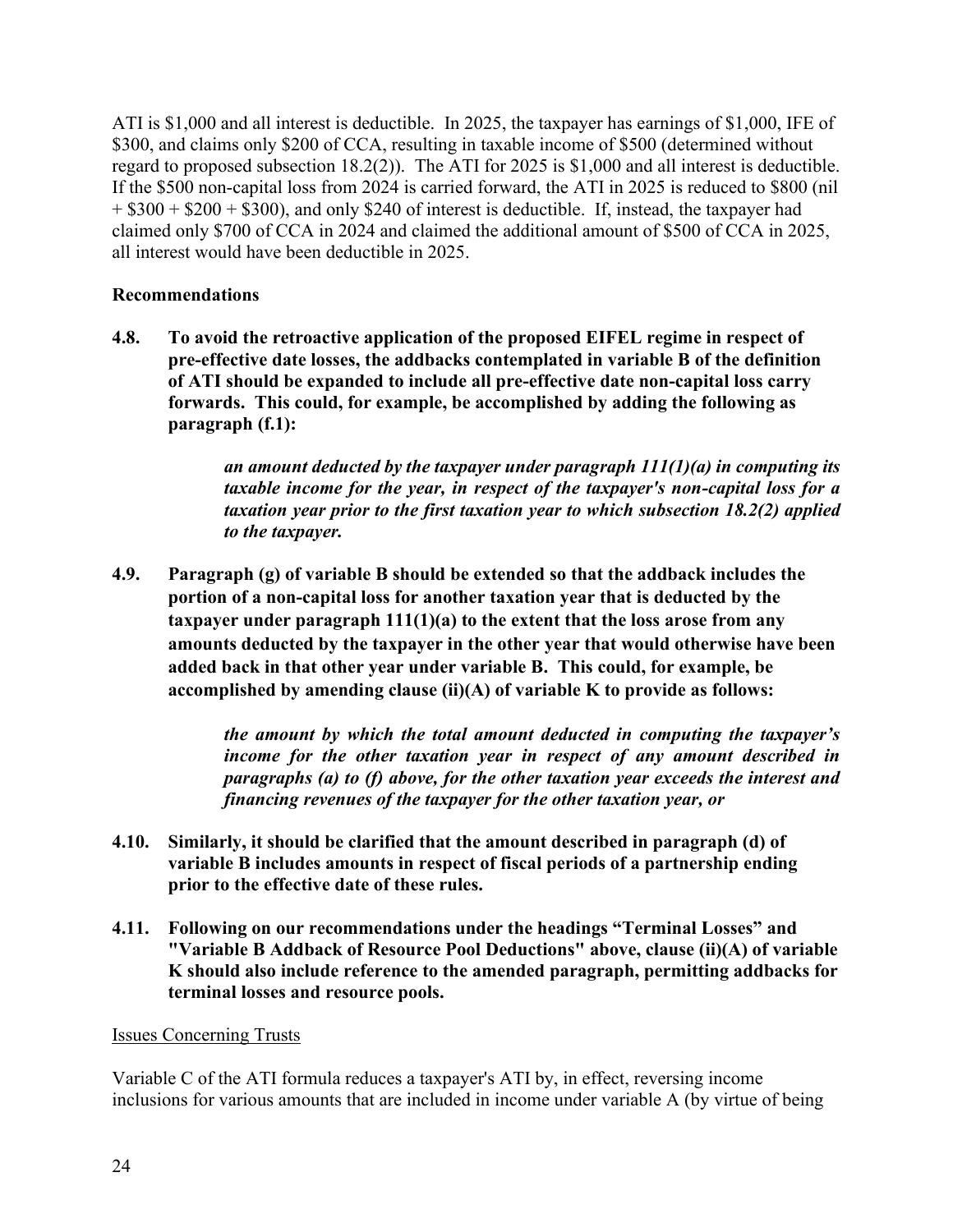included in computing a taxpayer's taxable income). Paragraph (e) of variable C reduces ATI by an amount included in a taxpayer's income under subsection 104(13) (i.e., income of a trust that became payable in the trust's year to a beneficiary). This reduction is intended, as per the Explanatory Notes, to reflect that this amount is effectively included in the ATI of the trust by virtue of the addback for subsection 104(6) amounts under paragraph (f) of variable B. However, this approach may give rise to inappropriate results in certain circumstances.

As currently drafted, paragraph (e) of variable C does not appropriately treat taxable dividend income of a trust allocated to a corporate beneficiary which is subject to a designation under subsection 104(19). Where a taxable dividend received by a trust on a share of a taxable Canadian corporation is allocated to a corporate beneficiary and subject to a designation by the trust under subsection 104(19), the corporate beneficiary would include the dividend amount in its income under subsection 104(13) and then claim an offsetting deduction in computing taxable income under subsection 112(1). Accordingly, the corporate beneficiary would have no net taxable income related to the dividends (consistent with the Explanatory Notes), however paragraph (e) of variable C requires the beneficiary to deduct the amount of the dividend in computing ATI, resulting in a reduction of ATI notwithstanding that the dividend amount was not actually included in taxable income.

More generally, we question whether, from a policy perspective, it is appropriate to reduce the ATI of a taxpayer on account of amounts included in the taxpayer's income for the year under subsection 104(13). As currently drafted, the draft legislation would not permit beneficiaries subject to the EIFEL regime (i.e., beneficiaries which are trusts and corporations) to include fully taxable income from a trust in determining the amount of IFE that the beneficiary is entitled to deduct. We understand from the Explanatory Notes that the reduction in ATI is intended to reflect that this amount is effectively included in the ATI of the trust. However, there may be situations where trust beneficiaries have IFE, but the underlying trust does not have any IFE or has IFE less than 30% of its ATI.

For example, investors in mutual fund trusts may have IFE but the mutual fund trust may itself have no indebtedness. Alternatively, the trust could have ATI more than 3.33 times the amount of its IFE, such that it has excess ATI. Under the new rules, the ATI of the mutual fund trust, which is fully taxable to its beneficiaries, is not available to permit maximum deductions of IFE. In addition, it is common for certain mutual fund trusts (such as real estate investment trusts and private mutual fund trusts) to structure investments through tiered trust structures where an upper-tier trust incurs interest-bearing debt that is used to invest in a lower-tier trust that earns income. As currently drafted, the EIFEL rules would not permit the upper-tier trust to include the subsection 104(13) income from the lower-tier trust in determining its ATI, resulting in the IFE of the upper-tier trust being non-deductible. This is an inappropriate outcome in our view.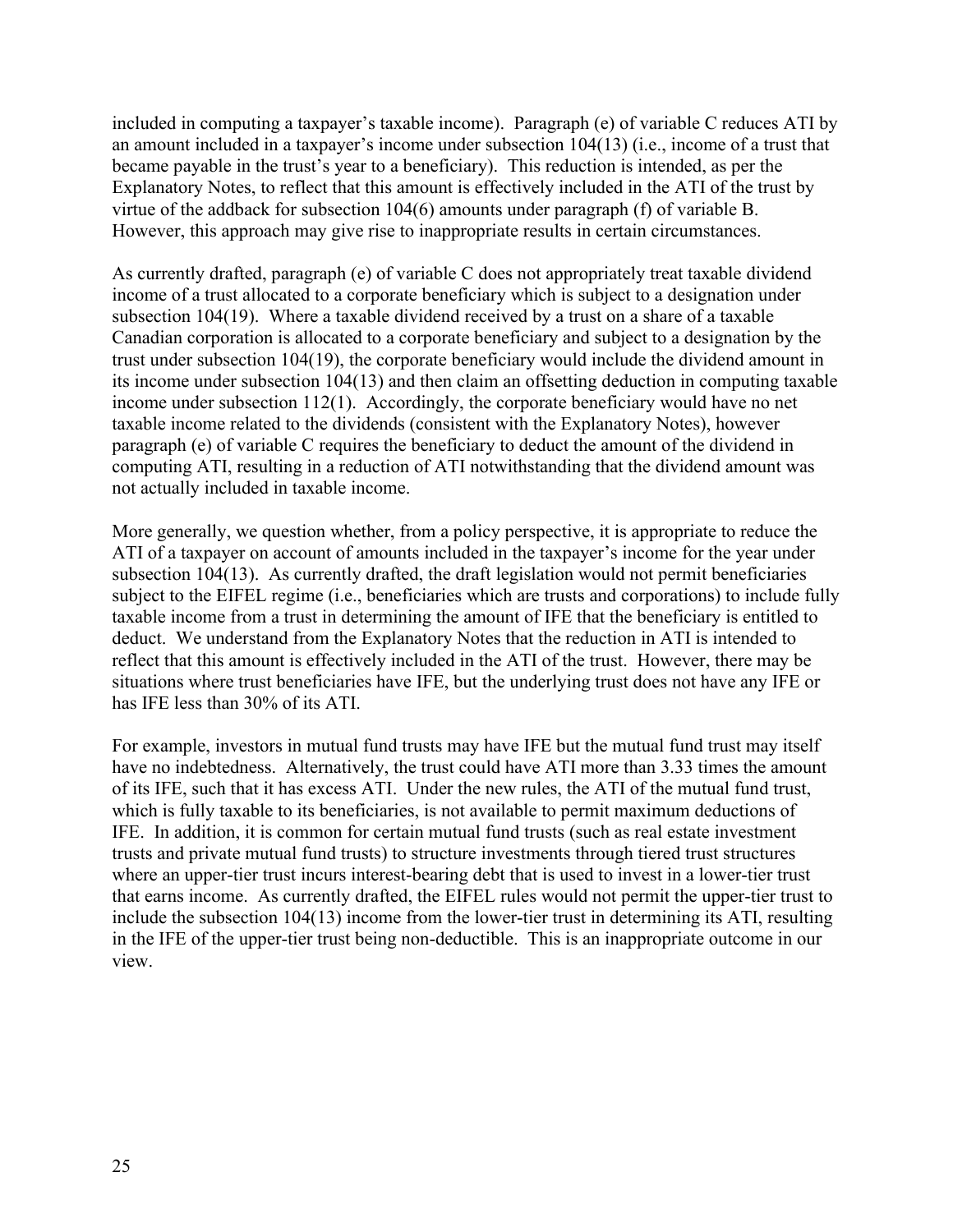## **Recommendations**

- **4.12. Paragraph (e) of variable C should exclude an amount deductible by the beneficiary under subsection 112(1) to the extent that it relates to an amount included in the beneficiary's income under subsection 104(13).**
- **4.13. Trusts should be able to allocate their excess ATI to their beneficiaries pro rata in accordance with the amounts of trust income for the year made payable to the beneficiaries pursuant to subsection 104(13). This could, for example, be accomplished through amending paragraph (f) of variable B such that the ATI of a trust would be increased by an elected proportion of its subsection 104(6) deductible amounts (instead of the full amount of the subsection 104(6) amounts) and paragraph (e) of variable C would also be amended such that the beneficiaries' ATI would be reduced by the corresponding proportion of their subsection 104(13) income inclusions. As a related point, trusts should be able to designate to their beneficiaries, pro rata in accordance with the amounts of trust income for the year made payable to the beneficiaries pursuant to subsection 104(13), an amount of their IFR to be treated as IFR of the beneficiaries.**

## Paragraph  $12(1)(1.2)$  and Circularity

ATI is based on taxable income, which is determined without regard to proposed subsection 18.2(2). Paragraph (f) of variable C of the ATI formula reduces ATI by an amount included under proposed paragraph  $12(1)(1.2)$  in computing the taxpayer's taxable income for the year. However, under variable B of proposed paragraph  $12(1)(1.2)$ , the amount under that provision cannot be determined without reference to proposed subsection 18.2(2) which is based on ATI. This leads to circularity. In addition, it is not clear that the paragraph 12(1)(l.2) income inclusion would be included in taxable income in variable A of ATI; if it is not so included, the reduction of ATI under paragraph (f) of variable C would be inappropriate.

### **Recommendation**

**4.14. The bracketed words in variable A should be revised to be "(determined without regard to subsection 2 or paragraph 12(1)(l.2))", and paragraph (f) of variable C should be struck. If paragraph (f) of variable (C) is retained, we believe the reference in paragraph (f) to "taxable income" should be replaced by "income", as inclusions under section 12 are to "income" and not "taxable income".** 

### Paragraph 12(1)(l.2) and Regulation 1100(11)

There appears to be a technical issue where a partnership carries on a highly leveraged Canadian real estate rental business. As an example, consider a limited partnership ("LP") that owns Canadian rental properties and borrows from an arm's length Canadian bank. LP's interest expense exceeds its rental income before any CCA deduction. Pursuant to Regulation 1100(11), LP may not claim any CCA since such a deduction would increase its losses. LP allocates the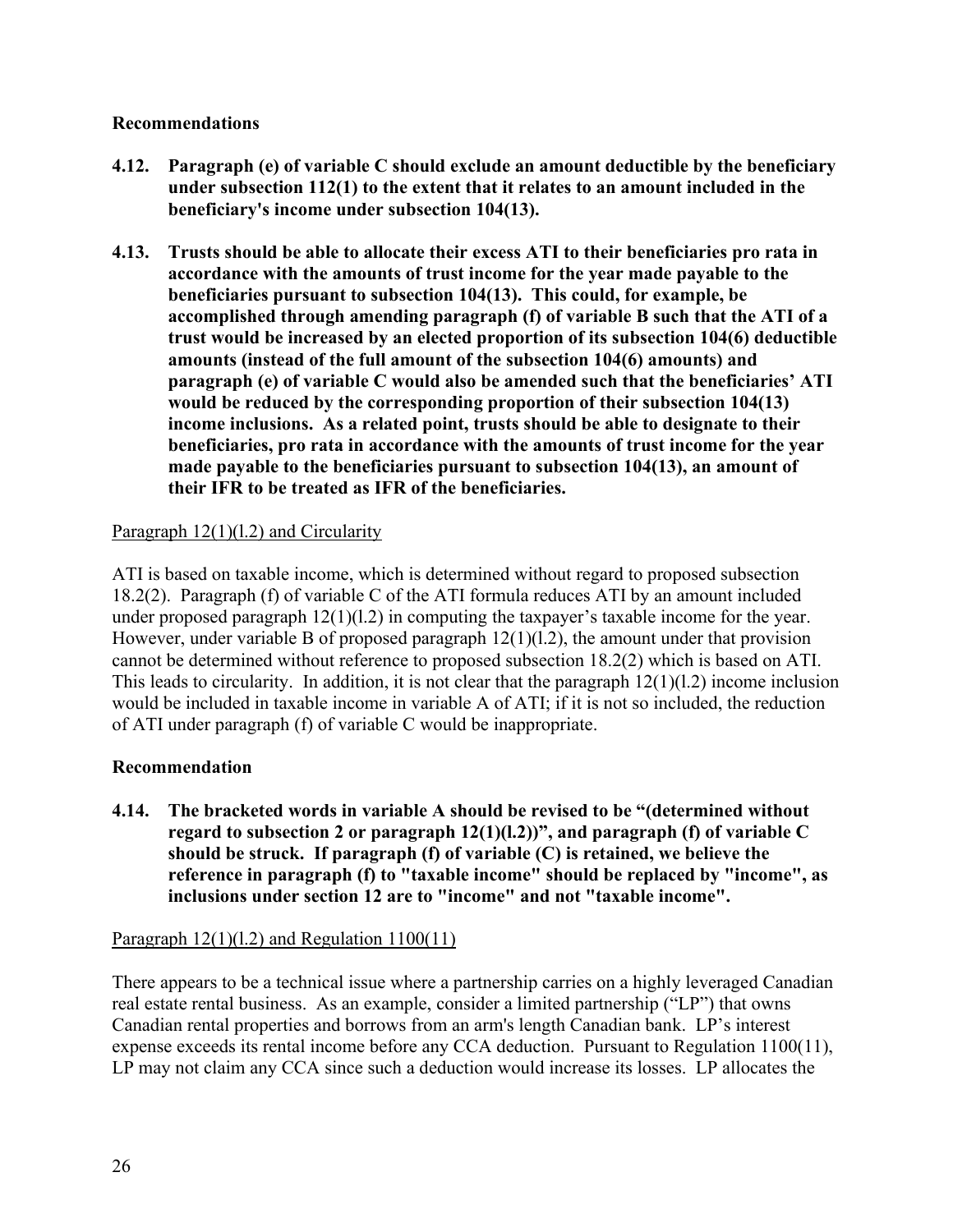losses to its 99.99% limited partner ("Partner A"). Partner A does not have any other assets or liabilities.

Under the proposed EIFEL rules, paragraph  $12(1)(1.2)$  would include an amount in Partner A's income in respect of its share of the IFE of LP if Partner A's total IFE (consisting of IFE of LP in this example) for the year exceeds the amount of such expense that Partner A is permitted to deduct, as determined under subsection  $18.2(2)$ . Where the amount under paragraph  $12(1)(1.2)$ exceeds the losses allocated to Partner A by LP, it will result in net income to Partner A. It appears there is no mechanism to allow LP or Partner A to claim LP's available CCA to offset the income inclusion. Note that if Partner A were to carry on the rental business directly, subsection 18.2(2) would deny the RIFE, but Partner A would be able to claim CCA to reduce its income and the excessive IFE would be carried forward. It would appear that the only option available to LP A would be to not claim the interest expense and claim CCA instead, but the interest deduction would be permanently lost. This is an inappropriate outcome in our view.

# **Recommendation**

- **4.15. In light of the above, it is recommended that the rules be revised to provide a mechanism to allow LP or Partner A to claim a deduction equivalent to the available CCA such that Partner A does not have net income as described above together with protective measures to ensure that there is no double deduction of CCA (e.g. some sort of notional recapture mechanism).**
- **4.16. More generally, consideration should be given to the interaction of the EIFEL rules with the at-risk rules and basis adjustment rules for partnerships.**

# **5. Interest and Financing Expenses**

# Treatment of Hedging Gains included in Variable B of the IFE definition

Net gains from "hedging" activities, which relate to debts in respect of which amounts such as interest expense are included in IFE, are deducted in computing a taxpayer's IFE for the year. However, where the taxpayer is subject to a limitation under proposed subsection 18.2(2), the limitation does not apply to reduce amounts included in income in respect of such gains. Given that hedging gains represent, in an economic sense, a reduction to the related IFE amounts, this lack of reduction seems inappropriate.

The formula in subsection 18.2(2) (i.e.,  $(A-(B+C+D+E))/A$ ) calculates the portion (as a percentage) of amounts included in IFE that are disallowed as a deduction in computing income for the year. Variable A is the taxpayer's IFE (which includes any reduction in IFE for hedging gains by virtue of the ("A-B") formula in the IFE definition). However, the preamble to 18.2(2) applies this portion  $(\%)$  to amounts described in "paragraphs (a) to (f) or (h)" in the IFE definition - there is no adjustment for amounts described in variable B of the IFE definition.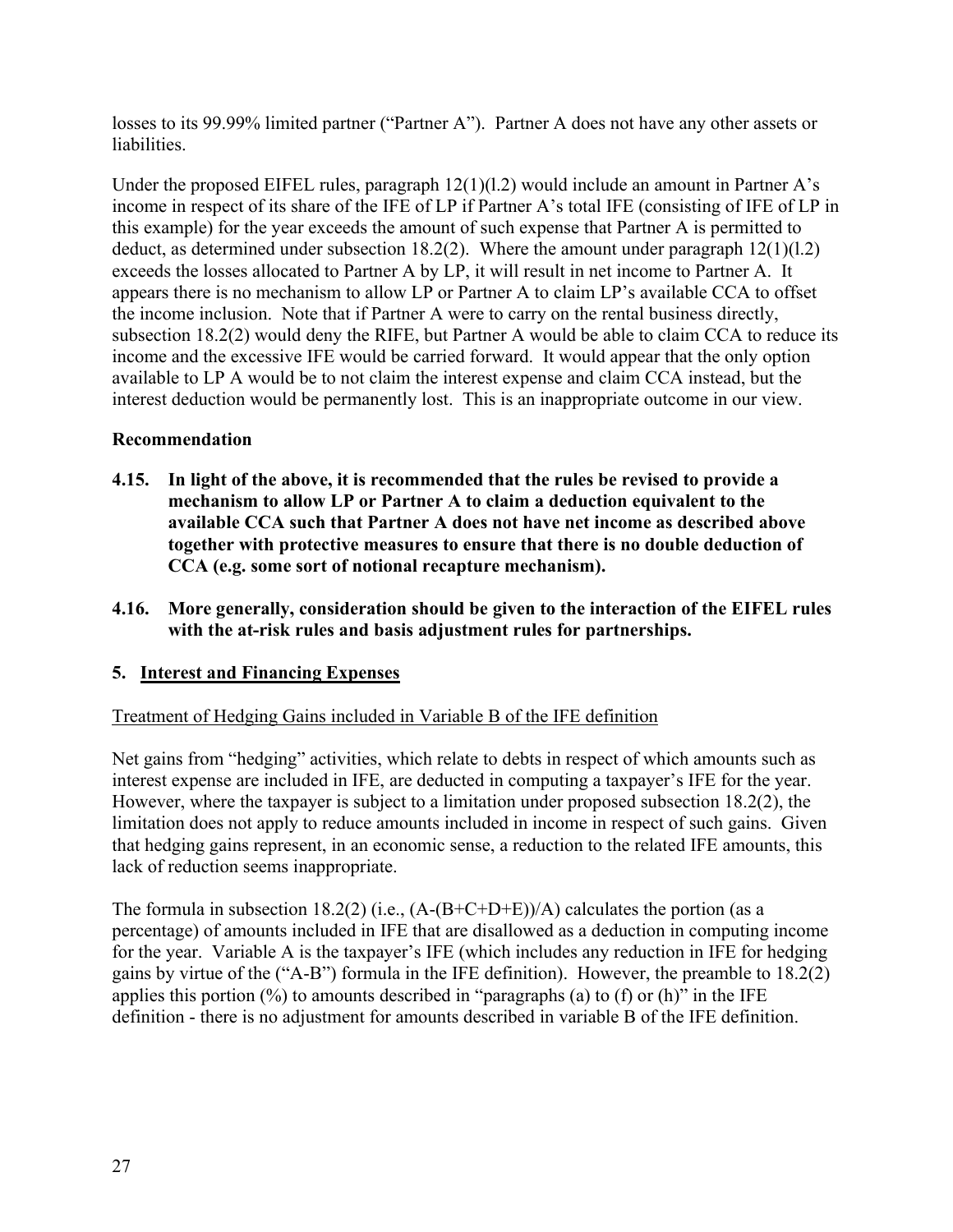Consider the following example:

Assume a taxpayer has ATI of \$100 for the year, \$100 of otherwise deductible interest expense for the year, \$20 of hedging gains included in income for the year related to borrowings, and a ratio of permissible expenses of 40% for the year. The proportion under subsection 18.2(2) for the year would be calculated as follows:

A in the formula is \$80 (\$100 of interest expense (paragraph (a) of A in the definition of IFE) less \$20 hedging gain in B of the definition of IFE)

B in the formula is \$40 (ATI of \$100 x 40% ratio of permissible expenses)

C in the formula is \$0 (no IFR)

D in the formula is \$0 (no received capacity)

E in the formula is \$0 (no absorbed capacity).

Therefore, the proportion is (\$80 - \$40) / \$80 or 50%, and the provision should operate to deny a deduction for 50% of the "net" IFE amount for the year of \$80, or \$40.

The subsection applies, however, to deny a deduction for 50% of the amounts in paragraphs (a) to (f) or (h) of A in the definition of IFE, which is 50% of \$100, or \$50.

A more fundamental issue exists for a partnership that has a hedging gain in respect of a debt, or a hedging loss in respect of a receivable, because the partnership amounts in paragraph (g) of variable A in the definition of IFE (and in paragraph (e) of variable A of the definition of IFR) do not have the equivalent of a variable B (and the variable B for IFE and IFR do not include the taxpayer's share of amounts related to a partnership). In addition, the partnership income inclusion amount in proposed paragraph  $12(1)(1.2)$  only includes amounts from paragraph (g) of variable A of the definition of IFE.

# **Recommendation**

**5.1. The amounts currently described in variable B of the definition of IFE should be moved to paragraph (d) of variable A of the definition, and paragraph (d) should be allowed to be a positive or negative amount. The preamble to subsection 18.2(2) should then be modified to require that "no deduction or inclusion shall be made in respect of any amount . . . that would . . . be deductible or includable in computing that income….". Similar modifications should be made to the various provisions dealing with the taxpayer's share of partnership amounts, to address amounts covered by variable B of the definitions of IFE and IFR for other taxpayers, and to adjust the partnership income inclusion provision in paragraph 12(1)(l.2) accordingly.**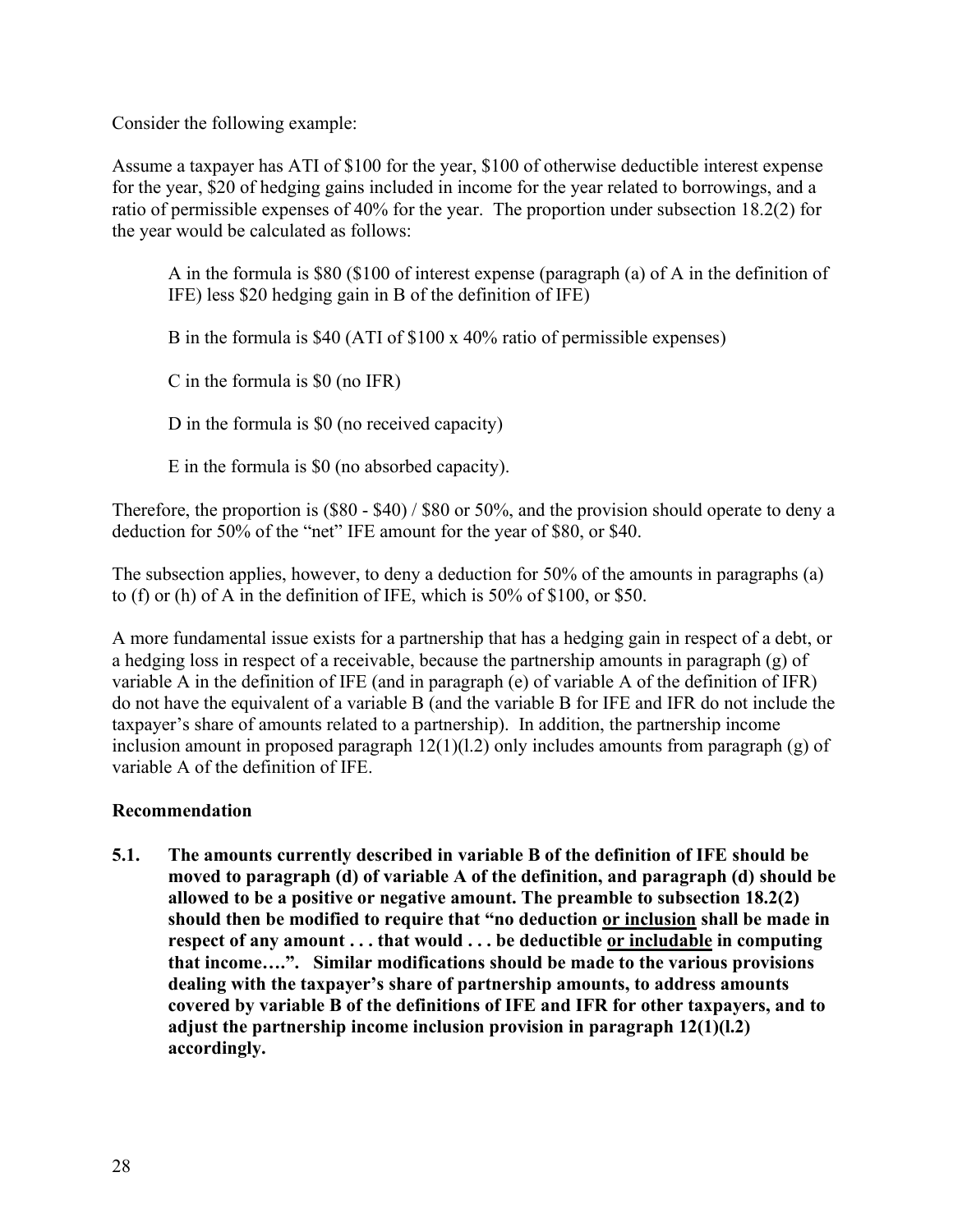## **6. Interest and Financing Revenues**

The EIFEL rules limit the amount of "net" IFE (being the taxpayer's IFE net of its IFR) that may be deducted in computing a taxpayer's income to no more than a fixed ratio of tax EBITDA (subject to the group ratio rules). As such, the definition of IFR (which determines what can be netted against IFE) is an important concept. As currently drafted, the definition of IFR includes interest income and certain other financing-related income and gains, to the extent that these amounts are included in the taxpayer's income for the year.

It is not entirely clear, as currently drafted, whether amounts that are included in a taxpayer's income as imputed interest income fall within the definition of IFR. This includes, *inter alia*, imputed interest income arising under: subsection 12(9) (prescribed debt obligations); section 16.1 (leasing property), section 17 (no or low interest loans); section 17.1 (PLOI elections); and subsection 247(2) (transfer pricing adjustments). Similarly, under the proposed hybrid mismatch arrangement rules, amounts included in income under proposed section 12.7 (especially in situations where proposed subsection 18.4(9) applies in respect of a no or low interest loan, but arguably in other cases as well) should be included in IFR, and we think it might also be appropriate to include foreign affiliate dividends in IFR to the extent the section 113 deduction is restricted by proposed subsection 113(5) (on the basis that the deduction is being restricted because the dividend is treated as a deductible payment, similar to interest, in the payer jurisdiction). Given the policy objectives of the EIFEL rules, we believe such amounts should be included in the definition of IFR. In principle, it should not matter whether an amount that is included in a taxpayer's income represents actual interest income or notional/imputed interest income. If it was intended that such amounts fall within the definition of IFR as currently drafted, it would be helpful to include a statement to this effect in the Explanatory Notes.

Also, as discussed in greater detail below under the "Foreign Affiliates" heading, we believe that FAPI interest revenue should be included in the definition of IFR (and, similarly, that FAPI interest expense should be included in the definition of IFE). This is consistent with the recommendations in the BEPS Action 4 Report: "Where . . . CFC income includes interest income or expense, the country should consider including the interest in the calculation of the parent's net interest expense and excluding that interest from the calculation of the parent's EBITDA."<sup>13</sup> In principle, it should not matter whether interest revenue is earned directly by a taxpayer or indirectly through a controlled foreign affiliate and included in the taxpayer's income as FAPI. We understand that there are concerns that including FAPI interest revenue in a taxpayer's IFR could give rise to inappropriate results in certain cases; however, we believe such concerns can be adequately addressed when incorporating the EIFEL rules into the foreign affiliate regime, as described under the "Foreign Affiliates" heading. It would be unfair and inappropriate in our view to exclude FAPI interest revenue from the definition of IFR.

Further, as discussed under the "Excluded Entities" heading, concerns have been raised that certain portions of the revenue of a securitization vehicle may not qualify as IFR. For instance, where credit cards are securitized, the trust would earn interest and other amounts, including (a) cheque return fees, rush card fees, and overlimit fees, (b) annual membership fees, (c) cash advance fees, balance transfer fees and cash-like transaction fees, (d) inactive account fees, (e)

<sup>13</sup> BEPS Action 4 Report, *supra* note 1, paragraph 203.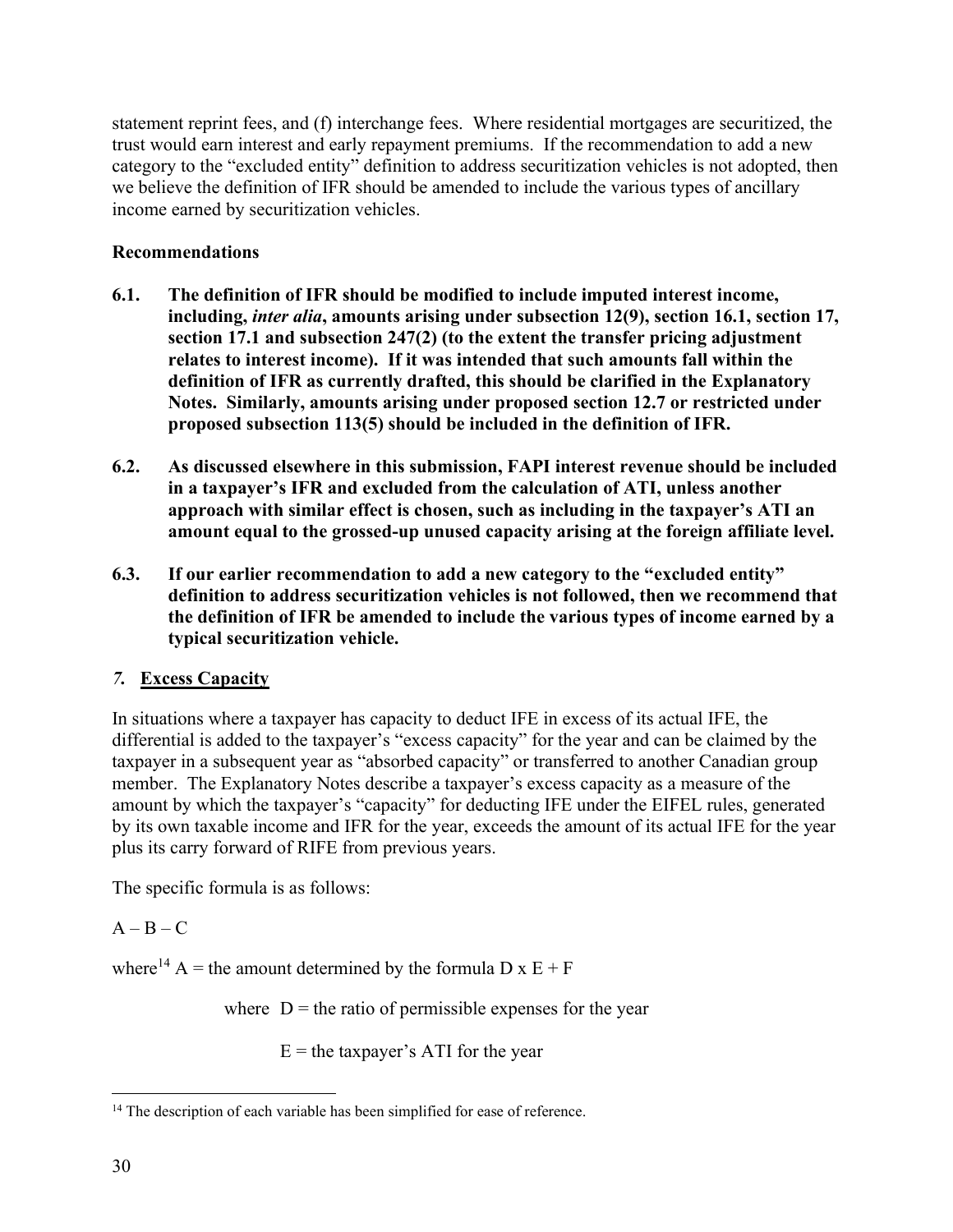$F =$  the amount determined by the formula  $G - H \times I$ 

where  $G =$  the taxpayer's IFR for the year

 $H =$  the ratio of permissible expenses for the year

*I = the lesser of:*

- *(i) the amount by which the IFR of the taxpayer for the year exceeds the IFE of the taxpayer for the year, and*
- *(ii) either (A) if the ATI of the taxpayer for the year would, in the absence of section 257, be a negative number, the absolute value of the negative number, or (B) in any other case, nil*

 $B =$  the taxpayer's IFE for the year

 $C =$  the amount deductible by the taxpayer under paragraph  $111(1)(a.1)$  in the year.

When applying the above formula to a taxpayer with \$300 of IFR, no IFE and no other sources of income or loss (i.e., ATI of nil), the taxpayer would have excess capacity of \$300, which could be carried forward for future use or transferred to another Canadian group member. This makes sense, conceptually, since the taxpayer could have deducted \$300 of IFE in the year (assuming the ratio of permissible expenses for the year is 30%), if such IFE had been incurred by it (i.e., based on \$300 of IFR, which provides for 100% deduction capacity).

While the intent of the excess capacity concept seems clear, we believe the formula has been drafted in a way that that can lead to inappropriate results in certain cases, particularly where the taxpayer has IFR and negative ATI (for instance, due to an operating loss). This is because of variables H and I of the formula which provide for a reduction if (i) the taxpayer has net IFR for the year and (ii) the taxpayer would have negative ATI for the year if the definition allowed negative ATI to be read as the absolute value of the amount that would be its negative ATI (i.e., as if section 257, which deems a negative number arising under an algebraic formula to be nil, did not apply). To illustrate, assume the same example as above, but with the taxpayer having negative ATI of \$1,000, in addition to IFR of \$300. In this case, the taxpayer's excess capacity for the year would be limited to \$210, rather than \$300 as determined above:

 $= (D \times E + (G - H \times I)) - B - C$  $= (30\% \times \text{nil} + (\$300 - 30\% \times \$300)) - \text{nil} - \text{nil}$  $= $210$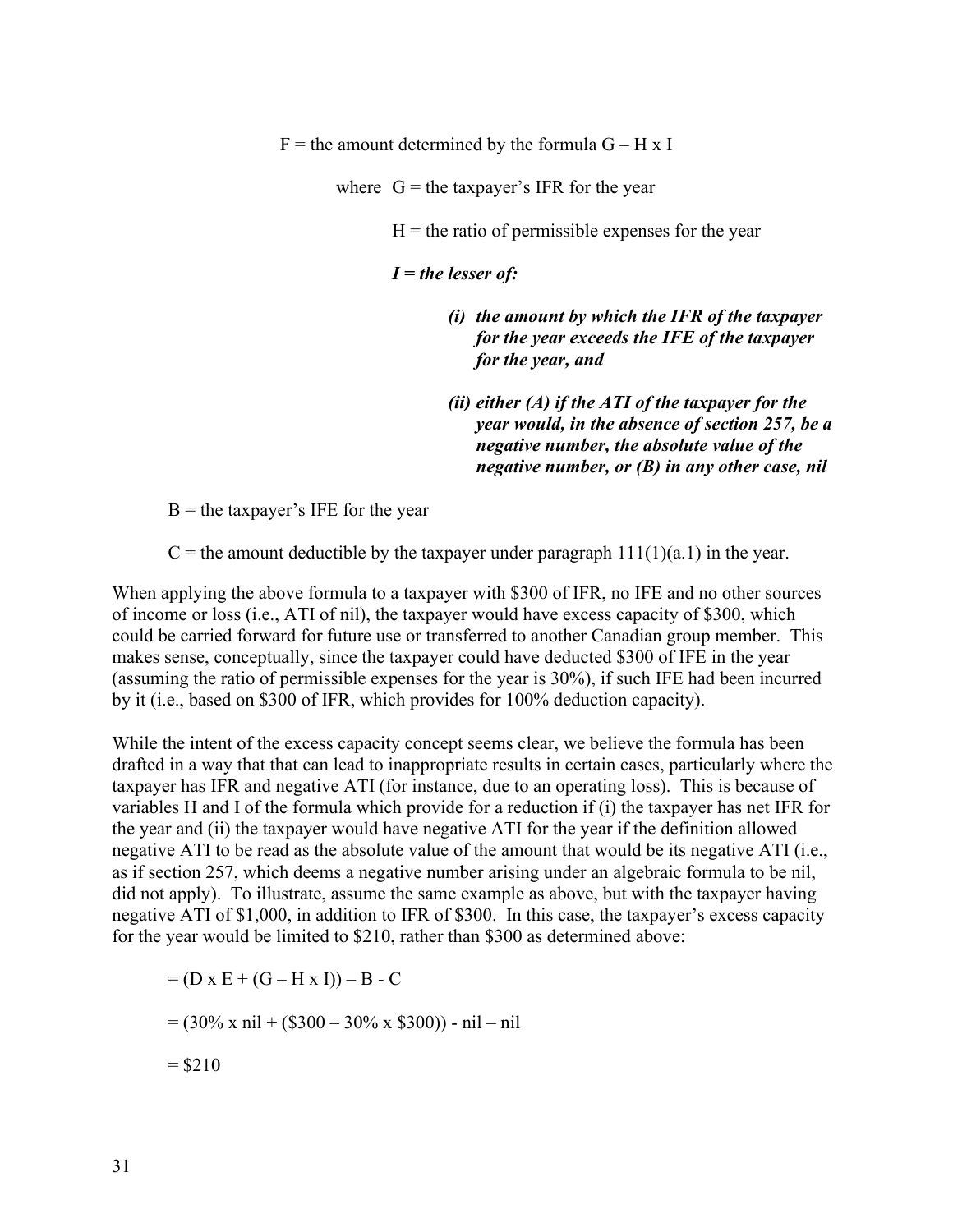This is an inappropriate outcome in our view, as the taxpayer could have deducted \$300 of IFE in the year if such IFE had been incurred by it, notwithstanding the fact that it had negative ATI. In other words, the taxpayer had the capacity to deduct \$300 of IFE in the year, yet the amount of excess capacity generated for the year is only \$210. As such, the amount that can be transferred to another Canadian group member would be limited to only \$210. Similarly, the amount that can be carried forward by the taxpayer and claimed as "absorbed capacity" in a future year would be limited to only \$210. The differential of \$90 would not be recognized unless and until the taxpayer's non-capital loss of \$700 (i.e., \$1,000 - \$300) is used to reduce taxable income in subsequent year.

The Explanatory Notes describe the reduction under variables H and I as being necessary because, absent the reduction, the negative ATI for the year would not be appropriately reflected in its deduction capacity. An illustration of the reduction is provided in the Explanatory Notes in the commentary to the "excluded interest" definition.

While we understand that the intention of the reduction and how it works mechanically, we do not believe it provides the appropriate result. For instance, if one group member has IFR of \$300 and negative ATI of \$1,000 (as described above) and another has IFE of \$300, it would only be possible for the first member to transfer \$210 of capacity to the second member, which seems unfair and contrary to the policy of the EIFEL regime.

# **Recommendations**

- **7.1. Variables H and I of the definition of "excess capacity" should be removed from the definition to ensure that capacity resulting from a taxpayer's net IFR is not inappropriately deferred when a taxpayer has negative ATI.**
- **7.2. As a consequential amendment, we recommend that the definition of "adjusted taxable income" be amended to provide an addback for the amount of any net IFR that was factored into a non-capital loss from a prior year that is being claimed by the taxpayer in the current year.**

# **8. Transfer of Cumulative Unused Excess Capacity**

Proposed subsection 18.2(4) provides an election that allows a taxable Canadian corporation (the "transferor") to transfer all or a portion of its cumulative unused excess capacity to another taxable Canadian corporation (the "transferee") provided certain conditions are met. The Explanatory Notes state that the intention of this transfer mechanism is to accommodate misalignments between IFE and ATI among Canadian group members that could result in some group members exceeding the permitted fixed ratio under the EIFEL rules, and other group members having ratios below the permitted fixed ratio.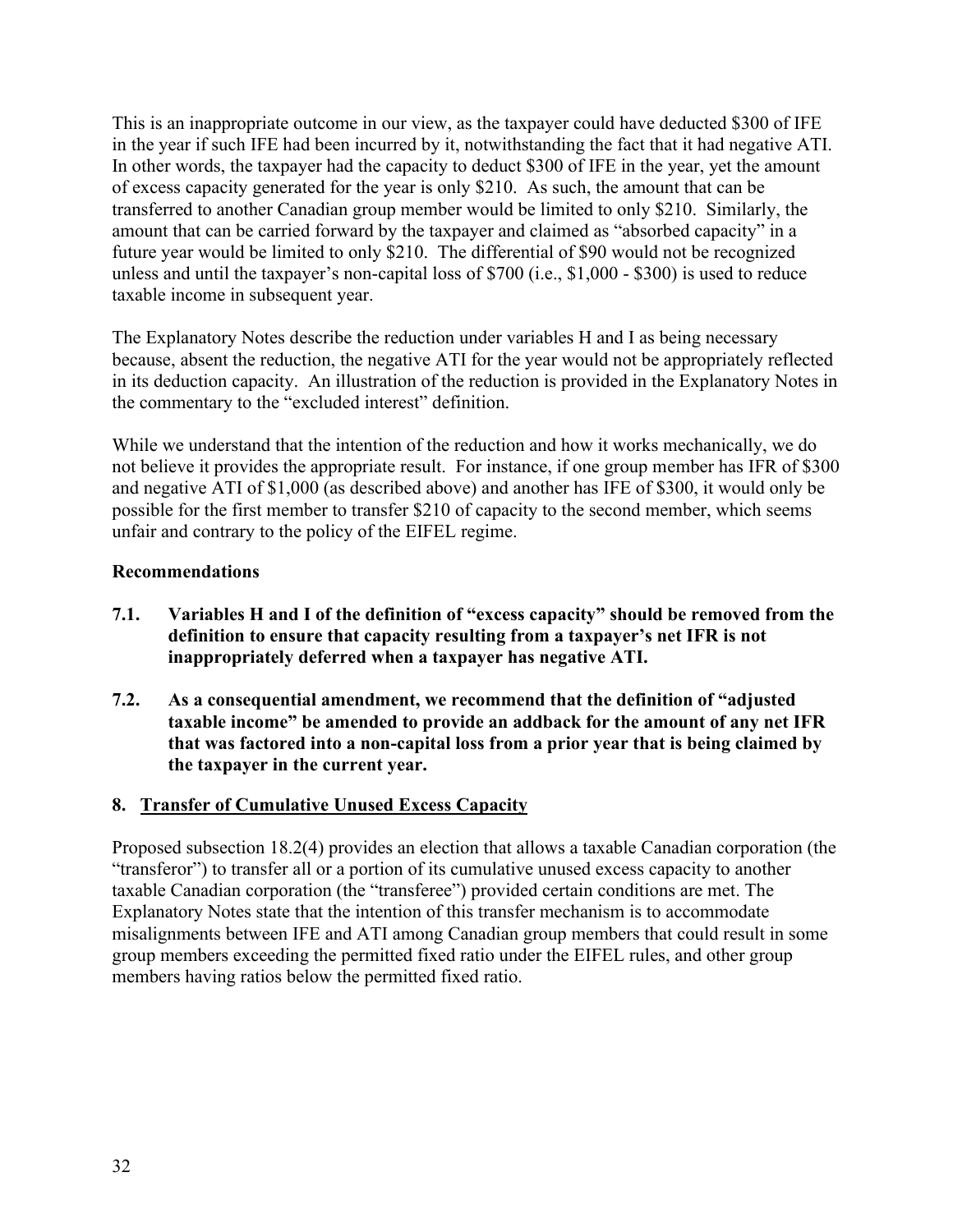# Subparagraph  $18.2(4)(b)(iii)$  – the Same Tax Reporting Currency Requirement

The condition in subparagraph 18.2(4)(b)(iii) requires that both the transferor and transferee have the same tax reporting currency<sup>15</sup> throughout their respective years. We believe that the requirement that the transferor and transferee have the same tax reporting currency throughout the year prevents the stated policy objective of subsection 18.2(4) from being achieved.

As an example, consider a taxable Canadian corporation ("Can Holdco") that is the parent of two taxable Canadian corporations: Aco and Bco.

- Can Holdco, Aco, and Bco are all eligible group corporations in respect of one another and none of the entities are RFIs<sup>16</sup>.
- Can Holdco is the external borrower in the group that obtains financing from third party banks in order to fund the operations of Aco (through internal loans) and Bco (through equity contributions).
- Aco is an operating company and carries on an active business in Canada. Aco's tax reporting currency is the Canadian dollar.
- Bco is an operating company and carries on an active business in Canada. Bco has significant number of customers located in the United States and these customers represent the majority of Bco's customer base. As a result, Bco has elected to use the US dollar as its tax reporting currency<sup>17</sup> in order to reflect the commercial reality of its business and manage any foreign exchange issues.

Under the rules in subsection 18.2(4) as currently drafted, Bco would be prohibited from transferring any cumulative unused excess capacity to Can Holdco or Aco. In our view, this result prevents the policy objective noted above from being achieved.

We note that the CRA has issued rulings in the past where taxpayers undertook in-house loss utilization transactions to transfer losses from one entity to another entity within the related/affiliated corporate group that has a different tax reporting currency (see, for example, CRA document #2019-0794891R3). In our view, permitting capacity transfer between taxpayers with different tax reporting currencies would be consistent with the long-standing policy on loss consolidation. Further, we believe that guidance should be provided to taxpayers and CRA that the proposed EIFEL rules are not intended to affect similar in-house loss utilization transactions to promote certainty and predictability.

We recognize that a mechanism may be needed in such circumstances to ensure that currency fluctuations, in and of themselves, do not create excess capacity where none would otherwise exist. If such a control can be put in place, it is difficult to see how the underlying policy

 $15$  As defined in subsection 261(1) of the Act.

<sup>16</sup> As defined in proposed subsection 18.2(1) of the Act.

<sup>&</sup>lt;sup>17</sup> Under paragraph  $261(3)(b)$  of the Act.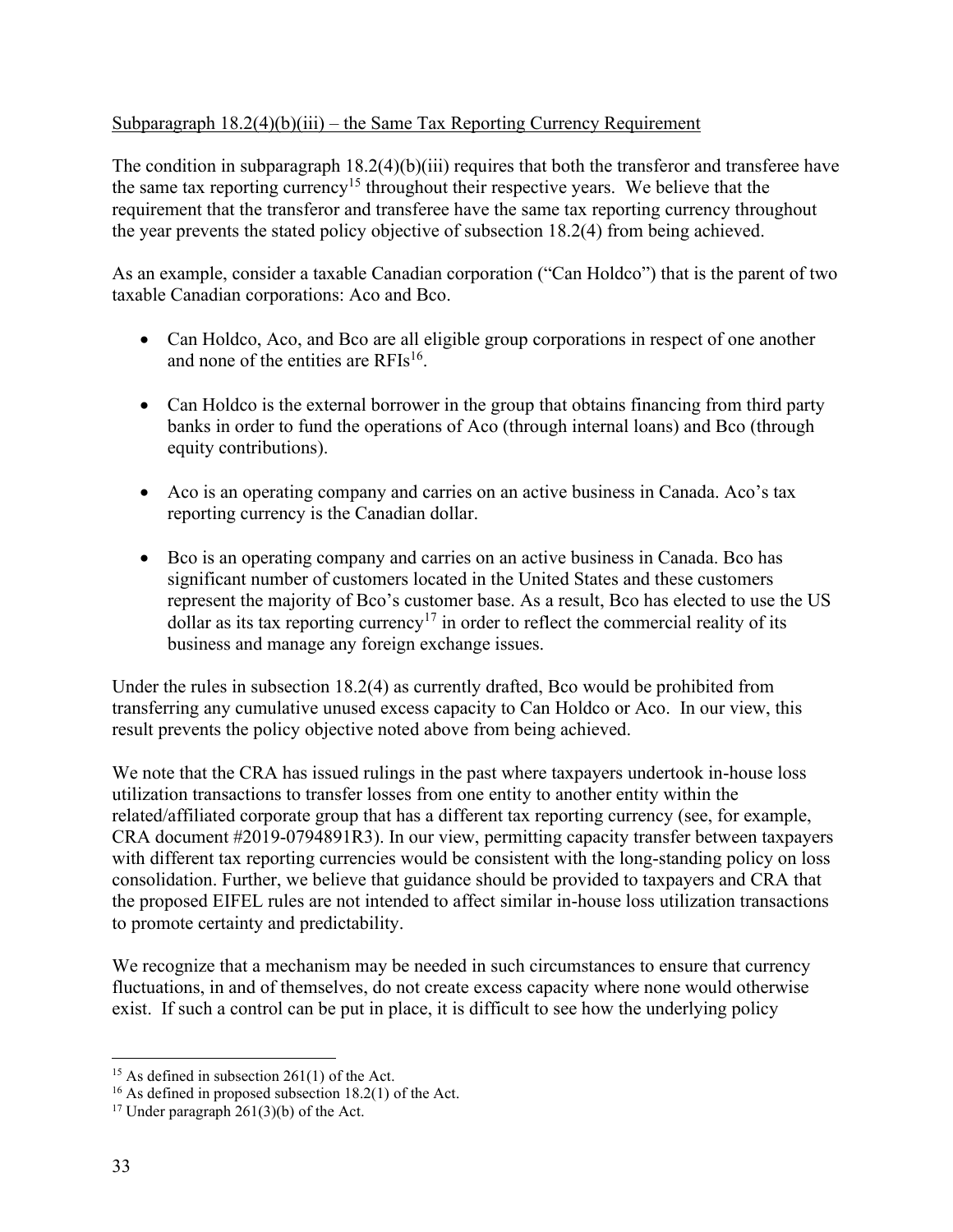objectives of the capacity-sharing rules are being harmed by permitting a transfer of cumulative unused excess capacity in such a circumstance.

# **Recommendations**

- **8.1. The transfer mechanism under proposed subsection 18.2(4) should be revised to accommodate misalignments between net IFE and ATI among taxable Canadian group members that have different tax reporting currency.**
- **8.2. Guidance should be provided to taxpayers and the CRA that the proposed EIFEL rules are not intended to affect in-house loss utilization transactions between Canadian group members with different tax reporting currencies.**

# Subparagraphs  $18.2(4)(b)(i)$  and  $(ii)$  – Taxable Canadian Corporation vs. CRIC

The condition in subparagraph  $18.2(4)(b)(i)$  requires that the transferor and transferee are both taxable Canadian corporations<sup>18</sup> throughout their respective taxation years while the condition in subparagraph  $18.2(4)(b)(ii)$  requires that the transferor and transferee are eligible group corporations<sup>19</sup> in respect of each other at the end of their respective taxation years. As defined in subsection 18.2(1), an eligible group corporation in respect of a particular CRIC is another CRIC that is at that time either (i) related (otherwise than because of a right referred to in paragraph  $251(5)(b)$ ) to the particular corporation, or (ii) would, at that time, be affiliated with the particular corporation if section 251.1 were read without reference to the definition "controlled" in subsection 251.1(3). Per the Explanatory Notes in respect of paragraph 18.2(4)(b), these conditions are intended to ensure the transferor and transferee are members of the same corporate group.

In our view, it is unclear why subparagraph  $18.2(4)(b)(i)$  requires the transferor and transferee to be taxable Canadian corporations while subparagraph 18.2(4)(b)(ii) requires that the transferor and transferee be CRICs. Furthermore, this inconsistency does not appear to have any relation to the policy intent of ensuring the transferor and transferee are members of the same corporate group as we believe the CRIC requirement alone is sufficient to achieve this objective.

# **Recommendation**

# **8.3. The transfer mechanism under proposed subsection 18.2(4) should be revised to accommodate misalignments between net IFE and ATI among taxable Canadian group members that are CRICs (i.e., not only taxable Canadian corporations).**

# Trusts

Pursuant to the conditions in subparagraphs  $18.2(4)(b)(i)$  and (ii), it appears that all trusts have been excluded from the rules that allow the transfer of cumulative unused excess capacity. It is not clear to us why trusts should be excluded from these rules given that trusts that are part of a

 $18$  As defined in subsection 89(1) of the Act.

 $19$  As defined in proposed subsection 18.2(1) of the Act.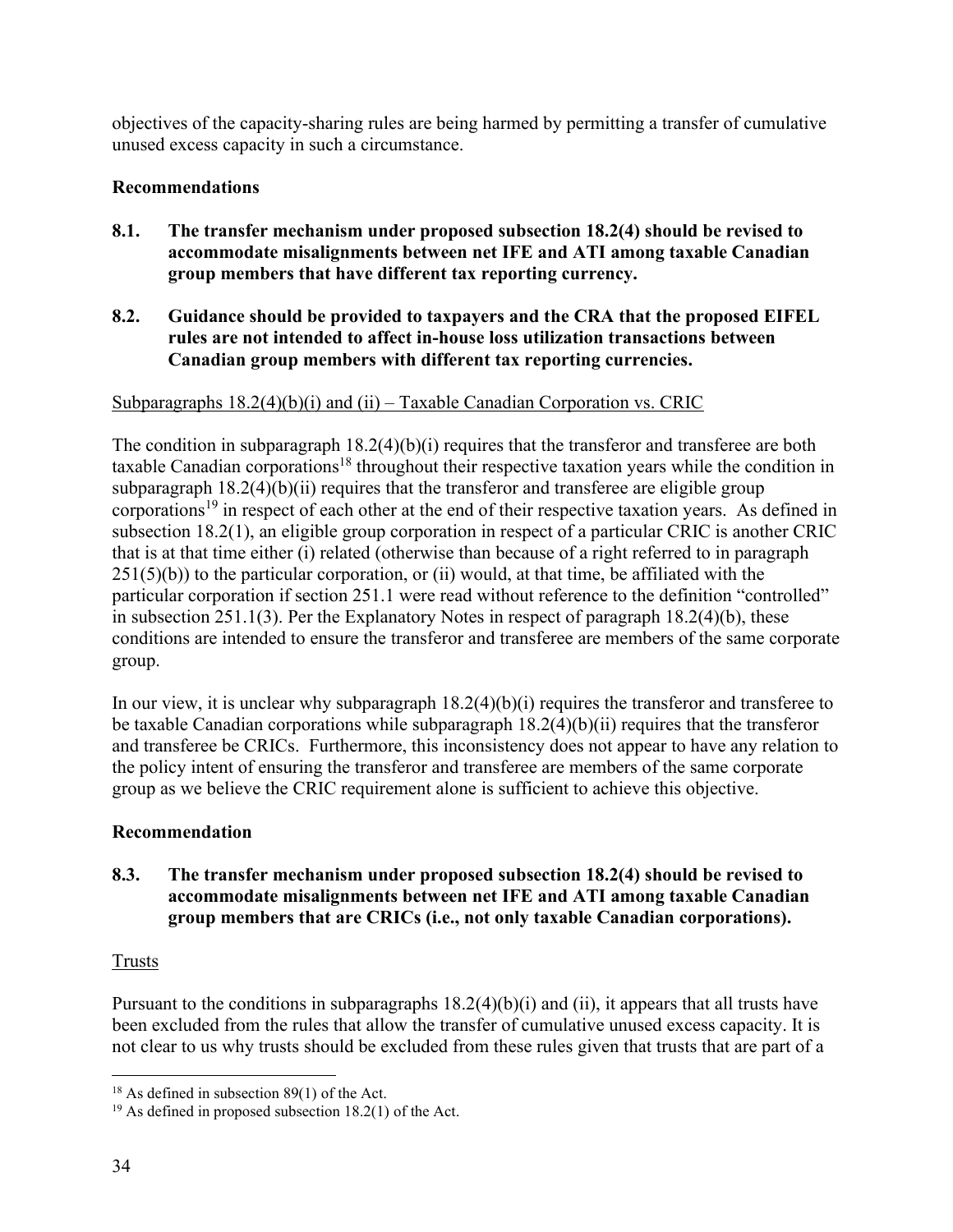corporate group typically have characteristics similar to those of a corporation. The exclusion of trusts from the excess capacity transfer rules will result in misalignments between net IFE and ATI among Canadian group members that include trusts that could result in some group members exceeding the permitted fixed ratio under the EIFEL rules, and other group members having ratios below the permitted fixed ratio. While the group ratio rules cover a trust that is an eligible group entity, we understand that those rules are designed for a different purpose, contain a different set of conditions and do not appear to provide the same relief that is intended under the excess capacity transfer rules.

## **Recommendation**

**8.4. The transfer mechanism under proposed subsection 18.2(4) should be revised to accommodate misalignments between net IFE and ATI among Canadian group members that include trusts. We would be pleased to work with the Department to discuss possible modifications to the rules including any limitations that may need to be put in place.**

## Financial Institutions

The condition in proposed paragraph 18.2(4)(c) precludes any RFI from sharing any cumulative unused excess capacity with any other eligible group corporations, as financial institutions are expected to often have excess capacity because their regular business activities can result in IFR exceeding IFE. However, the result of this exclusion can be to deny the interest deduction within a group where there is a mismatch between IFE in some entities and IFR in other entities that arises for commercial or regulatory reasons not connected with tax planning. The OECD's Action 4 Report acknowledges many of the issues involved with different approaches to applying a fixed ratio rule to groups that include banking and insurance businesses in particular.<sup>20</sup> Further, we understand that many other countries have no special rules for financial institutions within their earning-stripping regimes.

Consider, for example, a group with a taxable Canadian holding company ("Can Parent") as the parent entity, with a number of subsidiaries that are mostly RFIs. For regulatory and other commercial reasons, it may be desirable (or required) to have Can Parent borrow debt either privately or by accessing the public markets, with such borrowed funds invested as equity in the RFI subsidiaries. In such a case, Can Parent would be expected to have little to no ATI, with the result that most or all of its interest deduction would be denied. This is arguably not the right policy outcome, as the debt in question has been incurred entirely to support the business of RFI subsidiaries that each, on their own, have more than sufficient capacity.

Similar distorting effects can result within groups whose members are exclusively financial institutions but that have differing levels of IFE and IFR, respectively.

<sup>20</sup> BEPS Action 4 Report, *supra* note 1, at paragraphs 518 and following.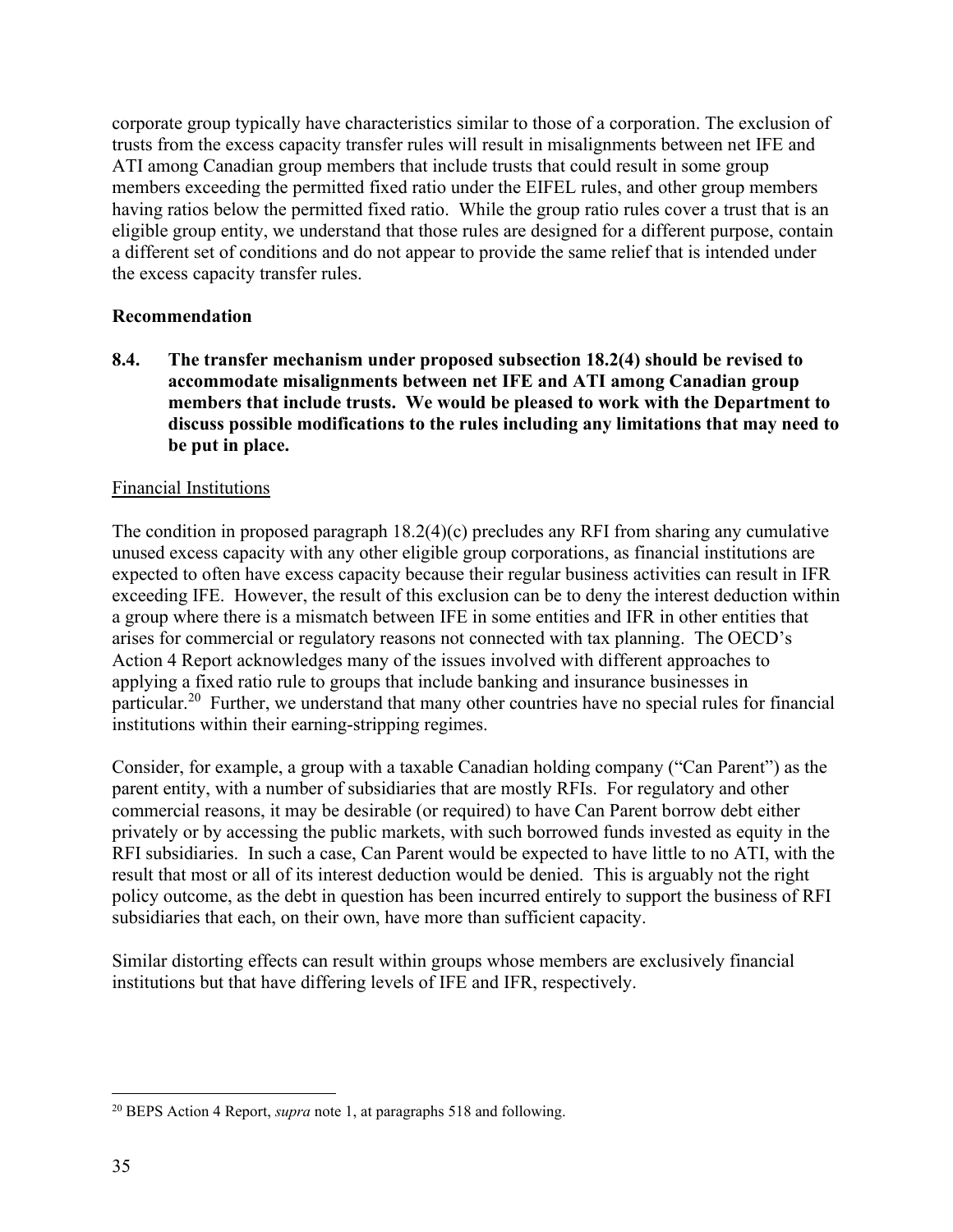### **Recommendation**

**8.5. Consideration should be given to modifying the transfer mechanism in subsection 18.2(4), or to providing an alternative, to relieve the distortions that can otherwise arise by not permitting any RFIs to share cumulative unused excess capacity. Potential measures could include the ability for RFIs to share capacity with other RFIs and with other related group entities in a similar or related business, or in situations where separate legal entities are required for regulatory reasons. In that context, consideration should be given to the ability to elect to deem holding companies that have minimal economic activity and whose assets comprise mostly shares of RFIs to themselves be RFIs for purposes of participating in this limited capacity sharing.** 

## Paragraph 18.2(4)(e)

Pursuant to paragraph 18.2(4)(e) and as stated in the Explanatory Notes, all of the transferor's transfers for a taxation year are invalid if the total of the transferred capacity amounts designated by the transferor in elections for the year exceeds its cumulative unused excess capacity for the year. As a consequence, all of the amounts of received capacity otherwise accruing to the transferees under those elections would be nullified. This would be the case even if the excess is a nominal amount.

The Explanatory Notes further state that, to accommodate situations where a reassessment results in an over-transfer (e.g., by increasing the amount of the transferor's IFE for its taxation year in which the transfer election was made), paragraphs  $18.2(4)(d)$  and (f) provide for the filing of an amended election. The ability to file an amended election is provided for the sole purpose of allowing taxpayers to alter the amount designated in the election in cases where a reassessment results in a change in the transferor's cumulative unused excess capacity, or in the transferee's RIFE; it is not intended to be used for retroactive tax planning.

While the ability to file an amended election is helpful, in our view, the elections should not be automatically rendered invalid as a result of any excess described above and a different mechanics should be provided. The calculation of the unused cumulative excess capacity is complex. It is unreasonable that any excess, however immaterial it may be, would result in the denial of all elections of the transferor, in particular where taxpayers have made reasonable efforts to determine the applicable amounts. In addition, where the transferor or a transferee has been disposed off as part of an ordinary commercial transaction and is no longer part of the group, filing an amended election may not be readily available to the parties, which could result in significant complexity and uncertainty for taxpayers that undertake ordinary commercial transactions.

### **Recommendation**

**8.6. We recommend that paragraph 18.2(4)(e) be modified such that capacity transfer elections of a transferor are not automatically invalidated by virtue of any excess**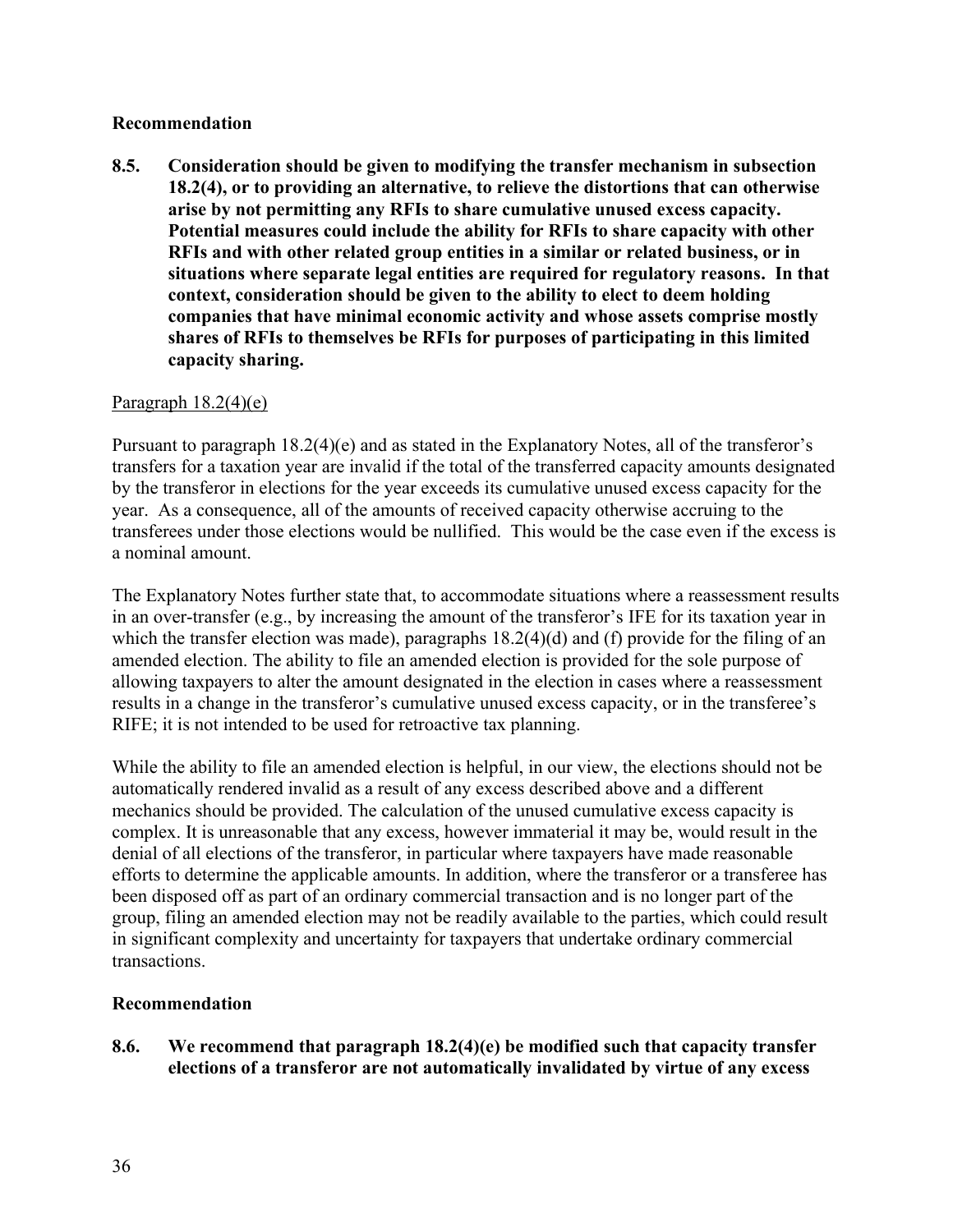## **described above. We would be pleased to work with the Department to discuss possible modifications to the rules.**

## **9. Anti-Avoidance Provisions**

### **General**

Subsections 18.2(12) to (15) contain a series of provisions which are intended to support the integrity of the EIFEL rules. Subsection 18.2(12) is aimed at preventing a non-arm's length group of taxpayers from obtaining a net benefit for the group by entering into transactions amongst themselves that result in asymmetrical tax treatment under the EIFEL rules. Subsections 18.2(13) to (15) are more broadly drafted purpose based anti-avoidance rules which appear to address planning related to the character of income and expense amounts under the EIFEL rules and the status of an entity as an excluded entity.

We recognize that complicated and formulaic provisions, such as the EIFEL rules, may provide a scope for inappropriate taxpayer planning, and that it is reasonable to seek to curtail such planning from the outset of the rules (rather than waiting for it to emerge in practice over time). However, for the reasons set out below, we have significant concerns with the overly broad nature of the provisions as currently drafted. In particular, our primary conceptual concern, especially in relation to subsections 18.2(13) to (15), is that the absence of any notion of abuse in these specific provisions makes it extremely difficult for taxpayers, and the CRA, to delineate between acceptable planning undertaken to comply with the rules and planning designed to inappropriately circumvent the rules. In our view, a fundamental premise underlying these antiavoidance provisions should be that legitimate commercial transactions – whether deliberately raising share capital without giving rise to IFE, or making an investment in debt which gives rise to IFR as opposed to an alternative form of investment – should be respected for the purposes of the EIFEL rules unless there is an abusive element inherent in the planning.

The BEPS Action 4 Report contemplates that the EIFEL rules should be supported by targeted anti-avoidance rules.<sup>21</sup> In particular, paragraph 171 states that interest deductibility rules should be "…supported by targeted rules to counteract planning undertaken by groups to reduce the impact of these rules,…". That said, paragraph 172 of the report stipulates that the risk of such planning may be addressed by "…standalone rules, specific provisions within the [EIFEL rules] or by other tax rules (such as, for example, a country's general anti-avoidance rule)".

Paragraph 171 of the report also notes a limited number of specific risks that should be addressed including, for example, the conversion of interest expense into a different form of deductible expense or the conversion of other taxable income into a form that is economically equivalent to interest. It is noteworthy that the report contains only a narrow list of specific targeted risks that should be addressed through anti-avoidance provisions, and suggests that these integrity measures may be incorporated into the EIFEL rules in a number of different ways including through existing general anti-avoidance provisions. <sup>22</sup> Conceptually, then, there is nothing unique or special about the EIFEL rules to suggest that a code of specific targeted measures is

<sup>21</sup> Ibid, paragraphs 20 and 171.

<sup>22</sup> Ibid, paragraph 173.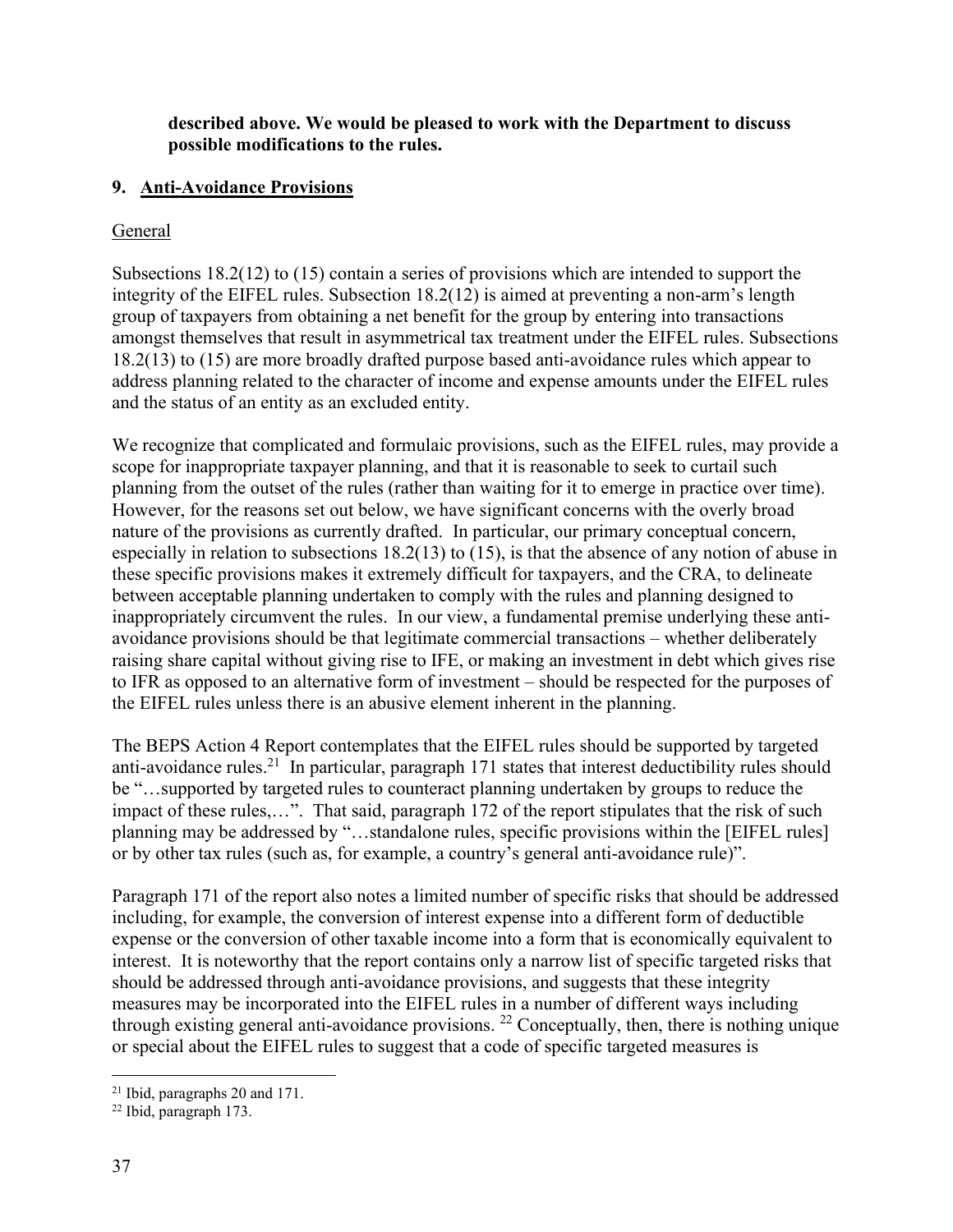necessarily to be preferred over placing reliance on the General Anti-Avoidance Rule in Section 245 of the Act to address abusive planning.

## Subsection 18.2(12)

Proposed subsection 18.2(12) provides, in general terms, that no amount received or receivable by a taxpayer in a particular year from a non-arm's length person or partnership may be included in IFR except to the extent that the amount is contemporaneously included in IFE to the payor. According to the Explanatory Notes, this provision is intended to ensure the integrity of the EIFEL rules by requiring symmetry in treatment between non-arm's length parties.

We accept in principle that a group of related Canadian entities should not be able to "game" the EIFEL rules by entering into non-commercial asymmetrical transactions the only ostensible purpose of which is to inappropriately improve the overall application of the rules to the group. However, we believe that asymmetry in and of itself cannot be the only guiding principle, and that this provision should accommodate the normal tax results of ordinary commercial transactions. Furthermore, we note that the BEPS Action Item 4 Report does not appear to explicitly include a recommendation that countries consider enacting a similar type of rule to address symmetry. If the government believes that such a provision is necessary, the scope of this provision should be restricted to certain targeted situations. Such an approach would also seem to be consistent with the recommendation of paragraph 171 of the BEPS Action Item 4 Report. Some of our more specific concerns relating to this provision are described below.

In particular, IFR received or receivable by a taxpayer from a non-arm's length non-resident should be included in the determination of IFR. We believe the inclusion of such income is appropriate from a policy perspective, and consistent with the recommendations of BEPS Action Item 4 Report, because it increases a taxpayer's taxable income, or reduces its loss, and is beneficial to the Canadian economy (i.e., foreign source income is being captured by the Canadian tax net). Furthermore, such an inclusion of foreign source interest (and similar types of income) is appropriate regardless of whether that income is received from a foreign affiliate, a controlled foreign affiliate, or other non-resident. While we acknowledge that there could be, at least in certain circumstances, potential policy concerns associated with the inclusion of interest (and similar types of income) earned from foreign affiliates (e.g., inappropriate creation of deduction capacity), any such concerns should be alleviated if the EIFEL rules apply for purposes of computing FAPI of a foreign affiliate with appropriate modifications, as discussed in detail under the "Foreign Affiliates" heading below.

Even in a wholly domestic context, it appears that this rule, as currently drafted, could give rise to inappropriate results from a technical and policy perspective unless it is drafted in a more restrictive manner.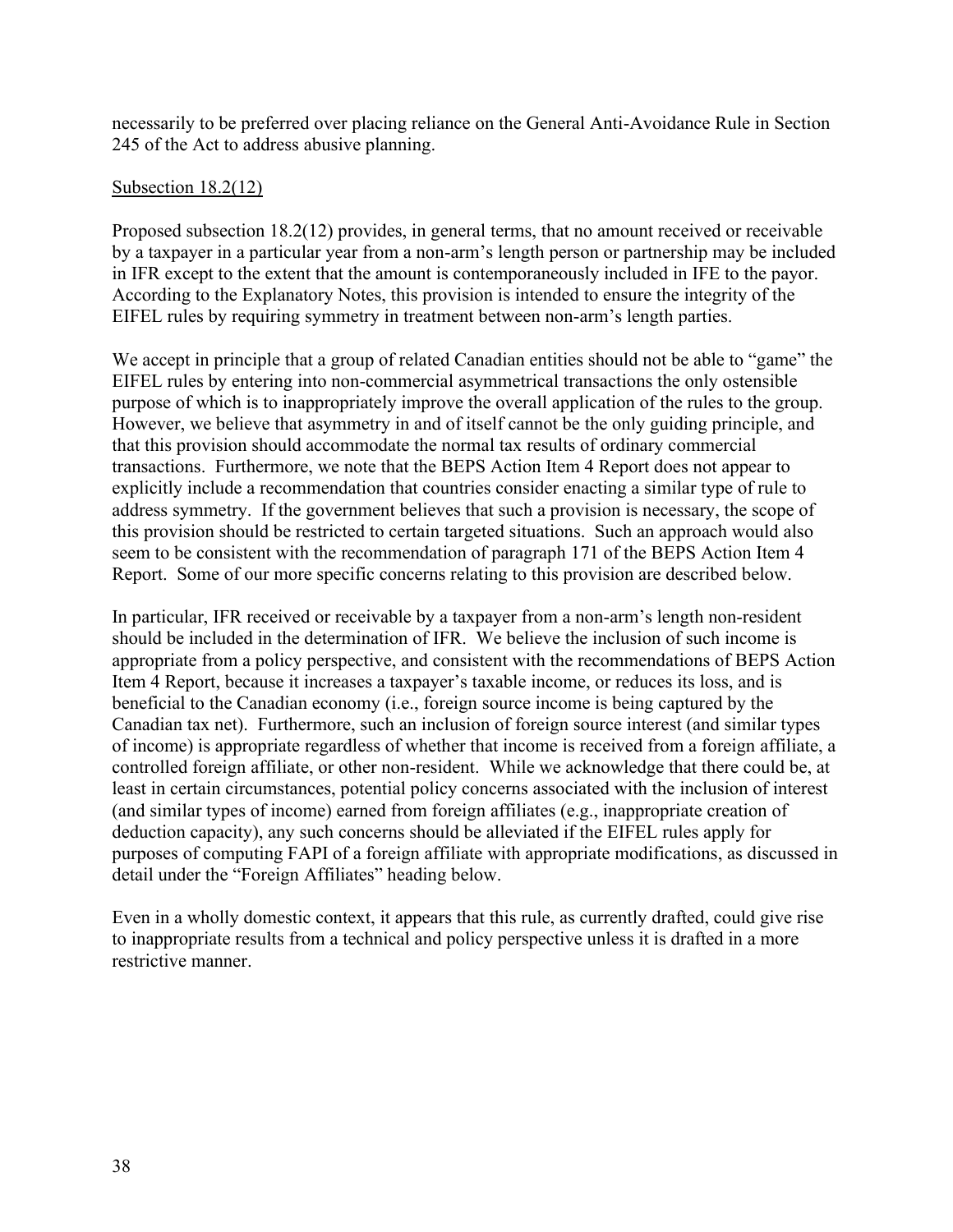For example, assume that a taxable Canadian corporation (Canco 1) receives interest income from a partnership. Although one of the partners (e.g., a general partner and/or significant (say, 51%) limited partner) of the partnership is a taxable Canadian corporation (Canco 2) that does not deal at arm's length with Canco 1, the remainder of the partners deal at arm's length with Canco 1. Assume further that: (i) the other arm's length partners comprise one or more individuals, non-residents or tax-exempts; (ii) the partnership is formed to develop and own a rental real estate project (for example, a shopping centre or an apartment building, which will be held as capital property by the partnership); and (iii) during the construction phase of the project, and prior to the receipt of permanent financing on the completed project, Canco 1 agrees to loan funds on commercial terms to the partnership to fund construction costs.

These construction costs, including interest on the loan, will be capitalized into the cost of the project for tax purposes and the interest component will constitute IFE under paragraph (c) thereof, but only in future years when capital cost allowance on the project is claimed. Pursuant to subsection 18.2(12), it appears that the interest income received by Canco 1 (and on which it is immediately taxable) will not be included in IFR for the year because the amount is not included in IFE to the partnership (and its partners) for the year in which the interest is paid or payable.

This result does not seem to be appropriate. Although there is asymmetrical treatment under the EIFEL rules, this is no different than the asymmetrical treatment of the amounts generally for tax purposes (giving rise to immediate taxation of the interest receivable but a deferred deduction of the interest payable). Second, leaving aside this timing issue, it appears that 49% of the interest received by Canco 1 will never form IFR (again, even though the interest is immediately taxable to Canco 1) because that amount is never deductible in computing the IFE of a taxable Canadian corporation or a trust resident in Canada. The transaction in this example reflects a legitimate commercial transaction that is not motivated by any attempt to circumvent the EIFEL rules and in our view, there is no obvious reason why the normal tax results of this arrangement need to be changed for the purpose of applying the EIFEL rules.

### Subsections  $18.2(13)$  and  $(14)$

In general terms, subsection 18.2(13) provides that any amount, that is not included in IFE, must be so included if one of the purposes of the transaction, event or series is to avoid an IFE inclusion. Subsection 18.2(14) essentially works in the opposite manner, by excluding an amount from IFR where one of the purposes of the transaction, event or series is to create an IFR inclusion in order to obtain a tax benefit.

Our fundamental difficulty with these provisions relates to the broad and vague manner in which they are drafted, and the low threshold for application created by the "one of the purposes" test. Although the Explanatory Notes elaborate on these provisions somewhat, the discussion seems mostly to reinforce the breadth of these provisions, without providing any substantive guidance or examples of specific planning that is intended to be captured by the provisions (or, of equal importance, the nature of planning to comply with the EIFEL rules which should not be caught). While we expect that the Department would agree that the intention of these provisions is meant to be more narrow in focus, perhaps to apply to certain forms of inappropriate character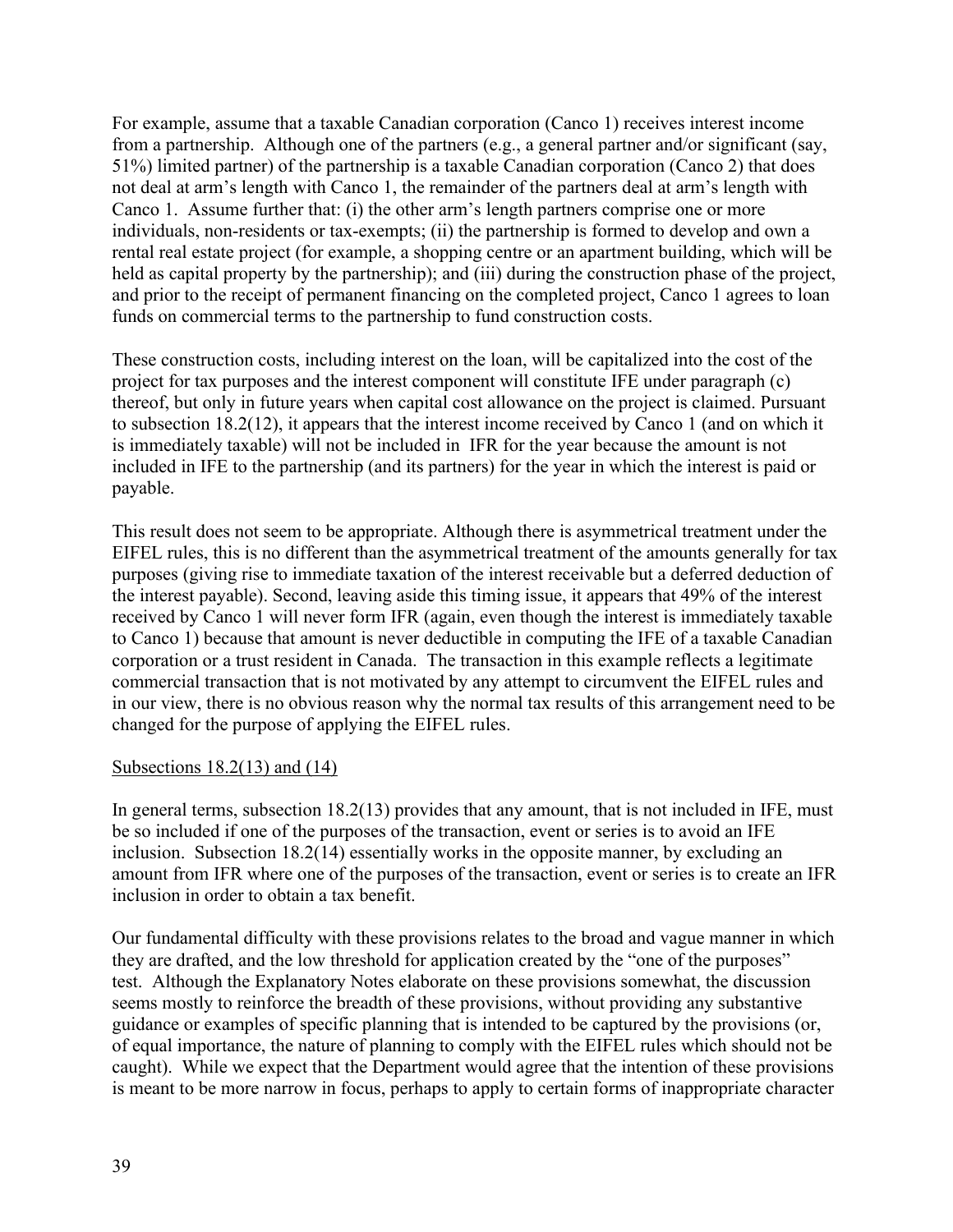conversion, the Explanatory Notes do not state this specifically and the words of the provisions themselves are readily applicable to ordinary, including "self help", transactions. The examples below highlight these challenges, and support our position noted above that only abusive transactions should be subject to these rules.

We would also note that the definitions of IFE (paragraph (d)) and IFR (variable B) themselves already appear to contain broadly drafted provisions which appear to contemplate economic equivalence.

# *Example 1*

Purchaser, a corporation resident in Canada ("CRIC"), borrows money from a third party bank and purchases the shares of Target, another CRIC, from an arm's length person. Purchaser and Target cannot be amalgamated due to commercial reasons. Post closing, in order to push debt into Target, Purchaser transfers the shares of Target to a new subsidiary ("Cansub") in exchange for shares of Cansub and an interest-bearing promissory note ("Cansub Note"). Cansub and Target are then amalgamated.

Our concern is that the broad wording of subsection 18.2(14) would allow the CRA to assert that one of the purposes of the transaction noted above is to increase Purchaser's IFR for the year (i.e., interest revenue earned on the Cansub Note) in order to obtain a tax benefit (i.e., to allow Purchaser to increase its interest deductibility room under the EIFEL rules). The above example represents a fairly common form of post-acquisition structuring that is undertaken in the context of a third party share acquisition wherein debt is pushed down into a target operating company given the lack of any tax consolidation rules in Canada.

# *Example 2*

ACo, a CRIC, has IFE that is denied under subsection 18.2(2). ACo plans to make an investment in BCo, also a CRIC. The investment options available to ACo are either debt (in the form of an interest-bearing loan to BCo ("BCo Loan")) or preferred shares of BCo. The economic returns earned by ACo under both alternatives are expected to be substantially similar. ACo chooses to invest in debt, as opposed to preferred shares, specifically because the interest income will increase its IFR.

Our concern is that the broad wording of subsection 18.2(14) would allow the CRA to assert that one of the purposes of structuring all or a portion of the investment in BCo as debt financing rather than equity financing in the scenario above, would be to increase ACo's IFR for the year (i.e., by the interest revenue earned on the BCo Loan) in order to obtain a tax benefit (i.e., to allow ACo to increase its interest deductibility room under the EIFEL rules). In our view, this type of decision (or the similar decision to raise equity instead of debt financing, even for the principal purpose of avoiding IFE) should not be subject to the anti-avoidance provisions.

# *Example 3*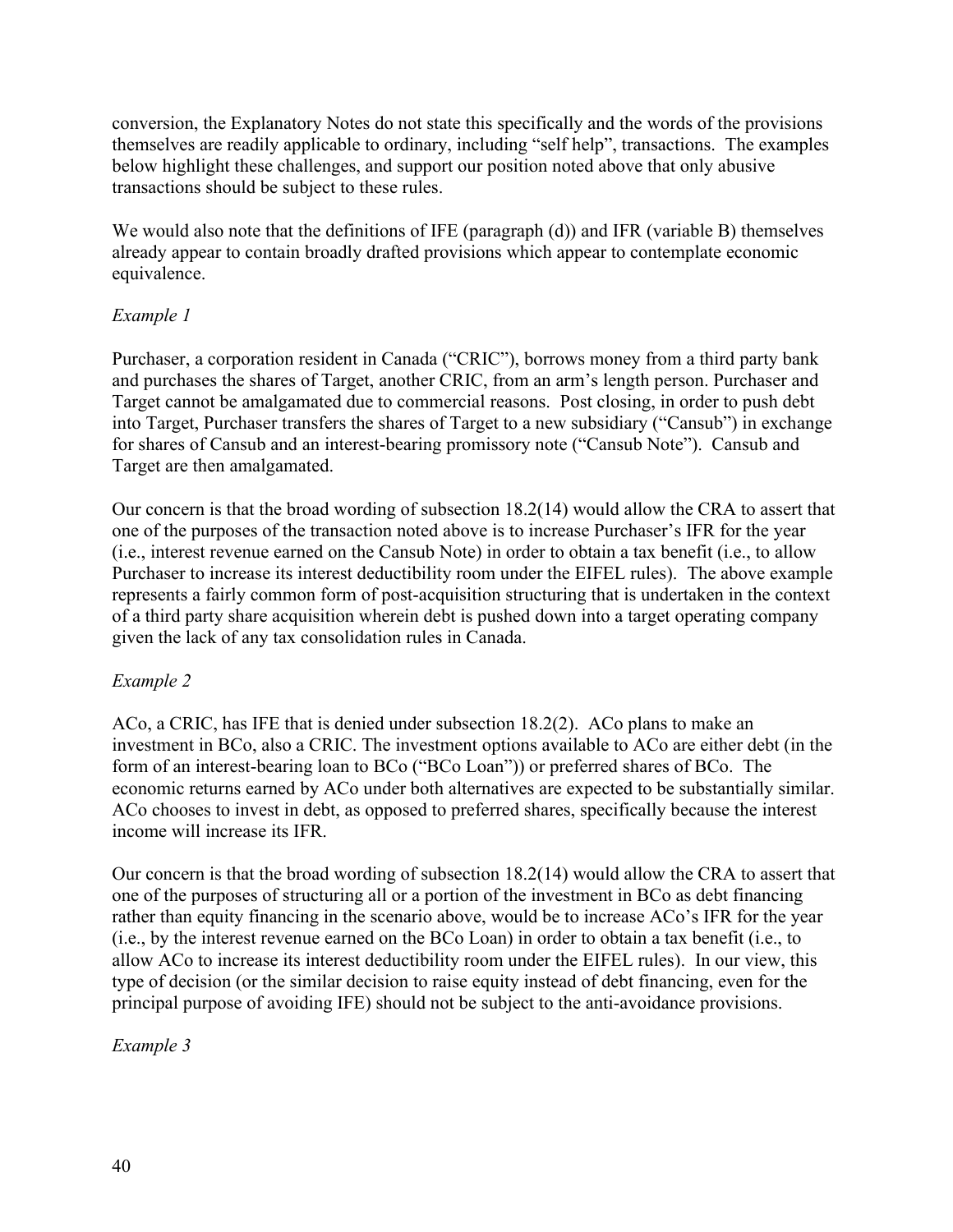Canco is a CRIC and part of a multinational group that includes two foreign affiliates, NR Finco and NR Opco. The financing structure of the multinational group, prior to the application of the EIFEL rules is as follows: Canco borrows externally from a third party bank and makes investments in the equity of NR Finco. NR Finco uses the cash from this equity financing to debt finance NR Opco by way of an interest-bearing intercompany loan ("NR Opco Loan").

The multinational group is restructured in order to onshore the interest income earned by NR Finco and comply with the EIFEL rules. Namely, NR Finco distributes the NR Opco Loan to Canco such that the interest income earned on the NR Opco Note is now earned directly by Canco which increases Canco's IFR and the Canadian tax base.

Our concern is that the broad wording of subsection 18.2(14) would allow the CRA to assert that one of the purposes of the restructuring noted above is to increase Canco's IFR for the year (i.e., interest revenue earned on the NR Opco Loan that is now directly held by Canco) in order to obtain a tax benefit (i.e., to allow Canco to increase its interest deductibility room under the EIFEL rules). From a policy perspective, the onshoring of interest income should not offend the underlying policy intent of the EIFEL rules as it increases the Canadian tax base. As such, this result does not seem to adhere to the policy intent behind the EIFEL rules as it penalizes the onshoring of interest income and prevents taxpayers from engaging in self-help transactions in order to arrange their affairs in such a way as to comply with the EIFEL rules both technically and in policy. The broad wording of subsection 18.2(14) creates meaningful uncertainty in this regard.

# *Example 4*

Profitco 1 and Profitco 2 are taxable Canadian corporations that are profitable. Lossco is a taxable Canadian corporation with non-capital loss carry forwards. Lossco has external debt on which it pays interest. Profitco 1, Profitco 2 and Lossco are all eligible group entities in respect of one another and are all part of the same Canadian group. The group enters into a loss consolidation arrangement as follows: Profitco 1 and Profitco 2 form a partnership ("Profitco Partnership"). Profitco Partnership obtains a daylight loan from a third party bank and uses the cash received to subscribe for preferred shares of Lossco. Lossco uses the cash received on the subscription to make a commercially reasonable interest-bearing loan ("IB Loan") to Profitco Partnership and it repays the daylight loan. As the IB Loan is a loan between a corporation and a partnership, a joint election is not available to treat the interest paid by Profitco Partnership to Lossco as excluded interest.

Our concern with respect to the above example is that the broad wording of subsection 18.2(14) may allow the CRA to assert that one of the purposes of entering into the loss consolidation arrangement was to increase Lossco's IFR (i.e., the interest revenue earned by Lossco on the IB Loan) in order to obtain a tax benefit (i.e., to allow Lossco to increase its interest deductibility room under the EIFEL rules). This result is particularly unreasonable as the loss consolidation arrangement undertaken is fully sanctioned by the CRA and commonly used in related and affiliated groups where there are multiple profitable entities. However, as the arrangement includes the use of a partnership, the excluded interest election that is meant to facilitate such loss consolidation arrangements is unavailable.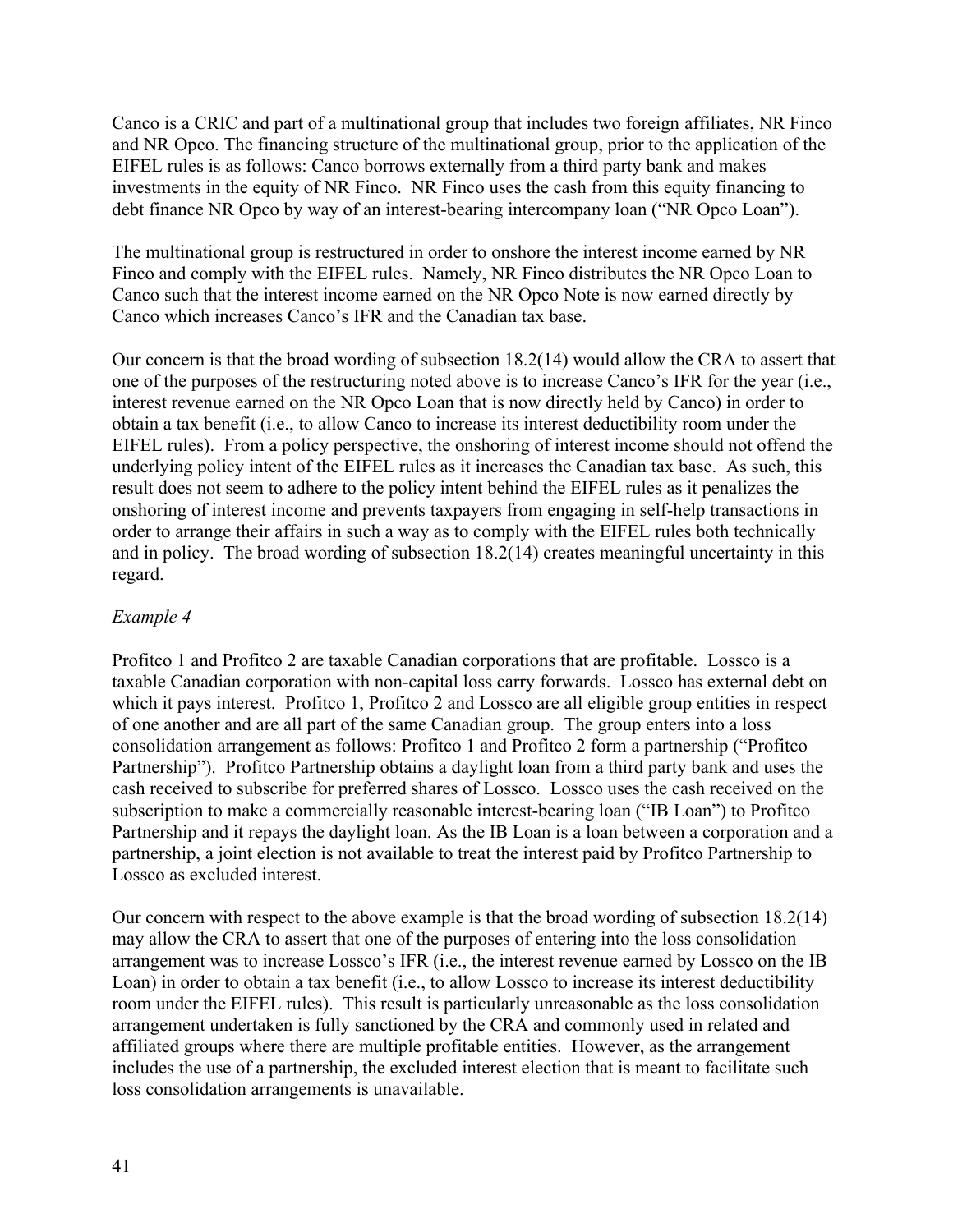# *Example 5*

Corporation A, a CRIC, owns a partnership interest in Partnership A. Partnership A earns business income (not IFR) but also incurs IFE which is allocated to its partners, including Corporation A. Corporation A will be offside the EIFEL rules in 2023 and subsequently by virtue of this allocated IFE. Corporation B, an eligible group corporation in respect of Corporation A, has excess capacity. As a commercial matter, the group is indifferent as to whether the partnership interest is owned by Corporation A or Corporation B, and it would be possible for Corporation A to transfer the partnership interest to Corporation B on a rollover basis, if necessary. The group decides that the partnership interest should be transferred to Corporation B to avoid the complexities noted above with subsection 18.2(4).

Our concern in respect of the above example is that the use of the phrase "any amount" in the preamble of subsection 18.2(13) and the broad purpose test contained in the subsection may allow the CRA to assert that the application of subsection 18.2(13) would cause the IFE incurred by Partnership A to be allocated to Corporation A even after Corporation A has disposed of its partnership interest and is no longer legally entitled to any partnership allocation from Partnership A. Furthermore, it appears that the same IFE would also be included in the calculation made by Corporation B following the transfer, and it does not seem that subsection 248(28) would necessarily resolve this double counting issue. In our view, there is no mischief with this transaction, even if the requirements of subsection 18.2(4) would not permit a transfer of excess capacity. There is nothing which mandates that this investment must continue to be owned by Corporation A, and Corporation B will have all of the legal rights and obligations associated with this investment following the transfer.

### Subsection 18.2(15)

Subsection 18.2(15) applies for the purposes of the definition of "excluded entity," and deems a person or a partnership to be a tax-indifferent investor in relation to a taxpayer where amounts are paid or payable to the person or partnership as part of a transaction, event or series one of the purposes of which is to avoid an amount of IFE being paid by the taxpayer to a tax-indifferent investor. Although the wording of this provision is also quite broad, at least the Explanatory Notes contain two specific examples of the mischief underlying this provision, relating to backto-back arrangements and coupon stripping.

# *Example 6*

Aco is a corporation resident in Canada. Aco has outstanding debt owing to a tax exempt, a taxindifferent investor, which causes Aco not to be an excluded entity for the purposes of the EIFEL rules. Aco wishes to refinance this debt so that it can qualify as an excluded entity. Aco borrows from a Canadian bank and repays the debt owing to the tax-exempt entity.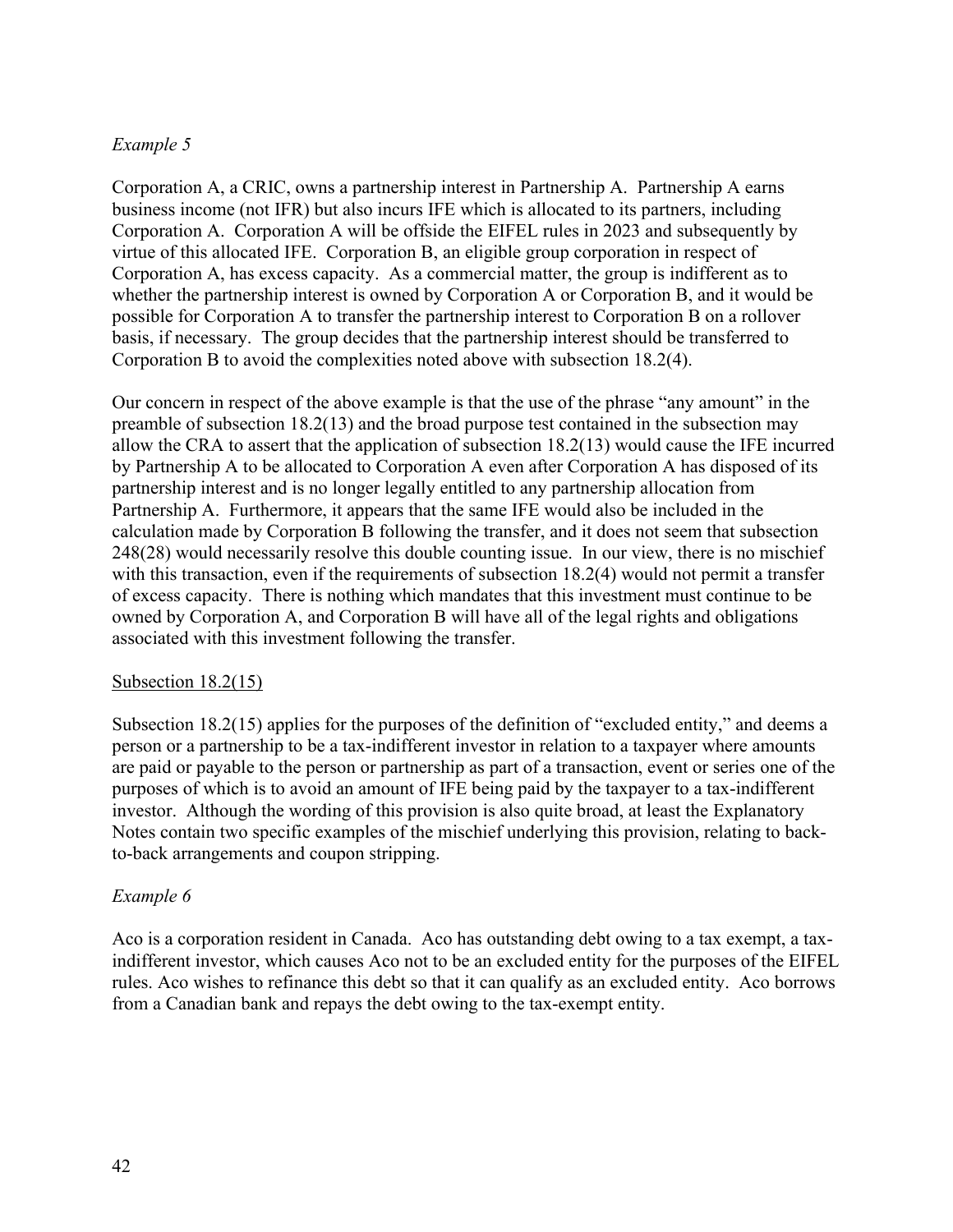There is concern that the broad wording of subsection 18.2(15) may allow the CRA to assert that one of the purposes of the transaction described above is to avoid the IFE being paid or payable to a tax-indifferent investor and the Canadian bank is therefore deemed to be a tax-indifferent investor in respect of Aco.

# **Recommendations**

- **9.1. We believe that the GAAR should be sufficient to prevent the type of abusive planning that subsection 18.2(12) is intended to address. However, if the Department believes that a specific targeted provision is necessary, we believe that it must specifically permit interest received from non-residents to be included in IFR, and that it must be drafted in a manner that properly accounts for timing mismatches and the breadth of the rules (particularly in a partnership context). As noted above, we do not believe as a general premise that asymmetry of treatment under the EIFEL rules is necessarily wrong in principle where that asymmetry is consistent with the application of normal tax rules and/or arises from legitimate commercial transactions.**
- **9.2. In relation to subsections 18.2(13) to (15), we recommend that these provisions be removed from the EIFEL rules and reliance should instead be placed on the GAAR to support the integrity of the EIFEL rules. There is much discussion about these rules, and this should provide a reasonable benchmark for a determination of whether specific planning is abusive in any particular circumstance. If this recommendation is not accepted, we believe that these provisions should be redrafted with a much narrower focus, including a misuse or abuse component, and that specific examples should be included in the Explanatory Notes to provide guidance to taxpayers. We would be pleased to work with the Department to begin to formulate guidance which seeks to establish the proper line between acceptable planning to comply with the rules and inappropriate circumvention of the rules.**

# **10. Foreign Affiliates**

The EIFEL rules, as currently drafted, do not include any provisions specific to foreign affiliates, nor is there any commentary included in the Explanatory Notes regarding foreign affiliates. We understand the details on how to incorporate the EIFEL rules into the foreign affiliate regime are still under consideration, and that feedback on this area is welcome during the consultation period.

In our view, the general construct for incorporating the EIFEL rules into the foreign affiliate regime should, at minimum, address the following fundamental areas:

• Although the EIFEL rules should apply, with appropriate modifications, for purposes of computing FAPI, these rules should not apply for purposes of computing active business income, including where paragraph 95(2)(f) applies to compute deemed active business income; and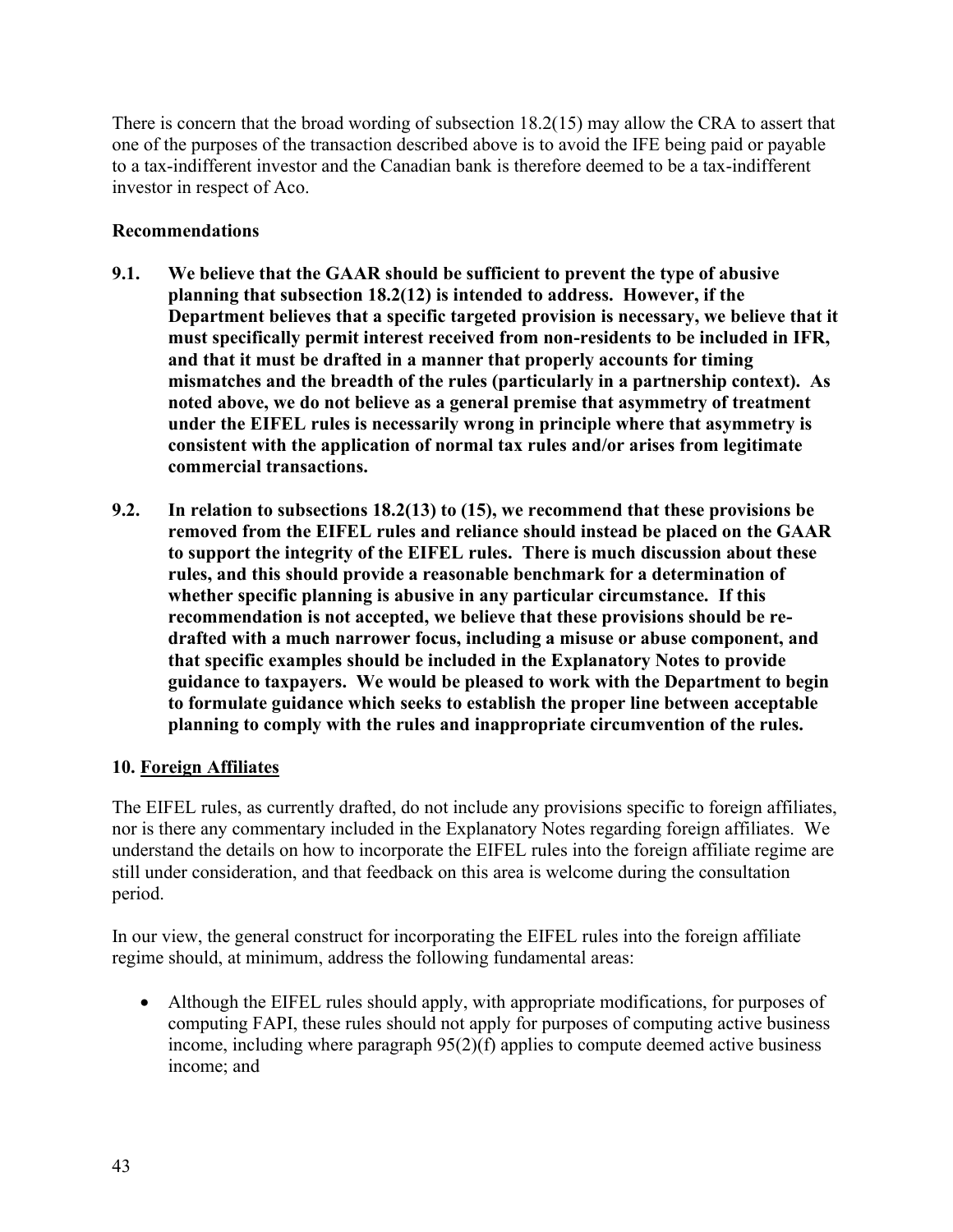• Amounts included in a taxpayer's income as FAPI should be included in the taxpayer's ATI, except where the amounts are FAPI interest revenue or expense, in which case the FAPI interest revenue or expense should be included in the taxpayer's IFR or IFE, as the case may be, and excluded from the calculation of ATI.

Each of these concepts is discussed in more detail below. In addition, there are various other foreign affiliate issues that warrant additional consideration, some of which are discussed below. We would be pleased to work with the Department on these concepts, including potential issues and considerations, in more detail.

## Active Business Income

As noted, we believe it is important that the scope of the EIFEL rules be limited to the computation of FAPI, and not apply for purposes of computing a foreign affiliate's active business income or deemed active business income.

Generally, under subparagraphs (a)(i) and (ii) of the definition of "earnings" in Regulation 5907(1), the earnings of a foreign affiliate from an active business carried on by it are computed in accordance with the tax laws of the country in which the foreign affiliate is resident or the country in which the business is carried on. However, under subparagraph (a)(iii) of that definition, where a foreign affiliate is not required to compute its income or profit under the tax laws of the country in which it is resident or the country in which the business is carried on, the earnings of the foreign affiliate are computed using Canadian tax rules, as if the foreign affiliate were resident in Canada, but without reference to certain provisions such as the thin capitalization rules in subsection 18(4). This would be the case, for instance, if a foreign affiliate were resident and carrying on business in a country that does not impose tax or if the foreign affiliate is a disregarded entity for foreign tax purposes (e.g., a disregarded U.S. limited liability company).

Similarly, under paragraph (b) of the definition of "earnings", together with the income computation rules in paragraphs 95(2)(f) and (f.11), the earnings of a foreign affiliate from an active business are computed as if the foreign affiliate were resident in Canada. Such earnings are also determined without reference to certain provisions such as the thin capitalization rules in subsection 18(4).

If the EIFEL rules were to apply for the purposes of computing a foreign affiliate's earnings from an active business, the exempt (or taxable) earnings and thus exempt (or taxable) surplus of the foreign affiliate would be artificially inflated, either temporarily or permanently, in scenarios where the amount of interest expense incurred by the foreign affiliate exceeds the amount permitted to be deducted under the EIFEL rules in respect of a particular taxation year, as the earnings of the foreign affiliate would only be reduced by the deductible portion. Assume, for instance, that a foreign affiliate ("FA Opco") is carrying on an active business that generates tax EBITDA of \$100 and incurs third party interest expense of \$40. If the EIFEL rules were to apply, the amount of interest expense that is deductible in computing the earnings of FA Opco would be limited to \$30 (assuming a ratio of permissible expenses for the year of 30%), thereby resulting in exempt (or taxable) earnings and thus exempt (or taxable) surplus of \$70 rather than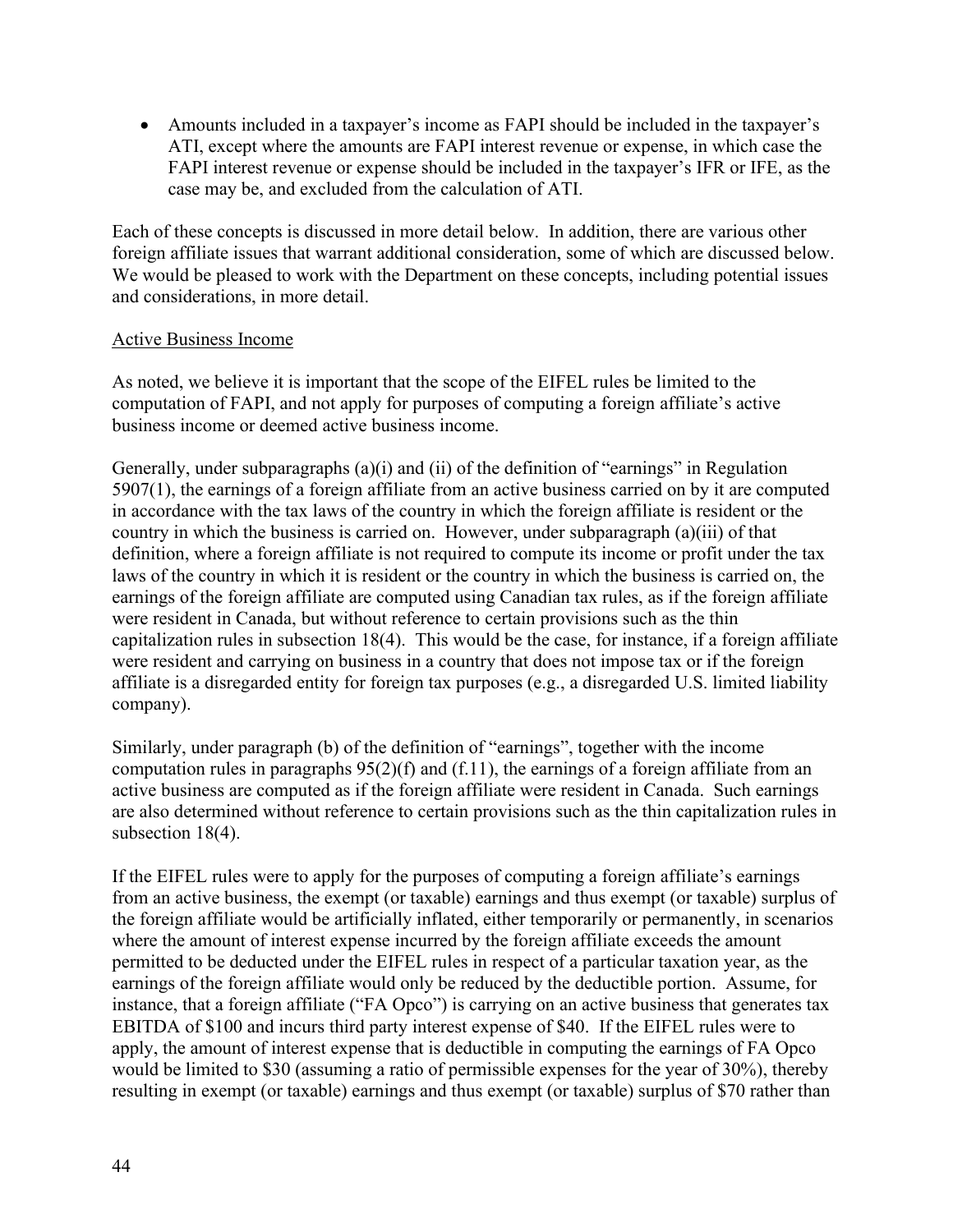\$60 with such difference potentially being permanent in the absence of a provision similar to Regulation  $5907(2)(i)$ .

Further, in the case of interest, or similar amounts, paid or payable by one foreign affiliate to another that would otherwise qualify as deemed active business income under paragraph  $95(2)(a)$ , any portion of the interest expense that is not deductible by the payor affiliate by virtue of the EIFEL rules may no longer qualify as deemed active business income of the payee affiliate and instead give rise to FAPI, which is an inappropriate result in our view. To illustrate, assume the same example as above, but with FA Opco having been financed with an internal loan from another foreign affiliate ("FA Finco") rather than third party debt. If the EIFEL rules were to apply for purposes of computing the earnings of FA Opco and resulted in a permanent denial of \$10 of interest expense, in the absence of a provision similar to Regulation 5907(2)(j) then only \$30 of the \$40 of interest expense incurred by FA Opco would be deductible, thereby artificially inflating the exempt (or taxable) earnings of FA Opco by \$10, as discussed above, and resulting in \$10 of the \$40 of interest income earned by FA Finco being FAPI rather than deemed active business income.

In principle, the EIFEL rules should have no impact on the computation of earnings from an active business, nor should the EIFEL rules impact whether an amount of interest, or similar amount, paid from one foreign affiliate to another foreign affiliate qualifies as deemed active business income.

# **Recommendation**

**10.1. Subparagraph (a)(iii) and paragraph (b) of the definition of "earnings" in Regulation 5907(1) should be amended to provide that the earnings of a foreign affiliate are to be computed without reference to section 18.2. In addition, the language in the preamble to paragraph 95(2)(a) should be amended to clarify that it is to be applied without reference to section 18.2.**

# Impact of FAPI on Deduction Capacity in Canada

As indicated above, we believe amounts included in a taxpayer's income as FAPI should be included in the taxpayer's ATI, except where the amounts are FAPI interest revenue or expense, in which case the FAPI interest revenue or expense should be included in the taxpayer's IFR or IFE, as the case may be, and excluded from the calculation of ATI.

This view is consistent with the recommendations in paragraph 203 of the BEPS Action 4 Report:

Where a country applies CFC rules alongside interest limitation rules, CFC income which is subject to tax on the parent company may be included in the calculation of the parent's EBITDA when applying the fixed ratio rule and group ratio rule. Where this CFC income includes interest income or expense, the country should consider including the interest in the calculation of the parent's net interest expense and excluding that interest from the calculation of the parent's EBITDA.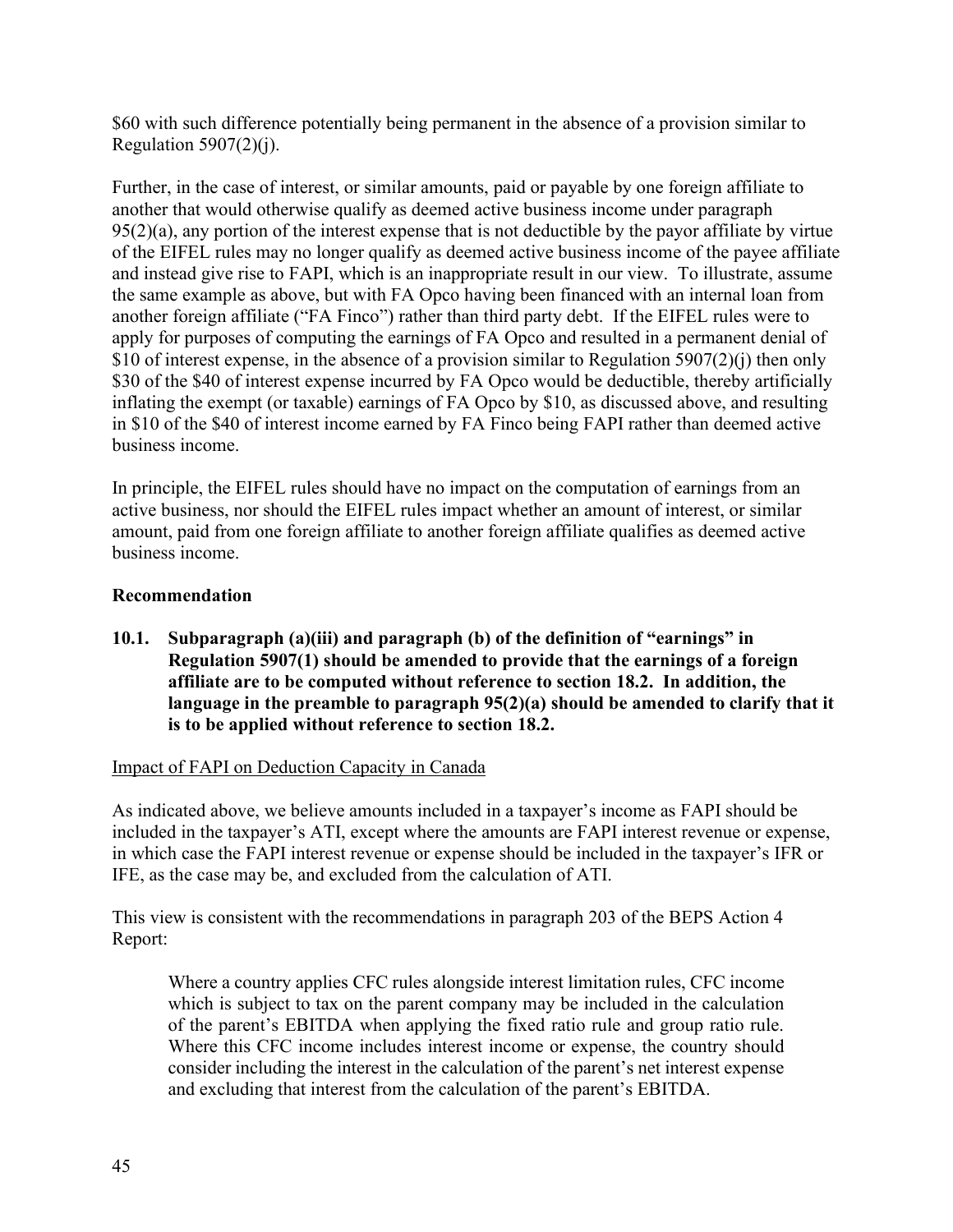It would be inappropriate, in our view, for FAPI interest revenue and expense to be treated in the same manner as other types of FAPI and included in ATI rather than IFR and IFE. To illustrate, assume a taxpayer incurs \$100 of interest expense in Canada, and a controlled foreign affiliate of the taxpayer earns \$100 of interest income from arm's length parties, which is included in the taxpayer's income under subsection 91(1). If the FAPI interest revenue were included in ATI rather than IFR, then only \$30 of the interest expense incurred by the taxpayer would be deductible, leaving the taxpayer with \$70 of taxable income even though there has been no net interest or financing expense incurred from an economic standpoint. However, if the FAPI interest revenue were included in IFR rather than ATI, as recommended in the BEPS Action 4 Report, then the interest expense incurred by the taxpayer would be fully deductible, which is the appropriate outcome in this case. In principle, when determining a taxpayer's net IFE, it should not matter whether the interest revenue was earned directly by the taxpayer or indirectly through a controlled foreign affiliate and included in the taxpayer's income as FAPI.

At the same time, we understand that there are concerns that including FAPI interest revenue in a taxpayer's IFR could give rise to inappropriate results in certain cases, insofar as other types of FAPI that would otherwise be included in a taxpayer's ATI could be converted into FAPI interest revenue, thereby increasing the taxpayer's capacity to deduct interest. For instance, assume a controlled foreign affiliate ("CFA1") earns \$100 of non-interest FAPI that is included in the taxpayer's income under subsection 91(1). Such amount would be included in the taxpayer's ATI which would increase its capacity to deduct interest by \$30 (i.e., \$100 x 30%). However, if CFA1 was financed with a loan from another controlled foreign affiliate ("CFA2") and paid interest of \$30 to CFA2, there would be \$70 of net FAPI for CFA1 and \$30 of FAPI interest revenue for CFA2, which would increase the taxpayer's capacity to deduct interest to \$51 (i.e.,  $(\$70 \times 30\%) + (\$30 \times 100\%)$ ). We agree that having a different capacity to deduct interest in these two scenarios is inappropriate.

However, in our view, the incremental capacity that results in the above example does not arise from the FAPI interest revenue of CFA2 being included in IFR, but rather from the net FAPI of CFA1 being included in ATI, even though the capacity to deduct interest at the CFA1 level has been fully used. The same increase in deduction capacity would occur, for instance, if CFA1 were financed with external debt rather than an internal loan and paid \$30 of interest to arm's length parties rather than to CFA2. In that case, \$30 of interest would be deducted at the CFA1 level, and the remaining \$70 of net FAPI would be included in the taxpayer's ATI, which would provide capacity to deduct additional interest of \$21 at the taxpayer level (i.e., \$70 x 30%), meaning \$51 of capacity overall: \$30 at the CFA1 level and \$21 at the taxpayer level. We believe the duplication of deduction capacity in this case is an unintended outcome, but one that exists nevertheless within the EIFEL regime unless appropriate modifications are made.

We can envision several potential approaches that might provide the appropriate result of including FAPI interest revenue in IFR rather than ATI, without allowing for inappropriate increases in deduction capacity. We recognize that this is a complex area and that many different fact patterns will need to be analyzed to ensure the results make sense under each of those fact patterns. However, to illustrate the general concept of the various approaches, we use the following example. Assume a Canadian corporation ("Canco") owns all the shares of two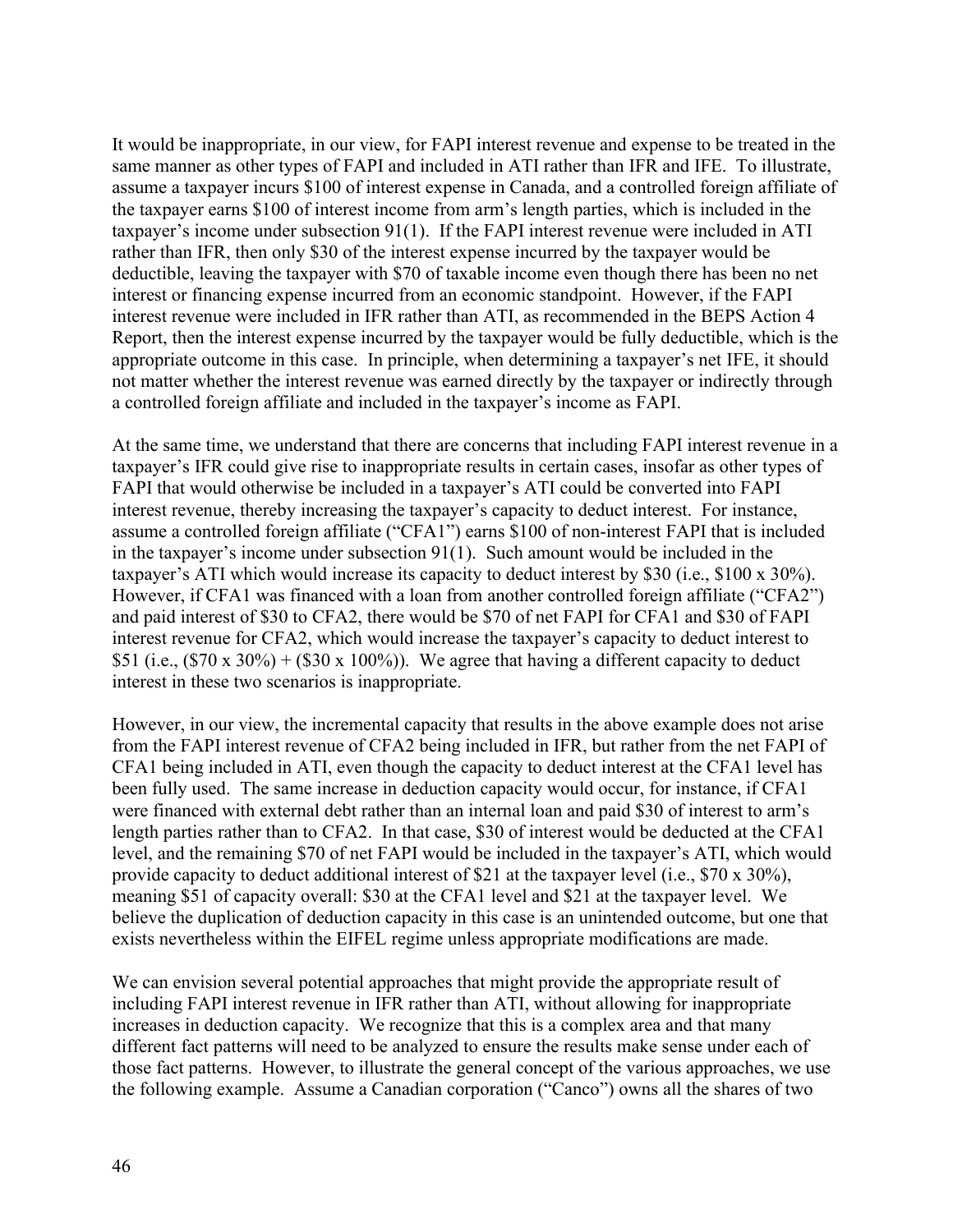controlled foreign affiliates ("CFA1" and "CFA2"). Canco has \$100 of directly-earned ATI and incurs \$50 of external interest expense. CFA1 has non-interest FAPI of \$40 prior to consideration of related interest expense of \$9 that was incurred on a loan payable to CFA2. CFA2 has \$9 of FAPI interest revenue on the loan receivable from CFA1 and has no other sources of income or expense. Conceptually, if there were no foreign affiliates in the group and all income was earned by Canco directly, there would be \$140 of ATI and the capacity to deduct \$42 of interest (i.e., \$140 x 30%), with the remaining \$8 of interest being carried forward.

The first approach is to attribute FAPI (excluding any FAPI interest revenue and expense) to the taxpayer, which would be included in ATI, and then separately attribute any FAPI interest revenue and expense to the taxpayer, which would be included in IFR and IFE. In this case, Canco would be attributed \$40 of FAPI (excluding FAPI interest revenue and expense) and would also be attributed \$9 of FAPI interest revenue and \$9 of FAPI interest expense. The net result in this case would be an increase to ATI of \$40, and an increase to both IFR and IFE of \$9 each which would effectively offset. As such, Canco would have a total ATI of \$140 (i.e., \$100 of directly-earned ATI plus \$40 of FAPI) and would have capacity to deduct \$42 of interest, with the remaining \$8 of interest being carried forward. Under this approach, it seems that interaffiliate loans would not artificially increase deduction capacity, as both the FAPI interest revenue and FAPI interest expense would be attributed to the taxpayer. At the same time, FAPI interest revenue that is not deductible in computing FAPI from other sources would give rise to IFR, which is appropriate (for instance, interest from third parties, or interest from related parties other than foreign affiliates). Further, any capacity that has been used at the foreign affiliate level would not give rise to incremental deduction room at the taxpayer level, which is also appropriate. For instance, if a controlled foreign affiliate had \$100 of non-interest FAPI prior to consideration of related third party interest expense of \$30, the taxpayer would be allocated \$100 of ATI and \$30 of IFE, meaning no incremental capacity to deduct interest would be created at the taxpayer level.

The second approach is to exclude FAPI from the calculation of ATI in the first instance. Instead, capacity would be computed at the foreign affiliate level and the taxpayer's ATI would be increased by the grossed-up amount of unused capacity at the foreign affiliate level multiplied by the taxpayer's participating percentage in the foreign affiliate. The gross-up factor would be equal to the amount of unused capacity divided by the ratio of permissible expense (which for all years, other than the transitional year, would be 1/30% or 3.3333). Under the example above, CFA1 would have unused capacity of \$3 (i.e., \$40 of ATI x 30%, less \$9 of IFE) and CFA2 would have unused capacity of \$9 (i.e., \$9 of IFR). As such, Canco's directly-earned ATI of \$100 would be increased by \$40, being the \$3 of unused capacity of CFA1 multiplied by the gross-up factor 3.3333 (i.e., \$10) plus the \$9 of unused capacity of CFA2 multiplied by the gross-up factor 3.3333 (i.e., \$30). Similar to the previous example, it is not anticipated that interaffiliate loans could be used to artificially increase deduction capacity, nor could any capacity that has been used at the foreign affiliate level give rise to incremental deduction room at the taxpayer level.

The third approach is similar to the second approach, in that FAPI would be excluded from the calculation of ATI and, instead, capacity would be computed at the foreign affiliate level. However, unlike the second approach, the unused capacity would not be automatically included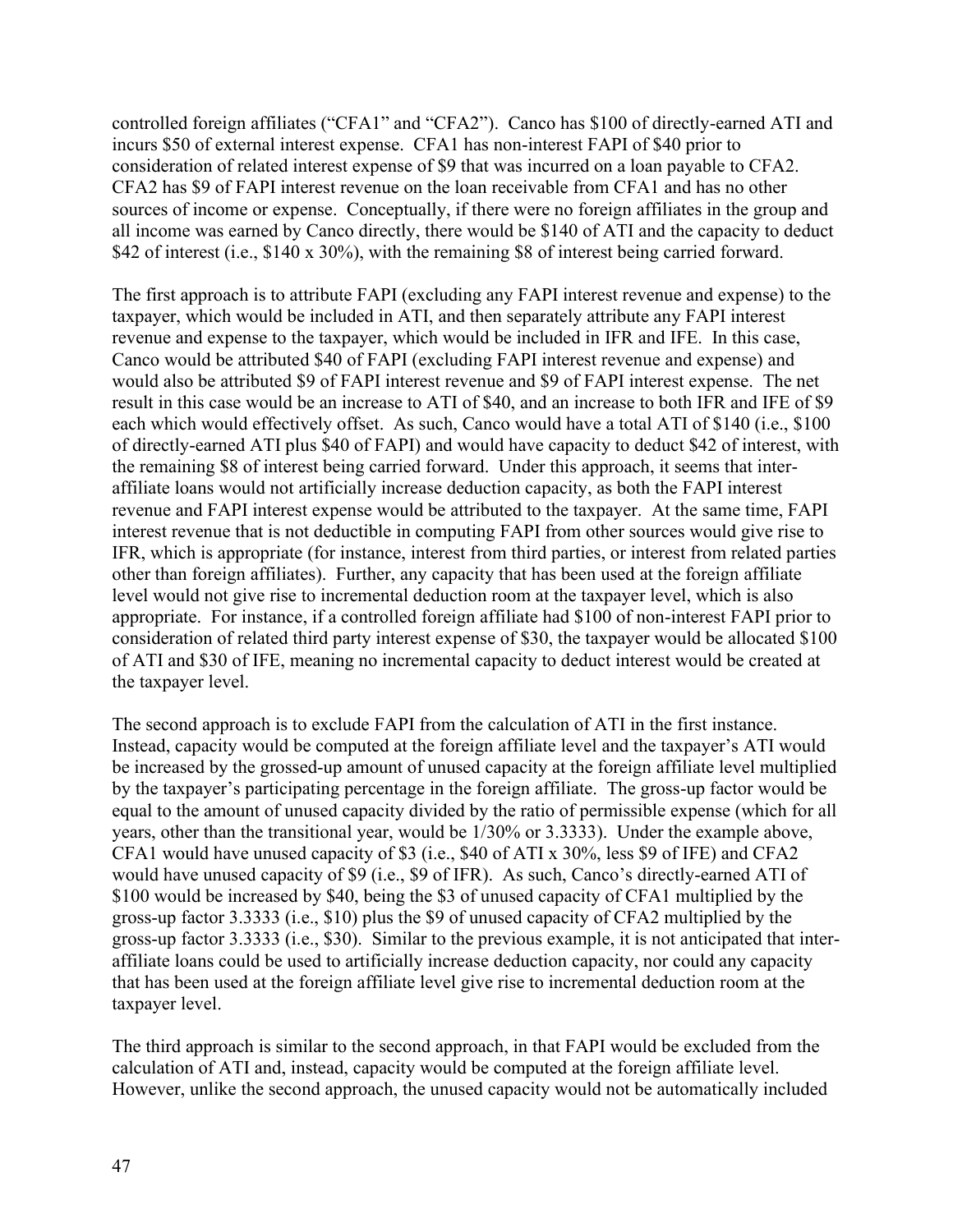in the taxpayer's ATI based on a gross-up factor. Rather, the ability to transfer capacity would be extended so that unused capacity of a controlled foreign affiliate of a Canadian corporate taxpayer could be transferred to the taxpayer or to another Canadian corporation with which the taxpayer does not deal at arm's length. In effect, under this approach, a FAPI-earning controlled foreign affiliate would be treated similarly to a Canadian corporate member of the group. Turning to the example above, CFA1 would have unused capacity of \$3 (i.e., \$40 of ATI x 30%, less \$9 of IFE) and CFA2 would have unused capacity of \$9 (i.e., \$9 of IFR) and each could designate that its capacity transfer be transferred to Canco. As a result, Canco would have a total capacity of \$42, which would include \$30 of capacity based on its directly-earned ATI of \$100 (i.e., \$100 x 30%) plus \$3 of capacity transferred from CFA1 and \$9 of capacity transferred from CFA2. Consistent with the previous example, it is not anticipated that inter-affiliate loans could be used artificially increase deduction capacity, nor could any capacity that has been used at the foreign affiliate level give rise to incremental deduction room at the taxpayer level.

### **Recommendations**

- **10.2. Amounts included in a taxpayer's income as FAPI should be included in the taxpayer's ATI, except where the amounts are FAPI interest revenue or expense, in which case the FAPI interest revenue or expense should be included in the taxpayer's IFR or IFE, as the case may be, and excluded from the calculation of ATI.**
- **10.3. Alternatively, consideration could be given to excluding all FAPI from the taxpayer's ATI and instead determining unused capacity at the controlled foreign affiliate level, and then either (i) including in the taxpayer's ATI an amount equal to the grossed-up unused capacity at controlled foreign affiliate level or (ii) allowing a controlled foreign affiliate of a Canadian corporate taxpayer to transfer unused capacity to the taxpayer or to another non-arm's length Canadian corporation.**
- **10.4. If neither of these recommendations is adopted, then at minimum any FAPI interest revenue earned by a controlled foreign affiliate should be included in the taxpayer's IFR unless it has been deducted in computing the non-interest FAPI of another controlled foreign affiliate.**

# ACB and Taxable Surplus

It would be helpful to clarify the intended impact of the EIFEL rules on the ACB and taxable surplus balances of FAPI-earning controlled foreign affiliates. If a FAPI-earning controlled foreign affiliate incurs interest beyond the EFIEL limits, the interest deduction would be limited to the amount permitted under the EIFEL rules, and any excess amount would be included in the taxpayer's income as FAPI. By virtue of the denied interest deduction, the taxpayer would have a higher ACB in the shares of the controlled foreign affiliate than it would otherwise have, which could lead to a capital loss if the affiliate were to be sold to a third party or wound-up. It is not clear whether this result in intended. To illustrate, assume a Canadian corporation ("Canco") owns all the shares of a controlled foreign affiliate ("CFA1"). CFA1 earns non-interest FAPI of \$100 and incurs \$50 of external interest expense, thereby generating cash of \$50. For FAPI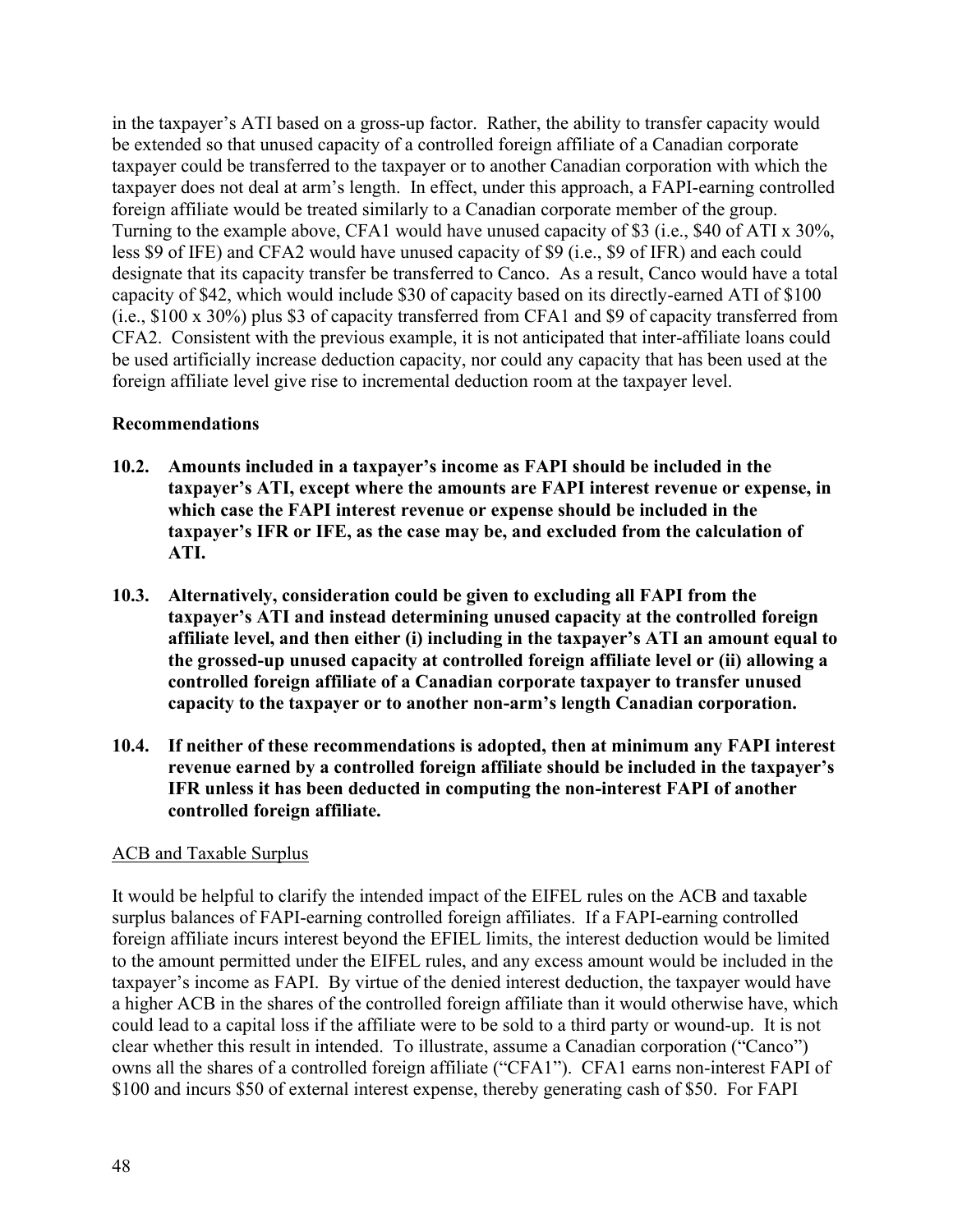computation purposes, the interest deduction would be limited to \$30, leaving CFA1 with net FAPI of \$70 and taxable surplus of \$70. Canco would have an income inclusion under subsection 91(1) of \$70 and the ACB of its shares in CFA1 would increase by \$70 under subsection 92(1). If Canco were to sell the shares of CFA1 to a third party or if CFA1 were wound-up into Canco, it appears that a capital loss could be recognized by Canco in the amount of \$20, being the difference between the increase in the ACB of its shares in CFA1 (\$70) and the increase in the net assets of CFA1 (\$50). Similar outcomes can arise outside of the EIFEL rules (for instance, where a FAPI-earning controlled foreign affiliate incurs non-deductible expenses, such as 50% of meals and entertainment); however, it would seem that this outcome may be amplified once the EIFEL rules are introduced.

## **Recommendation**

**10.5. If the outcome described above is not intended, consideration could be given to having the ACB increase under subsection 92(1) be determined without reference to subsection 18.2. However, in that case, it would be appropriate to include a similar carve-out that ensures subsection 18.2 does not apply for surplus purposes either, as it would be inappropriate to limit the ACB increase without limiting the taxable surplus increase in an equivalent way.**

### Upstream Loans

Under the EIFEL rules as currently drafted, inappropriate outcomes arise if a controlled foreign affiliate makes an interest-bearing upstream loan to its Canadian parent corporation or to another non-arm's length Canadian corporation. In particular, it appears that interest expense at the taxpayer level would be included in IFE and subject to the interest limitation rules while the FAPI interest revenue that arises at the foreign affiliate level would be included in ATI, not IFR. As such, absent other income or expenses, only 30% of the interest expense incurred by the taxpayer would be deductible, while 100% of the corresponding FAPI inclusion would be taxable.

To ensure that inappropriate results do not arise in the case of upstream loans, we suggest that upstream loans from a controlled foreign affiliate to a Canadian corporation be eligible for "excluded interest" treatment. Alternatively, and depending upon the approach adopted for the treatment of the interest income of a controlled foreign affiliate (e.g., included in the IFR of the taxpayer, etc.,), a rule similar to, but appropriately broader in scope than, the existing one in subsection 18(8) could be introduced such that interest expense incurred by a Canadian corporation is excluded from the EIFEL rules to the extent the interest income is included in the income of the corporation (or another non-arm's length Canadian person) under subsection 91(1).

### **Recommendations**

**10.6. Upstream loans from a controlled foreign affiliate to a Canadian corporation should be eligible for "excluded interest" treatment.**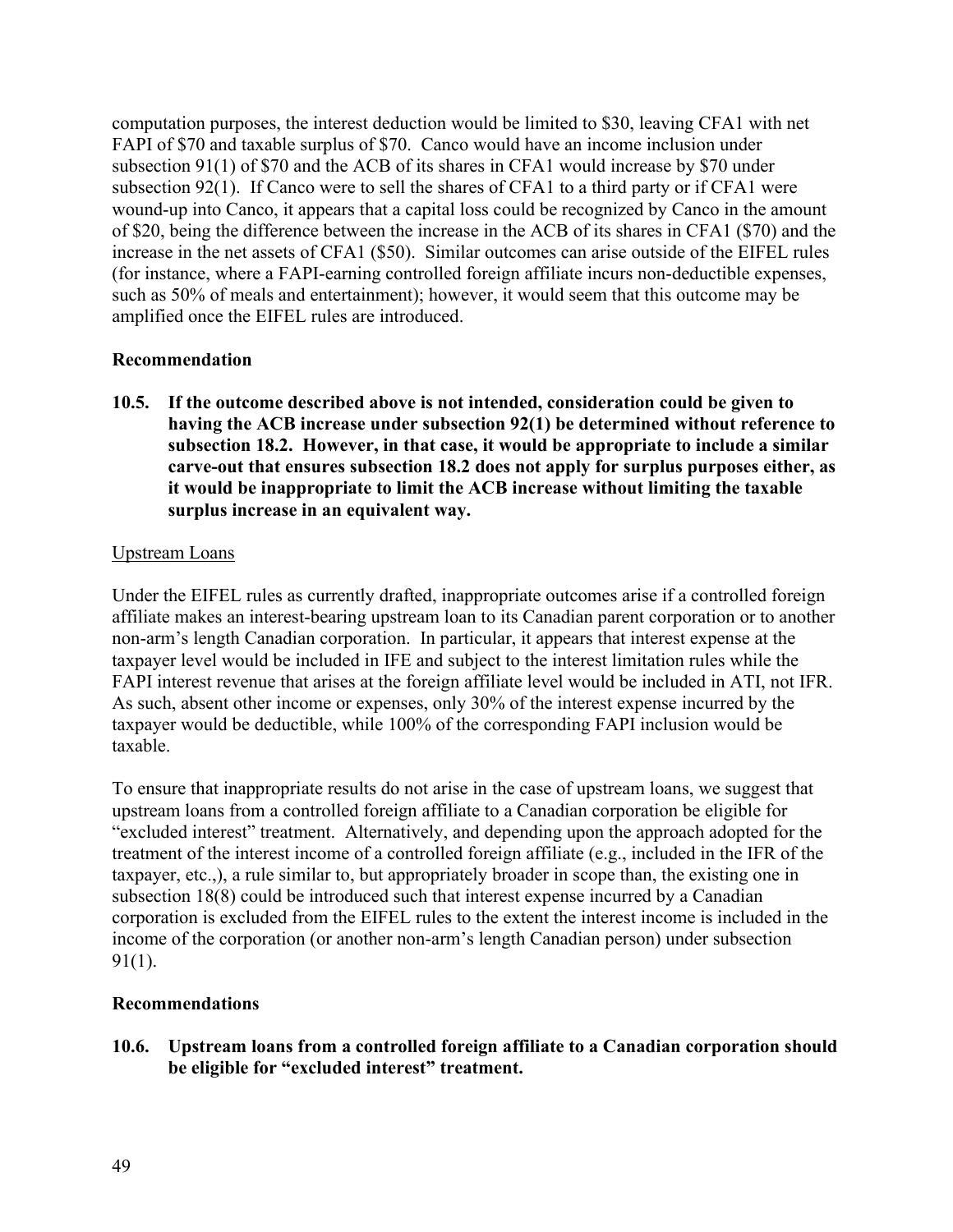**10.7. Alternatively, a rule similar to, but appropriately broader in scope than, the existing one in subsection 18(8) could be introduced to provide that interest expense incurred by a Canadian corporation is excluded from the EIFEL rules to the extent the interest income is included in the income of the corporation (or another nonarm's length Canadian person) under subsection 91(1).**

# Excluded Interest

The EIFEL rules allow two Canadian corporations to jointly elect that one or more interest payments made by one corporation to the other be excluded from the interest limitation under subsection 18.2(2). In our view, it would be appropriate to have a similar concept for loans between two FAPI-earning controlled foreign affiliates. For instance, assume CFA1 is carrying on an investment business and CFA2 makes an interest-bearing loan to CF1 to finance its investment business, with the interest expense of CFA1 exceeding 30% of its tax EBITDA. It would be appropriate in these circumstances to allow CFA1 and CFA2 to treat the interest payments on the inter-affiliate loan as "excluded interest".

### **Recommendation**

**10.8. The concept of "excluded interest" should be expanded to apply to loans between two controlled foreign affiliates, and also to loans between Canadian corporations and controlled foreign affiliates – at minimum, in the case of upstream loans, as discussed above.**

### Capacity Transfers

The EIFEL rules allow a Canadian corporation to transfer all or a portion of its cumulative unused excess capacity to another Canadian corporation that is a member of the same corporate group. In our view, it would be appropriate to have a similar rule that allows one FAPI-earing controlled foreign affiliate to transfer its cumulative unused capacity to another FAPI-earning controlled foreign affiliate. For example, assume CFA1 and CFA2 are both carrying on investment businesses, with the investment business of CFA1 being highly leveraged and the investment business of CFA2 having no leverage. It would be appropriate in these circumstances to allow CFA2 to transfer its cumulative unused excess capacity to CFA1.

#### **Recommendation**

**10.9. The election in subsection 18.2(4) to transfer cumulative unused excess capacity between Canadian corporations should be expanded to allow for similar capacity transfers between two controlled foreign affiliates and also, potentially, between Canadian corporations and controlled foreign affiliates.** 

#### Loans to Foreign Affiliates

As described under the "Anti-Avoidance Provisions" heading above, there should be no restriction under subsection 18.2(12) for IFR received from foreign affiliates, nor from other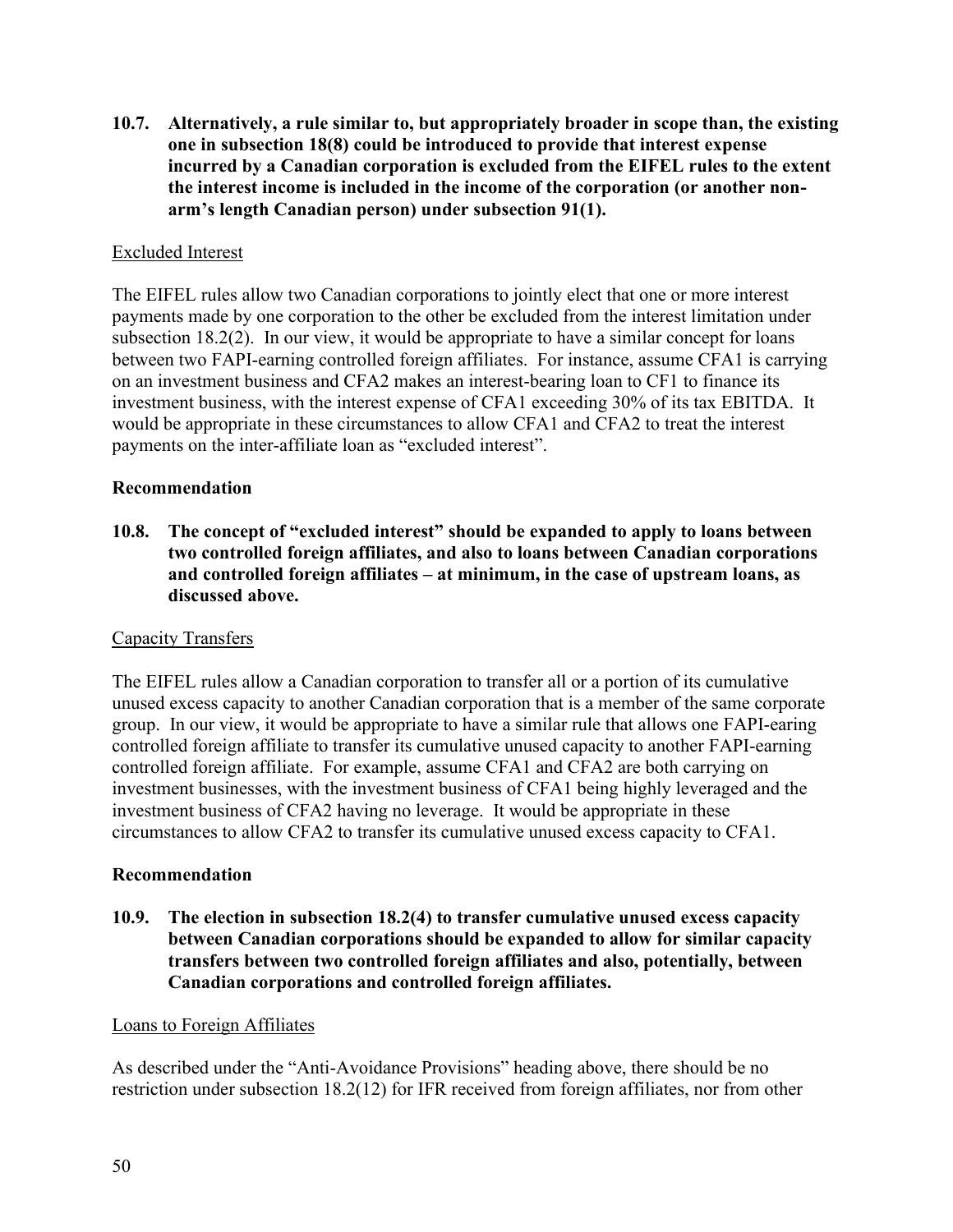non-resident persons. While we acknowledge that there could perhaps be, at least in certain circumstances, potential policy concerns associated with the inclusion of interest (and similar types of income) earned from foreign affiliates (e.g., inappropriate creation of deduction capacity), any such concerns should be alleviated if the EIFEL rules apply for purposes of computing FAPI of a foreign affiliate with appropriate modifications.

## **Recommendation**

**10.10. As discussed above, we believe that GAAR should be sufficient to prevent the type of abusive planning that subsection 18.2(12) is intended to address. However, if the Department believes that a specific targeted provision is necessary, we believe that it should specifically permit interest received from non-residents (including foreign affiliates) to be included in IFR.**

## **11. Group Ratio**

As described in the Explanatory Notes, the group ratio rules allow a taxpayer to deduct IFE in excess of the fixed ratio, provided (in general) that the taxpayer is a member of an accounting consolidated group whose ratio of net third-party interest expense to book EBITDA exceeds the fixed ratio and the group is able to demonstrate this based on audited consolidated financial statements. The "consolidated group" is defined in subsection 18.21(1) as an ultimate parent and all the entities that are fully consolidated in the parent's consolidated financial statements, or that would be if the group were required to prepare such statements under IFRS. Under proposed subsection 18.21(5), the group ratio rules can also in certain cases apply to a single entity.

### Conditions for the Application of Group Ratio Rules

Subsection 18.21(2) sets out the main conditions for the application of the group ratio rules. A number of concerns have been expressed in relation to these conditions.

# *Status of Canadian Group Members*

Under subparagraph 18.21(2)(a)(i), each Canadian group member must be, throughout the relevant taxation year, either a taxable Canadian corporation or a trust resident in Canada. Thus, where a corporate member of the group is resident in Canada but not incorporated in Canada, the group is unable to access the group ratio rules.

Second, where a corporate member of the group is exempt from taxation under Part I of the Act, the group is unable to access the group ratio rules. It is unclear how the existence of corporate member of the group that is exempt from taxation under Part I of the Act could result in consequences that are adverse to the purpose of these rules. Tax-exempt corporations do not pose a risk of taking on excessive leverage because of tax considerations. While they may tend to hold interest-income generating assets to a greater degree than certain taxable corporations, this can only disproportionately reduce the group net interest expense of the consolidated group. On the other hand, it is conceivable that a group could disproportionately allocate capacity to taxable members, given that exempt members would be indifferent in this regard. If that is the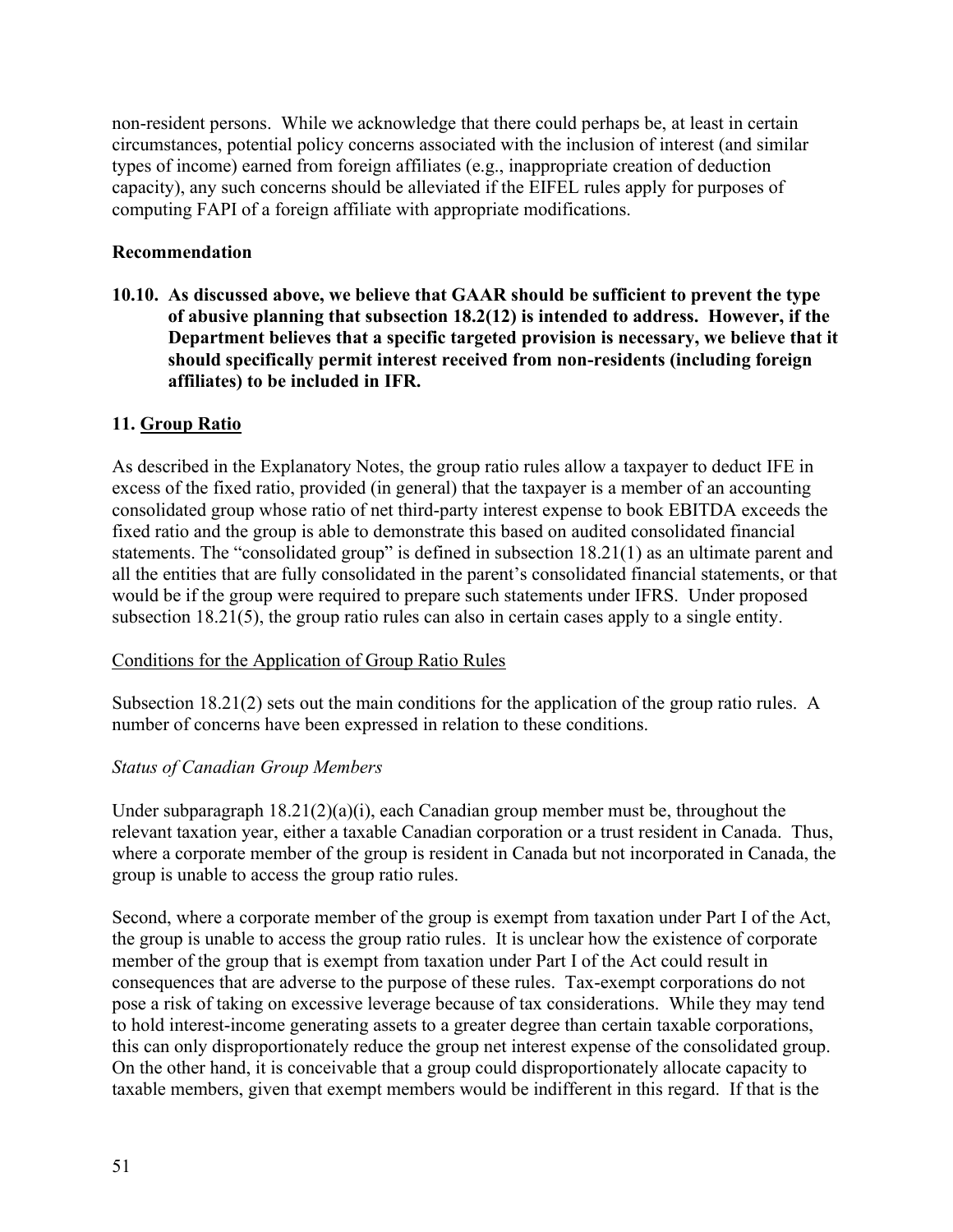concern, it would be conceivable that this could be addressed without a complete disqualification of the group – perhaps by having a mandatory priority allocation to an exempt member up to its specified interest income. We would also note that the presence of a tax-exempt non-resident member of the group would not preclude the group from accessing the group ratio rules. The same should be true where there is a tax-exempt member of the group that is resident in Canada.

Third, it is not clear why a non-resident corporation or trust should not be permitted to access the group ratio rules in respect of its taxable income earned in Canada. In that respect, the general approach under the Act is to treat a non-resident corporation in a manner that is analogous to the treatment of a resident of Canada. That approach is also generally required under Canada tax treaties – for example, under Article XXV(5) of the *Canada-United States Income Tax Convention*, which is consistent with Article 24(3) of the *OECD Model Tax Convention*.

Fourth, a somewhat similar condition applies under subparagraph 18.21(2)(b), which requires that no Canadian group member be a RFI. Here, too, it is unclear how the existence of member of the group that is a RFI could result in consequences that are adverse to the purpose of these rules. Many of these entities tend to have net interest income, which would reduce the group net interest expense of the consolidated group. On the other hand, where the overall group is in a net interest income position, a meaningful group ratio cannot be determined based on the group adjusted net book income. However, conceptually, it seems difficult to understand why this should preclude the group from accessing some form of group ratio rule – perhaps based on a different type of ratio, such as a measure of debt-to-equity, or debt-to-assets. We note that the OECD Action 4 Report contemplates the use of an "equity escape" rule.<sup>23</sup> Such an approach would also address many of the concerns described further below in relation to the group ratio definition.

The definition of RFI includes a mutual fund corporation and a mutual fund trust (paragraphs (k) and (m)). It is unclear why a group that includes such an entity should not be able to access the group ratio rules. Where, for example, such an entity is a parent entity and holds a subsidiary that is not a RFI, the group's indebtedness may have been issued at the level of the parent. In such a case, it would be possible under subsection 18.2(4) for the subsidiary to transfer capacity to the parent, but the group would not be able to access the group ratio rules, such that transferable capacity would be limited to the amounts determined under the fixed ratio, which could be far lower than the group's natural ratio, which seems inappropriate.

# *Taxation Year of Canadian Group Members*

Under subparagraph  $18.21(2)(a)(ii)$ , each Canadian group member must have a taxation year that is the same period as the relevant period of the ultimate parent of that consolidated group. This presents two difficulties. First, this condition would disqualify the entire Canadian group if a single member of that group has a different taxation year from the other members of that group (which could occur in the event of reorganization such as an amalgamation or winding-up). Second, this would disqualify the entire Canadian group even if all the members of the Canadian group had the same taxation years, if that does not match relevant period of the ultimate parent of that consolidated group.

<sup>23</sup> Ibid, paragraphs 118 and 155, and Annex C.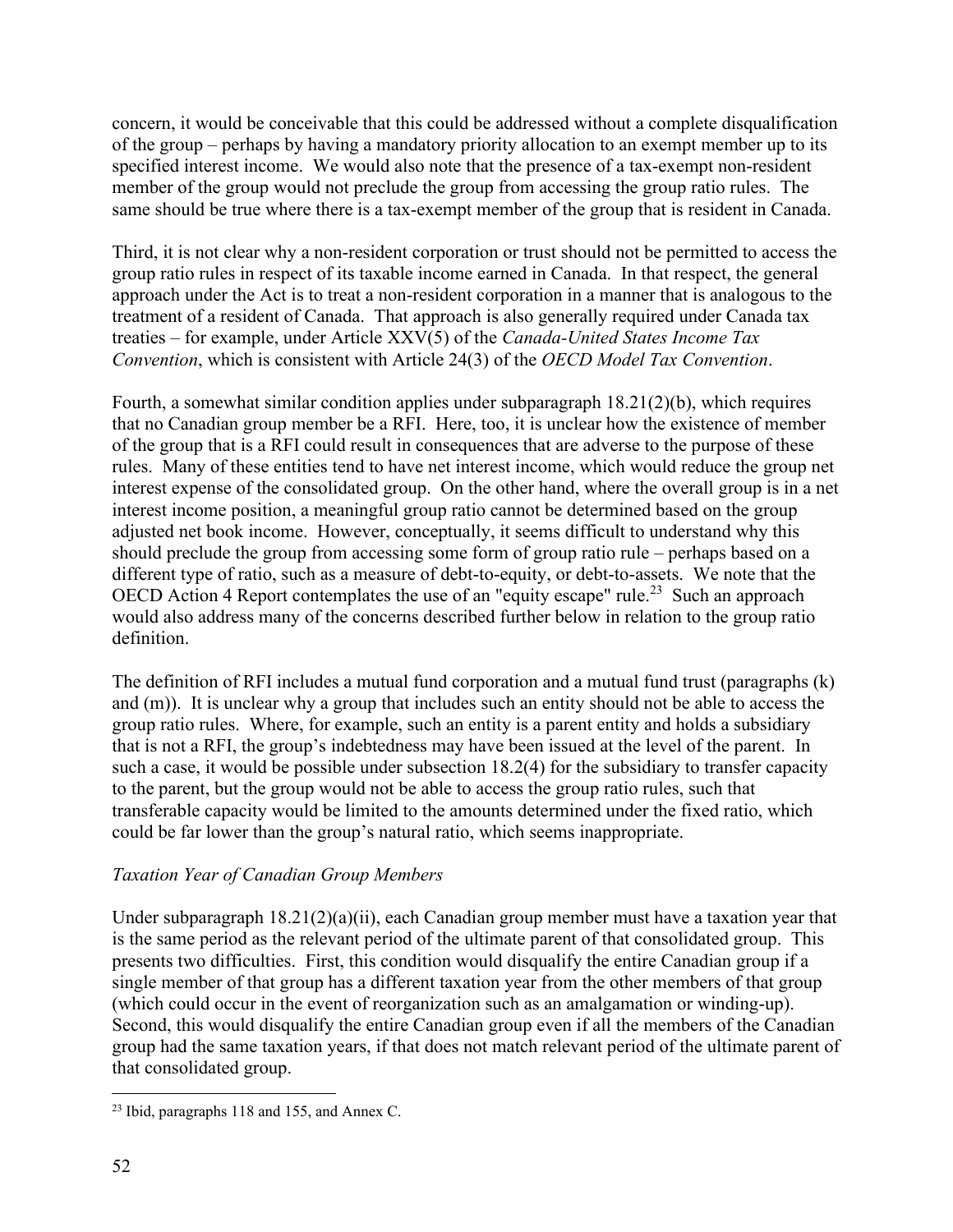While it is understandable that such period differences can create compliance and administrative challenges, it seems difficult to understand why the group should be disqualified in principle. There are other areas in the Act where "stub period" issues can arise, as well as areas in which period differences are addressed in contexts involving income attribution – such as with partnerships and controlled foreign affiliates. We submit it is readily conceivable that such differences could also be addressed in the context of the group ratio rules. We would also note that such differences are not a barrier to capacity transfers under subsection 18.2(4) as currently drafted.

# *Tax Reporting Currency of Canadian Group Members*

Under subparagraph  $18.21(2)(a)(iii)$ , each Canadian group member must have the same tax reporting currency (within the meaning assigned by subsection 261(1)) throughout their respective taxation years. This is also a condition to the capacity transfer rules under subparagraph 18.2(4)(b)(iii), as currently drafted. As noted in that context, we submit that such a requirement is overly restrictive and inconsistent with the policy objectives of the EIFEL regime. Moreover, we would anticipate that the tax reporting currencies of most Canadian group members of foreign-based MNE groups would be different from the currency in which the accounts of the overall consolidated group would be prepared. Thus, currency translation issues would normally be an unavoidable aspect of applying the group ratio rules. While differences in the tax reporting currencies among the Canadian group members may give rise to an additional layer of complexity, this would normally be merely incremental. The functional currency rules in section 261 were adopted because of important policy and practical reasons, and contain a number of safeguards. It is submitted that Canadian group members should not be put to the choice of forgoing either the benefits of the functional currency rules or of the group ratio rules.

# **Recommendation**

**11.1. In light of the above, it is submitted that the conditions to the application of the group ratio rules in paragraphs 18.21(2)(a) and (b) should be replaced with the condition that each Canadian group member is, at the end of its taxation year, either a corporation resident in Canada or a trust resident in Canada, or a nonresident corporation or trust in respect of its taxable income earned in Canada.**

### Group Net Interest Expense

The group net interest expense is reduced by the amount described in element B, which is the total of all amounts each of which is an amount determined, in respect of a specified nonmember of the group, by the formula  $E - F$ , where:

E is the portion of the amount of the specified interest expense of the group for the period that is paid or payable to the specified non-member, and

F is the portion of the amount of the specified interest income of the group for the period that is received or receivable from the specified non-member.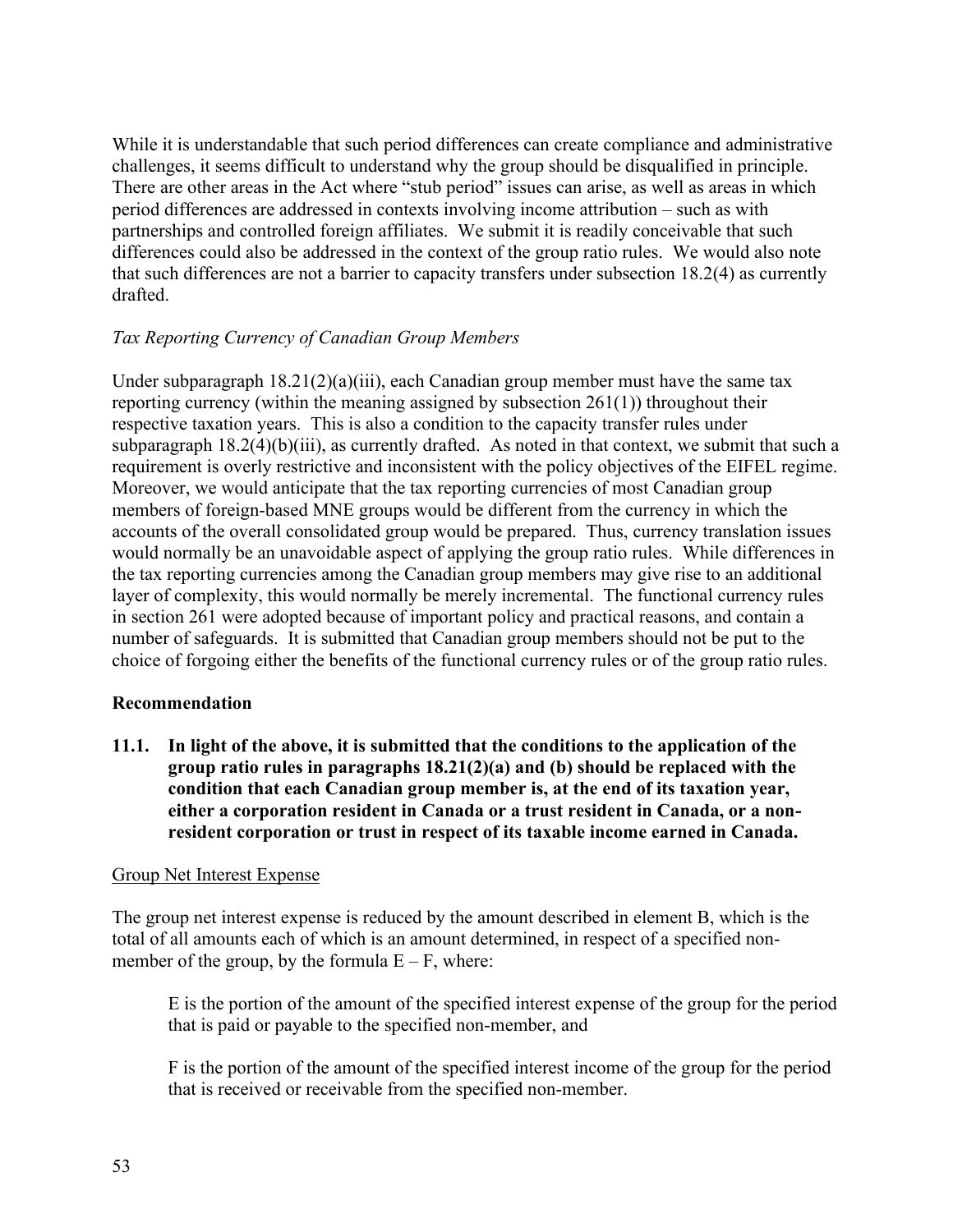This approach seems to determine net results separately for each specified non-member of the group, which can produce inappropriate consequences where specified interest expense is paid or payable to one specified non-member, while specified interest income is received or receivable from another specified non-member. In such a case, on a net basis, the group would be in the same position as where an equal amount of specified interest expense and specified interest income is paid to and received from the same specified non-member. However, since each member of the group may have different means and needs with respect to its liquidity, it seems inappropriate to require an entity-by-entity approach to netting.

# **Recommendation**

**11.2. In light of the above, it is submitted that the netting contemplated by element B should be computed on a group-wide basis, which would be achieved if that element were drafted as follows:**

**B is the amount determined by the formula**

### **E − F**

**where**

**E is the portion of any amount of the specified interest expense of the group for the period that is paid or payable to a specified non-member of the group, and**

**F is the portion of any amount of the specified interest income of the group for the period that is received or receivable from a specified non-member. (dépenses nettes d'intérêts du groupe)** 

Group Ratio of the Consolidated Group

The principal concern that has emerged with respect to the calculation of the group ratio of the consolidated group is the "cap" that results from paragraphs (b) and (c). Where the group ratio is 40% or lower, the group ratio under paragraph (a) is the natural group ratio, determined as the group net interest expense of the consolidated group for the relevant period, over the group adjusted net book income of the consolidated group for the relevant period. Where the group ratio exceeds 40%, the rules in paragraphs (b) and (c) progressively limit the group ratio to an unnatural ratio, that is lower than the natural ratio, with an ultimate cap of 100%, which is reached where the natural ratio is 260%.

The Explanatory Notes<sup>24</sup> suggest that this approach is intended to account for the possibility that some group members may have negative book EBITDA. However, these limitations cannot be justified on this basis where no group members have negative book EBITDA. For example, if

 $24$  At page 96.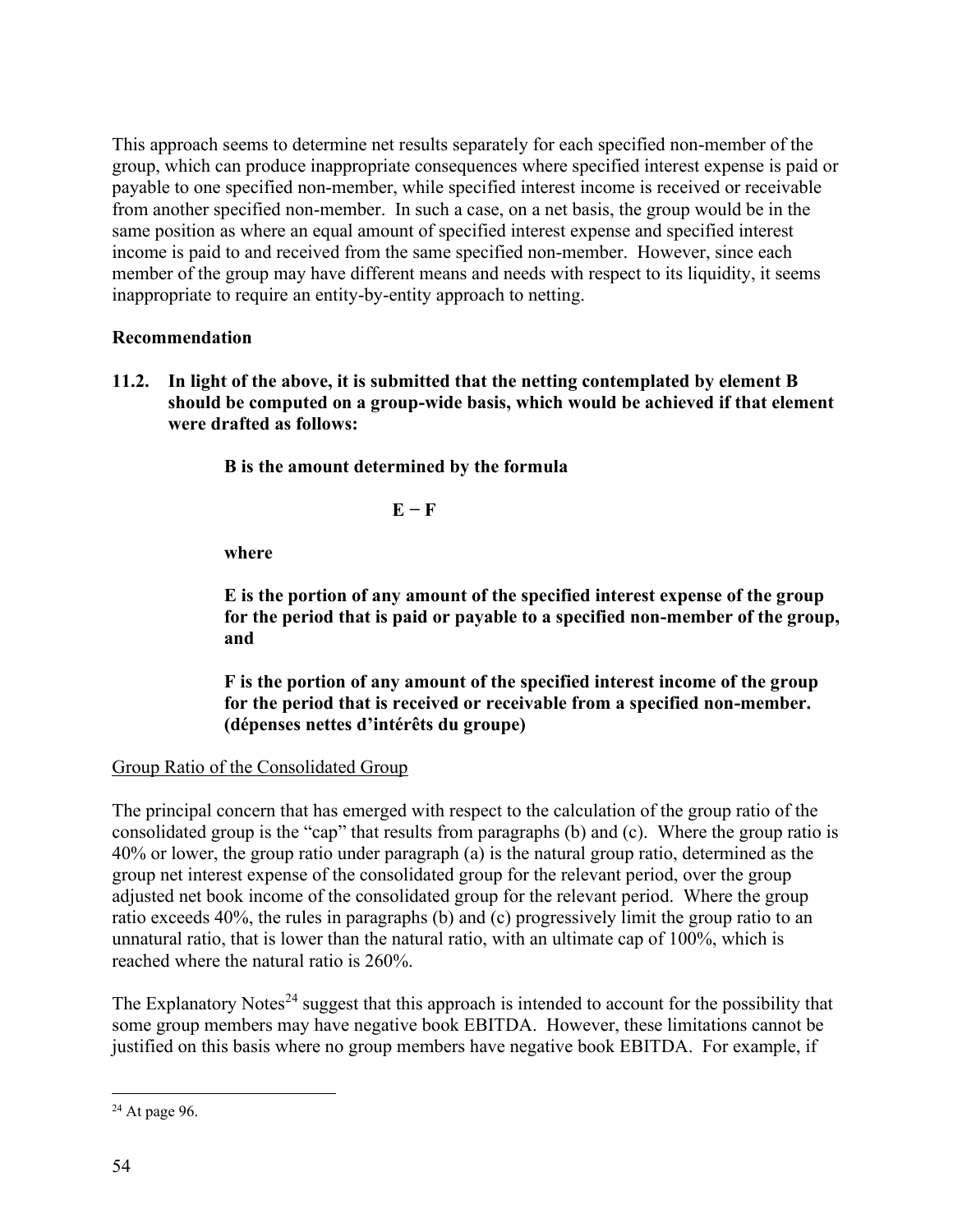the natural ratio is 80%, the group ratio will be 55%, as indicated in the Explanatory Notes.<sup>25</sup> It is readily conceivable in certain industry sectors that such a ratio, or an even higher ratio, is perfectly consistent with an arm's length leverage ratio. Where this is the case, those taxpayers would be penalized, and even possibly forced to pay tax in the absence of true economic profit.

Where the group adjusted net book income of the consolidated group for the relevant period is nil or negative, paragraph (d) provides that the group ratio is nil. However, in such a case, under subsection 18.21(3), the allocated group ratio amount would be the lower of the group net interest expense of the consolidated group in respect of the year, and the total of all amounts each of which would, in the absence of section 257, be the ATI of a Canadian group member for the year. This could be 100% of the aggregate ATI of the Canadian group members for the year. Where the group adjusted net book income of the consolidated group for the relevant period is \$1, again the allocated group ratio amount could be 100% of the aggregate ATI of the Canadian group members for the year, because 100% would be the cap under paragraph (c) of the group ratio definition, which would then allow such an allocation under subsection 18.21(3), assuming that the natural ratio were at least 260%.

This concern is particularly troubling in the context of a purely Canadian group, which is not composed of excluded entities and thus must rely on the group ratio rules. While we understand the complexities associated with designing a mechanism to account for actual losses within a consolidated group, it is difficult to understand why the existence of losses should be presumed, or why this possibility should be addressed by such an assumption. The BEPS Action 4 Report contemplates the possibility of adopting a different type of ratio in situations where a ratio based on the group net interest expense of the consolidated group for the relevant period, over the group adjusted net book income of the consolidated group for the relevant period, may give rise to inappropriate results, such as an "equity escape" rule.<sup>26</sup> We note that, with respect to foreignbased MNE groups, the EIFEL rules contemplate the continued application of the thincapitalization rules in subsection 18(4) and related provisions, which are based on a ratio of debtto-equity. Thus, such an approach would not be foreign to Canadian practices.

# **Recommendation**

**11.3. In light of the above, it is submitted that consideration be given to revising the group ratio definition to eliminate the caps contemplated by paragraph (b) and (c), and to providing for a mechanism that would account for actual losses within a consolidated group without presuming the existence of losses, with a view to better approximating the natural leverage ratio of the group. This could include providing for an "equity escape" rule, which could allow Canadian group members to deduct IFE based on the higher of, on the one hand, their allocation of a ratio based on the group net interest expense of the consolidated group for the relevant period, over the group adjusted net book income of the consolidated group for the relevant period; and, on the other hand, their allocation of a ratio based on debt-to-equity or debt-to-assets.** 

 $25$  At page 142.

<sup>&</sup>lt;sup>26</sup> BEPS Action 4 Report, *supra* note 1, paragraphs 118 and 155, and Appendix C.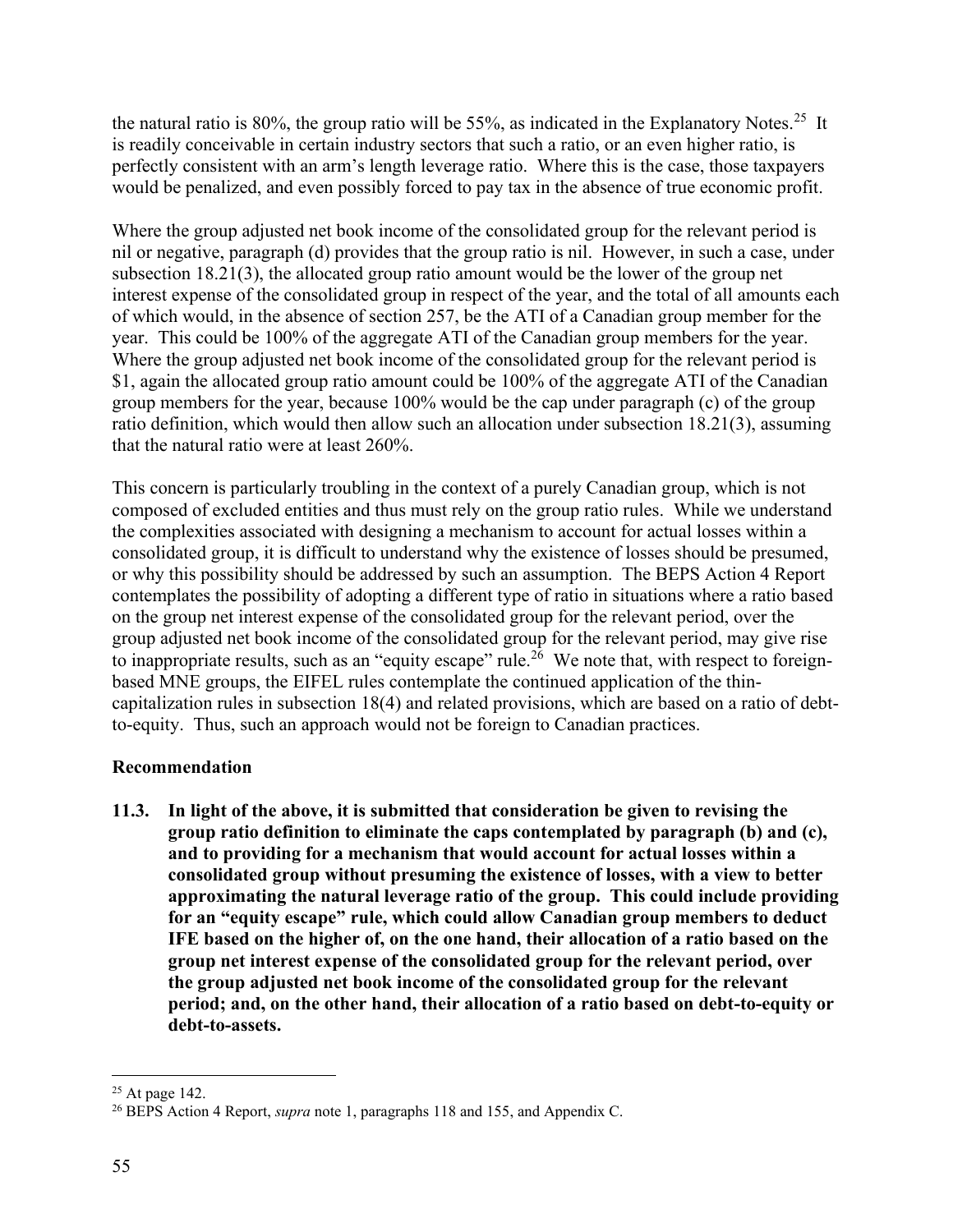# Allocated Group Ratio Amount

With respect to the determination of the allocated group ratio amount under subsection 18.21(3), the principal concern that has emerged is the potentially punitive effects of the feature that deems the allocation to be nil if it exceeds the aggregate allocation capacity, even by \$1. This concern is compounded by the lack of any provision for making an amended election under subsection 18.21(2), unlike under subsection 18.2(4). Thus, for example, if a calculation error is made, or if there is a redetermination of the amount of a Canadian group member's adjusted taxable income, this could have the effect of defeating the entire allocation of all Canadian group members.

## **Recommendation**

**11.4. In light of the above, we recommend that consideration be given to introducing a mechanism that would reduce the aggregate allocation to the aggregate allocation capacity instead of simply defeating the allocation. This could take the form of allowing the Canadian group members to make an amended election under subsection 18.21(2), or even just to make a supplementary election to reallocate only any excess allocation(s), with appropriate safeguards.** 

## Excess Capacity

We note that the definition of "excess capacity" precludes any such amount where the group ratio election is made. While this may not be problematic in many situations, we believe that further consideration should be given to this element of the EIFEL rules to ensure that it does not result in outcomes that are inappropriate. We have conducted some preliminary work in this regard and we believe that such further consideration is warranted, at least with respect to certain situations.

### **Recommendation**

**11.5 We recommend that further consideration be given to permitting "excess capacity" to arise where a group election is made.**

# **12. Relevant Financial Institutions**

### Scope

The EIFEL rules as currently drafted impose significant consequences if an eligible group entity is a RFI. These consequences include the inability to transfer capacity from the RFI to other members of the group, the inability for members of the group to access the group ratio and the exclusion of revenue of RFI entities in determining whether the *de minimis* exclusion applies to allow a group entity to qualify as an "excluded entity".

The Explanatory Notes describe the entities intended to be included in the RFI definition as follows: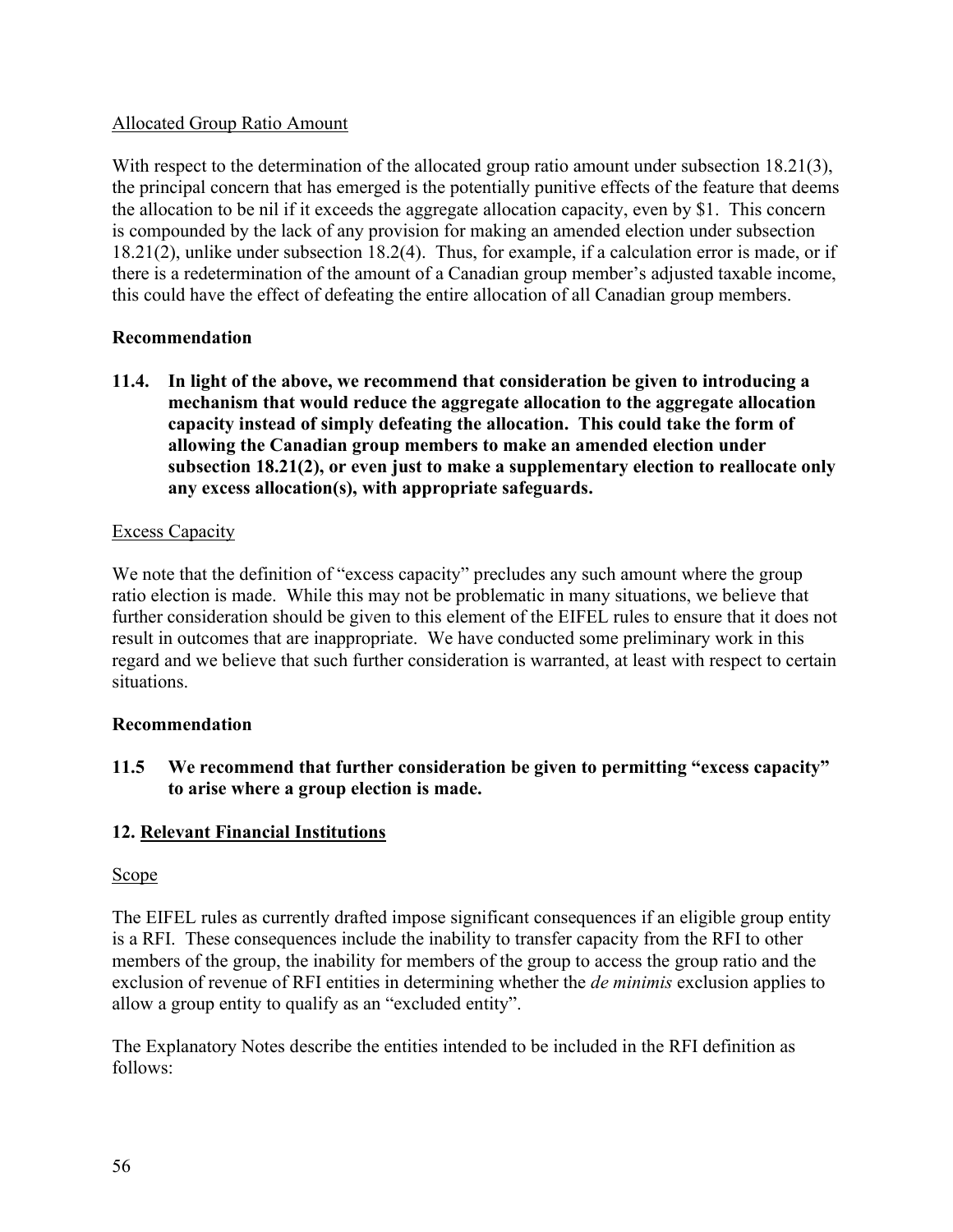In general terms, the taxpayers included as "relevant financial institutions" are ones that may have net interest income because their regular business activities involve the lending of money, dealing or investing in indebtedness, or other financing transactions.<sup>27</sup>

The purpose of the constraints placed on a corporate group which includes an RFI is described in the Explanatory Notes:

A relevant financial institution is subject to certain constraints under sections 18.2 and 18.21, in order to address anomalies associated with applying these rules in respect of corporate groups that include such institutions. In particular, the nature of financial institutions' regular business activities is such that their interest income often exceeds their interest expense. These constraints are intended to ensure that this net interest income cannot be used to shelter the interest expense of other members of the relevant financial institution's group from the limitation under subsection 18.2(2). [Emphasis added.] $^{28}$ 

The BEPS Action 4 Report noted that significant regulatory and commercial considerations reduce the risks posed by banking and insurance groups<sup>29</sup> and also acknowledged that because banks and insurance groups are typically net receivers of interest income, rules which apply to limit net IFE will have no impact on banking and insurance groups.<sup>30</sup> The report suggests that non-regulated entities which carry out quasi-banking or other financial activities where there are no regulatory restraints, or to investment vehicles whether or not regulated, should continue be subject to the regular interest limitation rules. $31$ 

The BEPS Action 4 Report includes the following description of banks and insurance companies that potentially warrant special consideration in the interest limitation rules:

Although banks and insurance companies are engaged in very different businesses, in both cases third party interest income is vitally important to ensure a group's profitability and liquidity. For most banks, interest income and expense are largely operating items and play a role which is broadly comparable with revenue and cost of sales for entities in non-financial sectors. For insurance companies, interest income is a major form of investment income used to meet insurance liabilities as they fall due. In both cases, the nature of interest is fundamentally different to that for most other businesses, where interest income is linked to the treasury function of managing a group's net debt. [Emphasis added.] $^{32}$ 

<sup>&</sup>lt;sup>27</sup> At page 126. See also at page 97: "Financial institutions would be expected to often have excess capacity because their regular business activities tend to result in interest income exceeding their interest expense."

<sup>28</sup> At page 126.

<sup>29</sup> BEPS Action 4 Report, *supra* note 1, at pages 14, 15 and 172.

<sup>30</sup> Ibid, page 43.

<sup>31</sup> Ibid, page 80.

<sup>32</sup> Ibid, page 175 (paragraph 487).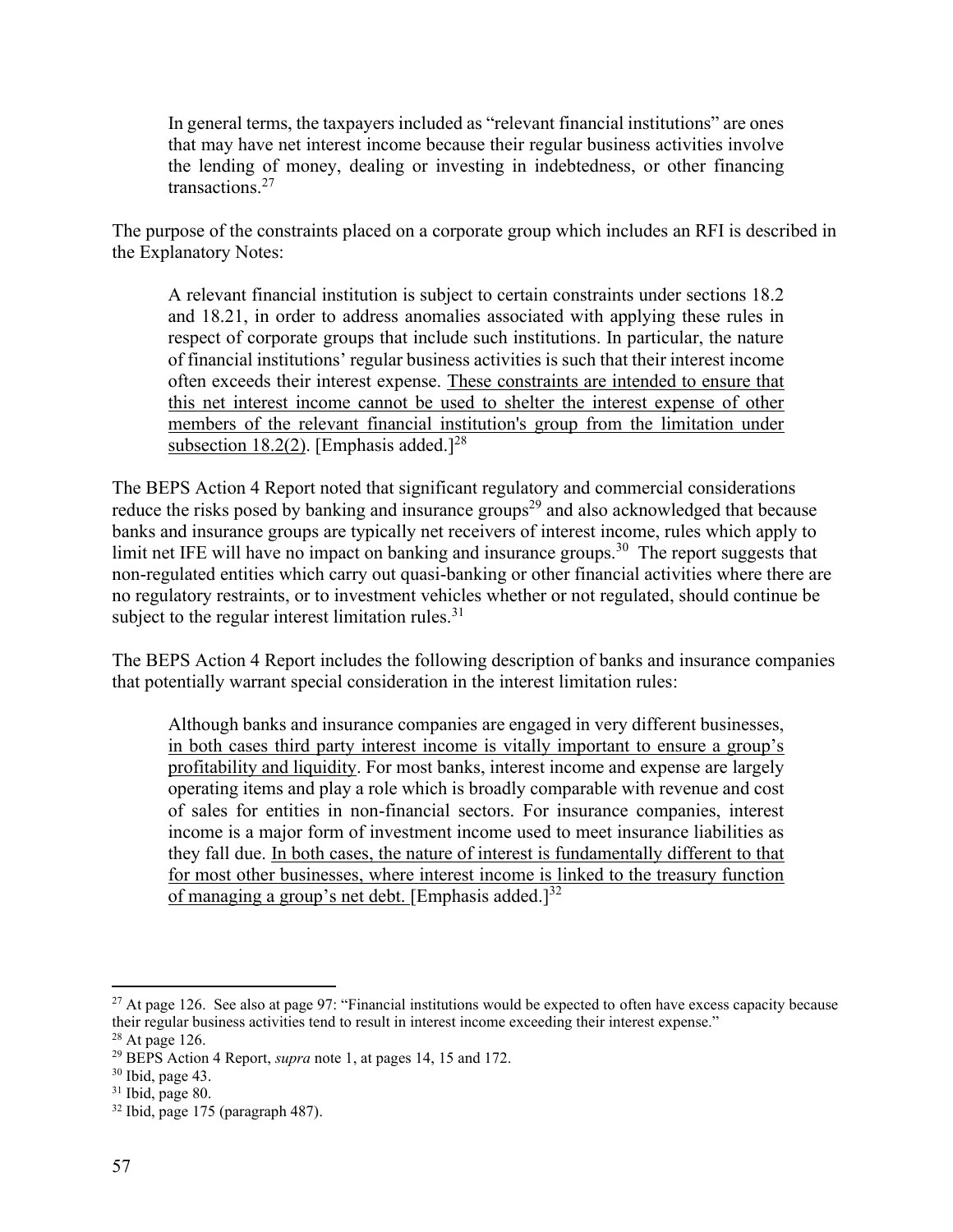The BEPS Action 4 Report then proceeds to discuss how a country might choose to address the BEPS risk posed by a group that includes a bank or an insurance company.<sup>33</sup>

We understand that the appropriateness of the consequences imposed on a group with an eligible group entity that is an RFI, particularly in light of existing Canadian restrictions and regulations on these entities, are being addressed by finance industry groups.

We are further concerned that the definition of RFI as currently drafted includes entities whose regular business activities do not involve the lending of money, dealing or investing in indebtedness, or other financing transactions with arm's length entities. While banks (paragraph (a)), credit unions (paragraph (b)) and insurance corporations (paragraph (c)) are generally understood to have the earning of interest as their regular business activities, many of the entities currently listed in the definition of RFI do not. A person authorized under the laws of Canada or a province to carry on the business of offering its services as a trustee to the public (paragraph (d)) and a registered security dealer (paragraph (e)) do not generally have as their main business activities the lending of money, dealing or investing in indebtedness, or other financing transactions.

## **Recommendations**

- **12.1. Consultations should be undertaken with the applicable finance industry groups to ensure the appropriateness of the consequences imposed on a group with an eligible group entity that is an RFI, particularly in light of existing Canadian restrictions and regulations on these entities.**
- **12.2. Given that the purpose of the definition of RFI is to identify entities whose regular business activities involve the lending of money, dealing or investing in indebtedness or other financing transactions with arm's length entities, we suggest it would be appropriate to modify the definition to remove certain entities – in particular, paragraph (d) (professional trustees), paragraph (e) (registered security dealers), paragraph (k) (mutual fund corporations) and paragraph (m) (mutual fund trusts). Further consideration should be given to the treatment of the entities listed in paragraph (i) (investment corporations) and paragraph (j) (mortgage investment corporations). If these entities are to remain in the definition, at the very least, we suggest it would be appropriate to modify the definition of RFI to provide that an entity will not be a RFI unless the principal purpose of its business is to earn income from the lending of money, trading or dealing in indebtedness or other financial transactions with arm's length entities. <sup>34</sup>**

<sup>33</sup> Ibid, page 184.

 $34$  A similar test currently exists in paragraph  $95(2)(1)$  of the Act. The terms "lending of money", "trading or dealing" and "trading or dealing in indebtedness" have been used elsewhere in the Act.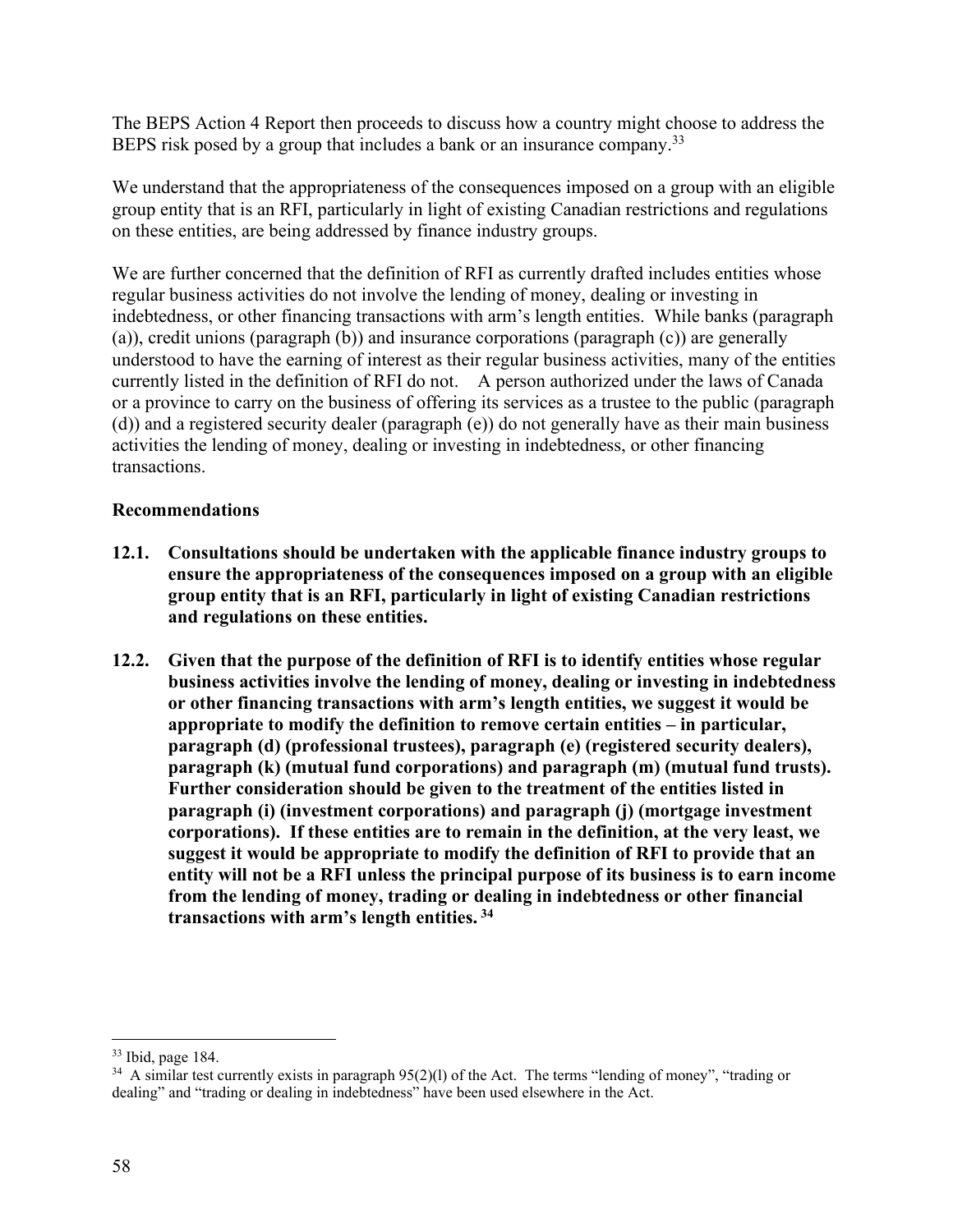# **13. Section 216**

The EIFEL regime does not specifically address taxpayers that elect to file tax returns under section 216 ("section 216 filers") in respect of rent on real property (or a timber royalty) in Canada. This creates uncertainty.

Section 216 provides that a section 216 filer is liable to pay tax under Part I for the year as though the non-resident person were a person resident in Canada. This would suggest that a section 216 filer should apply the EIFEL regime as if it were a person that is resident in Canada.

However, when the thin capitalization rules were amended to apply to non-resident trusts and corporations specific language was included in the amendments to contemplate section 216 filers premised on the position that such taxpayers would be considered to be persons not resident in Canada: see paragraph (c) of the definition of "equity amount" in subsection 18(5).

Given the specific language in the thin capitalization rules to address section 216 filers, the lack of similar language in the EIFEL regime creates uncertainty on how the EIFEL regime is intended to apply to these non-residents. In addition, we expect that the application of the EIFEL regime will better align with the section 216 rules where the section 216 filers are treated as a non-resident person for the purposes of the EIFEL regime.

In addition, other modifications to the EIFEL regime are required to address section 216 filers. The points that should be addressed are:

- 1. ATI is reduced by a "non-capital loss" and a "net capital loss". A section 216 filer is not entitled to deduct non-capital losses or net capital losses in its income by virtue of paragraph 216(1)(c) and, as such, these concepts are generally not relevant to section 216 filers. A section 216 filer could have income or loss, or a net capital loss, for the year from a business or property that is not included in the section 216 return, but the existing definitions of these terms in subsection  $111(8)$  are not similarly limited for a section 216 filer. Accordingly, a modification is required in applying the EIFEL regime to provide that only a non-capital loss to the extent arising from deductions permitted in the computation of income under section 216 should be relevant for the purposes of computing ATI of a section 216 filer.
- 2. Pursuant to paragraph  $216(1)(c)$ , a non-resident person is not entitled to deductions in computing taxable income. The purpose of paragraph  $216(1)(c)$  is, in part, to prevent a section 216 filer from deducting non-capital losses of other years. The concern is that paragraph 216(1)(c) will also deny the deduction of RIFE under proposed paragraph  $111(1)(a.1)$ . This is inappropriate.

The premise of the EIFEL regime is to allow for the deduction of IFE that are otherwise deductible under the Act (including after the application of the thin capitalization rules) in the taxation year if there is sufficient ATI and, to the extent there is insufficient ATI, to provide for a carry-forward of the excess in the form of RIFE which can be deducted in a subsequent year when there is excess capacity. IFE represent the cost of funding the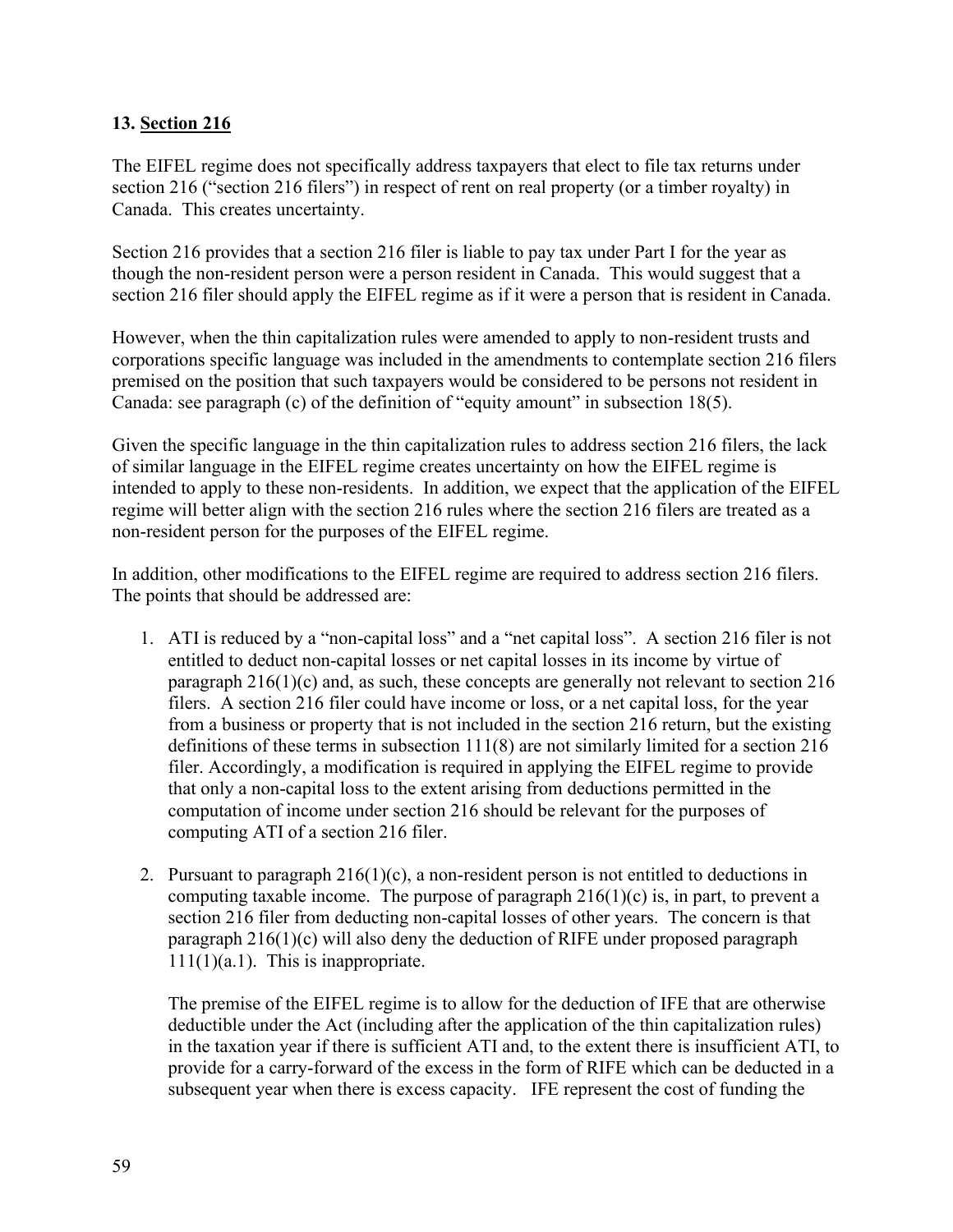underlying real property, regardless of whether the person is a 216 filer or another taxpayer. In fact, IFE is similar to CCA which represents the cost of property and can be deducted in a particular year to the extent permitted with the balance carried forward and deducted in subsequent years when permitted. Amendments should be made to paragraph  $212(1)(c)$  to permit the deduction by a section 216 filer of the portion of RIFE for a year representing denied IFE that did not create or increase a loss for the year.

### **Recommendation**

**13.1. Given the unique nature of income tax filings pursuant to section 216 and the related issues and concerns outlined above, we recommend that further consideration be given to the rules in order to accommodate section 216 filers and we would be pleased to discuss our suggestions with you.** 

## **14. Other Issues**

### Cash Flow Issues

Highly levered taxpayers may face significant cash flow issues as a result of the application of these rules. For example, assume that a taxpayer has earnings of \$1,000 and interest expense owed to third parties of \$900. The taxpayer is profitable, although a significant portion of net revenues services debt. Without application of these rules, the taxpayer would pay tax on its taxable income of \$100. Under the proposed rules, this taxpayer will have ATI of \$1,000 (assuming no other ATI adjustments apply), and will only be permitted to deduct \$300 of interest. The revised taxable income will be \$700. Assuming a 26.5% tax rate, this results in a tax liability of \$185.50. This taxpayer does not have sufficient cash to pay both its tax liability and its third party interest. This can result in insolvency situations in otherwise profitable businesses simply because the taxpayer is highly levered, which leverage may have been put in place well before the new rules were released, or is the only feasible way for the taxpayer to raise capital. This result would arise even if the group ratio rule was applicable, unless our recommendations in that regard were adopted. As currently structured, assuming that paragraph (a) of the definition of "group ratio" was 90%, the group ratio would be 57.5%, such that the taxpayer would only be permitted to deduct \$575 of interest, resulting in taxable income of \$425 and a tax liability of \$112.63. Therefore, even relying on the group ratio rule, the taxpayer does not have sufficient after-tax cash to pay its third party interest. This example also further supports our recommendations above, in respect of the need for grandfathering rules.

Similarly, taxpayers who are not highly levered but whose businesses face a revenue decline in future years due to market factors, may find themselves in this situation. In the example above, that taxpayer may have projected over \$3,000 of annual earnings which would have permitted full deductibility of the interest expense. If earnings fall to \$1,000 due to unexpected market factors, the business is still profitable however the taxpayer does not have sufficient cash to pay both its Canadian tax liability and its third party interest expense, driving it to an otherwise avoidable insolvency event.